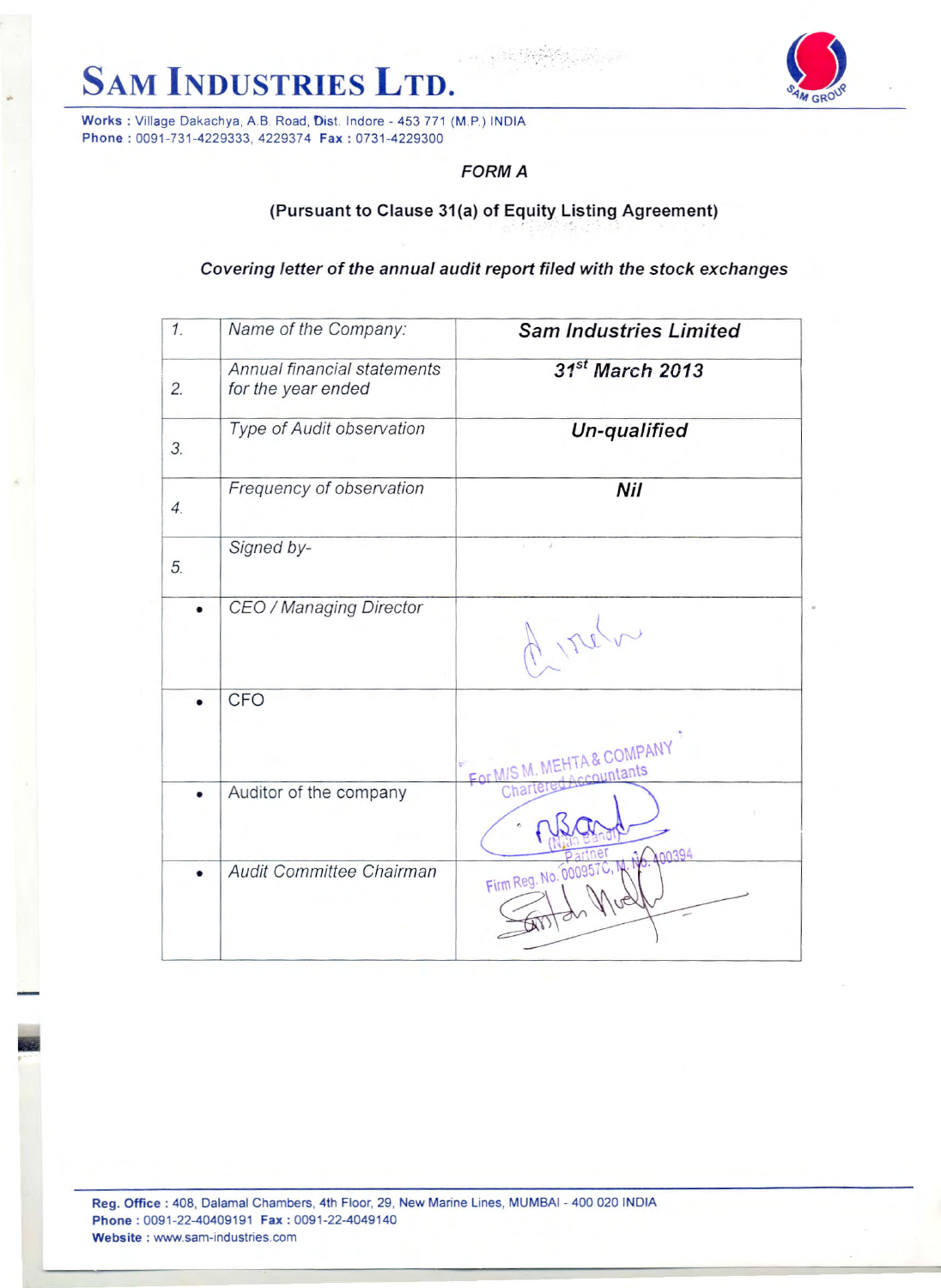

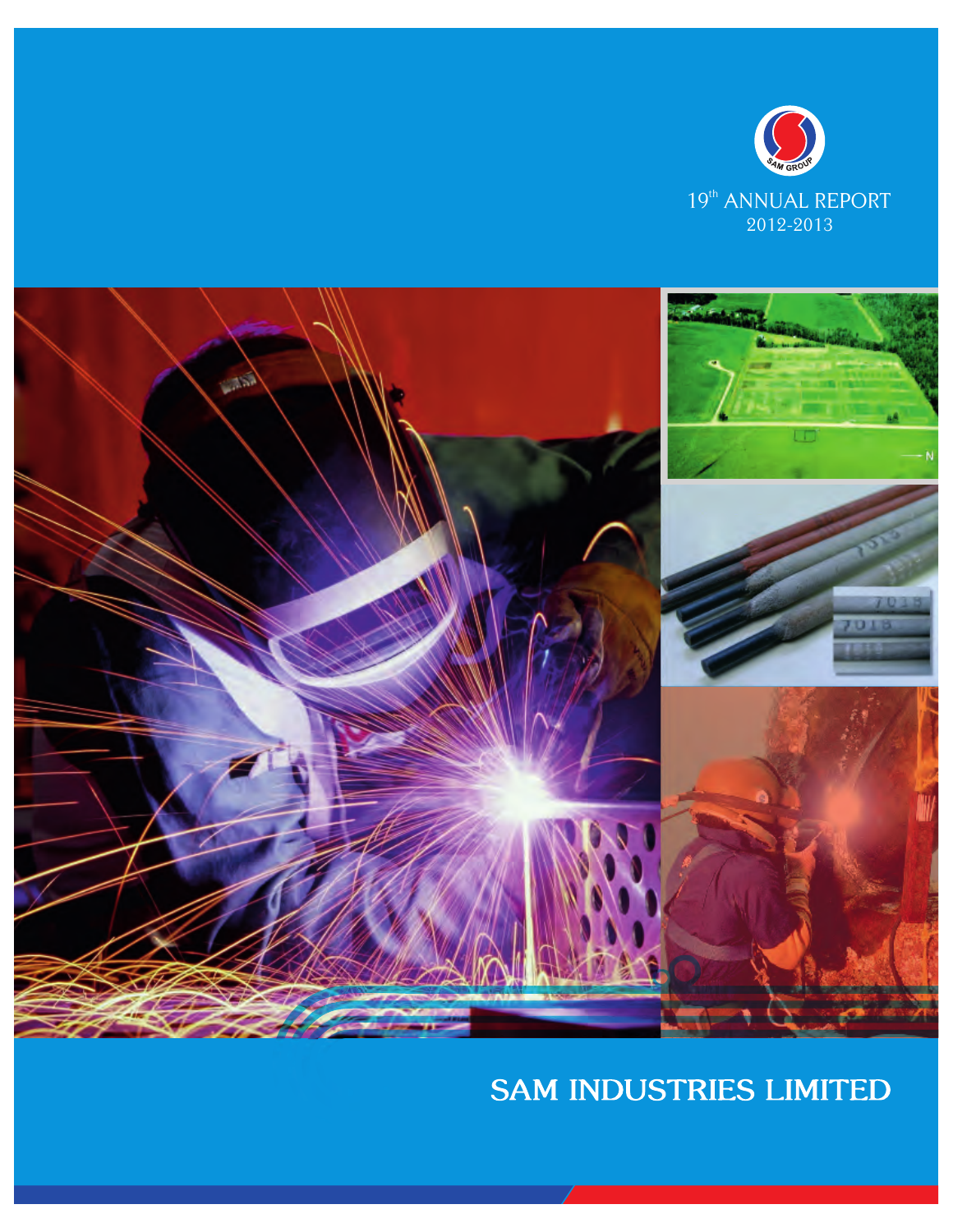## **BOARD OF DIRECTORS**

Mr. Ashutosh A. Maheshwari, Chairman Mr. Anil Maloo, Executive Director Mr. Santosh Muchhal, Director Mr. Bhanuprakash R. Inani, Director Mr. Ritesh Kumar Neema, Additional Director Mr. Yogendra Vyas, Additional Director

## **COMPANY SECRETARY**

Mr. Navin S. Patwa

#### **AUDITORS**

M/s. M. Mehta & Company, Chartered Accountants 11/5, South Tukoganj, Nath Mandir Road, Indore-452001

#### **BANKERS**

State Bank of India IDBI Bank

## **REGISTRAR & TRANSFER AGENT**

M/s. Ankit Consultancy Pvt. Ltd., Plot No. 60, Electronic Complex, Pardeshipura Indore – 452010 (M. P.)

**REGISTERED OFFICE**

408, Dalamal Chambers, 4th Floor, 29, New Marine Lines, Mumbai - 400020 Website: www sam-industries.com Email: secretarial@sam-industries.com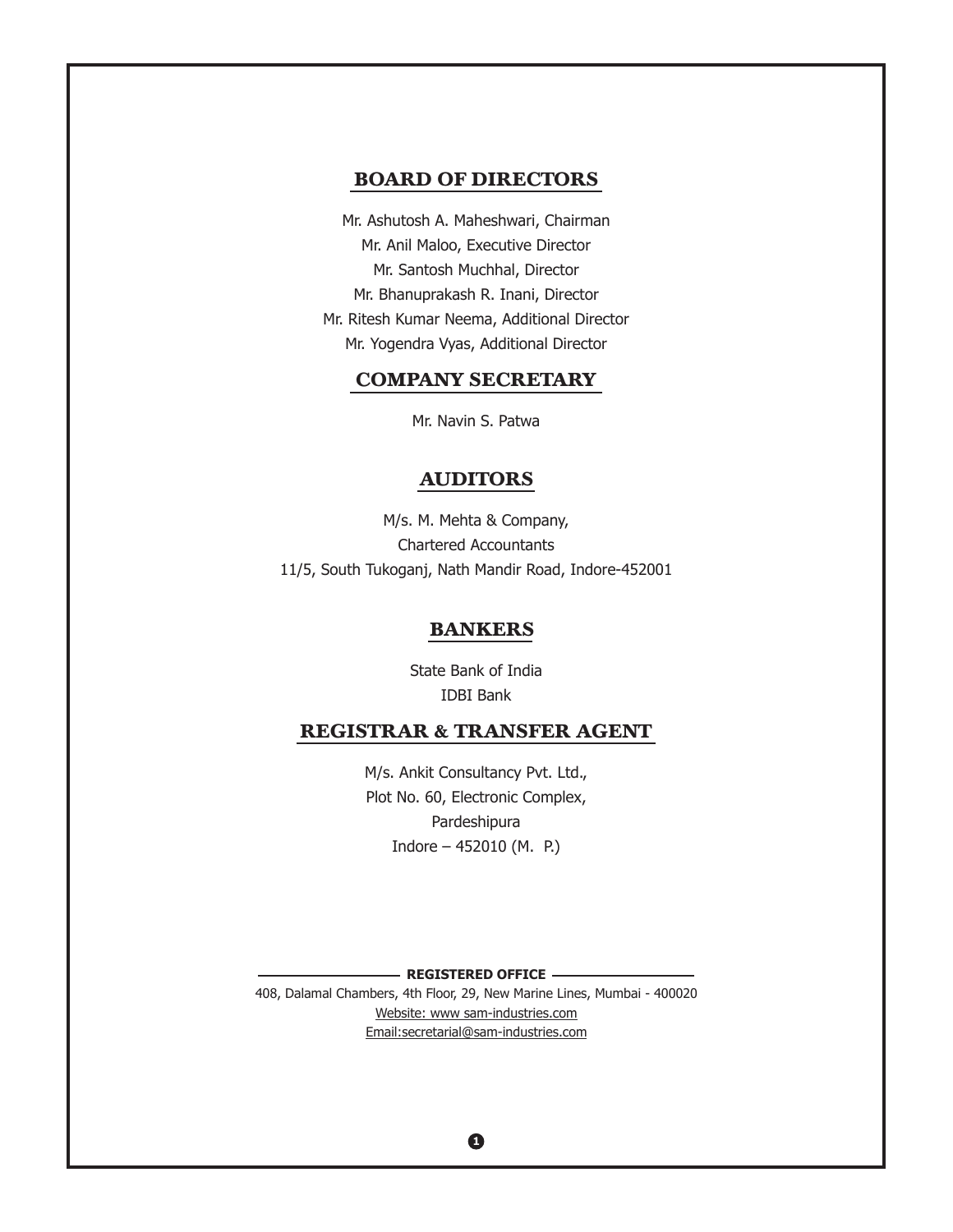#### **Notice**

Notice is hereby given that the 19th Annual General Meeting of the Members of Sam Industries Limited, will be held on Friday, the 27th day of September 2013 at 10:00 A. M , at the Basement of Dalamal Chambers, 29, New Marine Lines, Mumbai – 400020 to transact the following business: -

- **1.** To receive, consider and adopt the Balance Sheet as at 31st March 2013 and the Profit & Loss Account for the year ended on 31st March 2013, together with the Reports of Directors and Auditors thereon.
- **2.** To appoint a Director in place of Mr. Ashutosh A. Maheshwari, who retires by rotation and being eligible offers himself for re-appointment
- **3.** To appoint a Director in place of Mr. Bhanuprakash R. Inani, who retires by rotation and being eligible offers himself for re-appointment
- **4**. To appoint M/s M. Mehta & Company, Chartered Accountants, Indore as Auditors to hold office from the conclusion of this meeting until the conclusion of the next Annual General Meeting and to fix their remuneration.

#### **SPECIAL BUSINESS**

**5.** To consider and if thought fit, to pass, with or without modification(s) the following resolution as an Ordinary Resolution:-

**"Resolved That** in accordance with the provisions of Section 257 and all other applicable provisions, if any, of the Companies Act, 1956, Mr. Ritesh Kumar Neema, an additional Director of the Company, who holds office up to the date of this Annual General Meeting, as per provisions of Section 260 of the Companies Act, 1956 and in respect of whom the Company has received a notice in writing from a member proposing his candidature for the office of Director, be and is hereby appointed as a Director of the Company, liable to retire by rotation."

**6.** To consider and if thought fit, to pass, with or without modification(s) the following resolution as an Ordinary Resolution:-

**"Resolved That** in accordance with the provisions of Section 257 and all other applicable provisions, if any, of the Companies Act, 1956, Mr. Yogendra Vyas, an additional Director of the Company, who holds office up to the date of this Annual General Meeting, as per provisions of Section 260 of the Companies Act, 1956 and in respect of whom the Company has received a notice in writing from a member proposing his candidature for the office of Director, be and is hereby appointed as a Director of the Company, liable to retire by rotation."

#### **NOTES**:

- 1. A MEMBER ENTITLED TO ATTEND AND VOTE IS ALSO ENTITLED TO APPOINT A PROXY TO ATTEND AND VOTE INSTEAD OF HIMSELF AND THE PROXY NEED NOT BE A MEMBER. PROXIES IN ORDER TO BE EFFECTIVE THE PROXY FORM FULLY COMPLETED AND SIGNED AND SHOULD BE DEPOSITED AT THE REGISTERED OFFICE OF THE COMPANY NOT LESS THAN 48 HOURS BEFORE THE TIME FIXED FOR THE COMMENCEMENT OF THE MEETING.
- 2. The Register of Members and Share Transfer Register of the Company will remain closed from Friday, the 20th day of September 2013 to Friday, the 27th day of September 2013 (both days inclusive).
- 3. Shareholders desiring any information as regards the accounts are requested to write to the Company at least 10 days before the annual General Meeting to enable the Management to keep the information ready.
- 4. Members are requested to kindly bring their copies of the Annual Report at the Annual General Meeting.
- 5. Members/Proxies should bring the Attendance Slip sent herewith duly filled in for attending the Meeting.
- 6. All documents relevant to the business to be transacted at this meeting will be available for inspection at the Registered Office of the Company during office hours on all working days prior to the Annual General Meeting.
- 7. Corporate members intending to send their authorized representatives to attend the meeting are requested to send to the Company a certified of the Board Resolution authorizing their representative to attend and vote on their behalf at the meeting.
- 8. In case of joint holders attending the meeting, only such joint holder who is higher in the order of name will be entitled to vote.
- 9. The Ministrary of Corporate Affairs (Vide circular nos. 17/2011 and 18/2011 dated April 21st and April 29th 2011 respectively, has undertaken a Green initiative in 'Corporate Governances' and allowed companies to share documents with its shareholders through an electronic mode. Members are requested to support this green initiative by representing/updating their e-mail addresses, in respect of shares held in dematerialized form with their respective Depository Participants and in respect of shares held in physical form with Transfer Agent.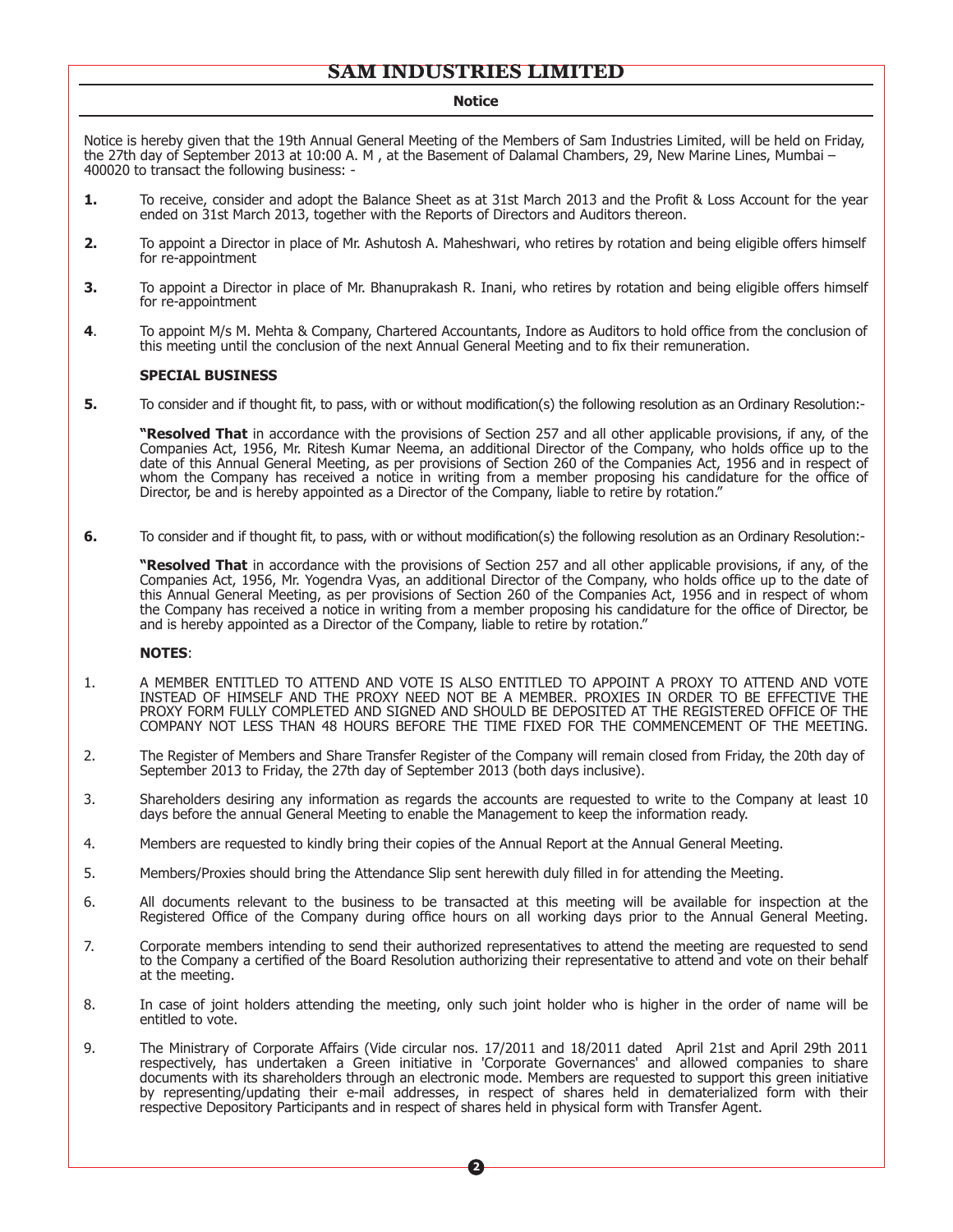#### **Notice**

- **10.** Members may avail of the nomination facility as provided under section 109A of the Companies Act, 1956.
- **11.** The relative Explanatory Statement pursuant to Section 173 of the Companies Act, 1956, in respect of the business under item no. 5 & 6 above, is annexured hereto. The relevant details as required by Clause 49 of the Listing Agreement entered into with the Stock Exchanges, of person seeking appointment/re-appointment as Directors under item no. 2&3, & 5 to 6 of the notice, are also annexed.

 **By Order of the Board**

**Indore, August 14, 2013**

**Navin S. Patwa Company Secretary**

#### **EXPLANATORY STATEMENT [PURSUANT TO SECTION 173(2) OF THE COMPANIES ACT, 1956]**

#### **ITEM NO. 5**

The Board of Directors of the Company has appointed Mr. Ritesh Kumar Neema as an additional Director as per Article 115 of the Articles of Association of the Company w. e .f. 14th August 2013, and as such, he holds office up to the date of this Annual General Meeting. A notice under Section 257 of the Companies Act, 1956 has been received by the Company from a member proposing the candidature of Mr. Ritesh Kumar Neema for appointment as Director in this behalf.

None of the Directors, except Mr. Ritesh Kumar Neema is concerned or interested in the above Resolution.

The Board commends the Ordinary Resolution set out at item no. 5 for Approval of the Members.

#### **ITEM NO. 6**

The Board of Directors of the Company has appointed Mr. Yogendra Vyas as an additional Director as per Article 115 of the Articles of Association of the Company w. e .f. 14th August 2013, and as such, he holds office up to the date of this Annual General Meeting. A notice under Section 257 of the Companies Act, 1956 has been received by the Company from a member proposing the candidature of Mr. Yogendra Vyas for appointment as Director in this behalf.

None of the Directors, except Mr. Yogendra Vyas is concerned or interested in the above Resolution.

The Board commends the Ordinary Resolution set out at item no. 6 for Approval of the Members.

**Indore,**

**August 14, 2013 By Order of the Board** 

**Navin S. Patwa Company Secretary**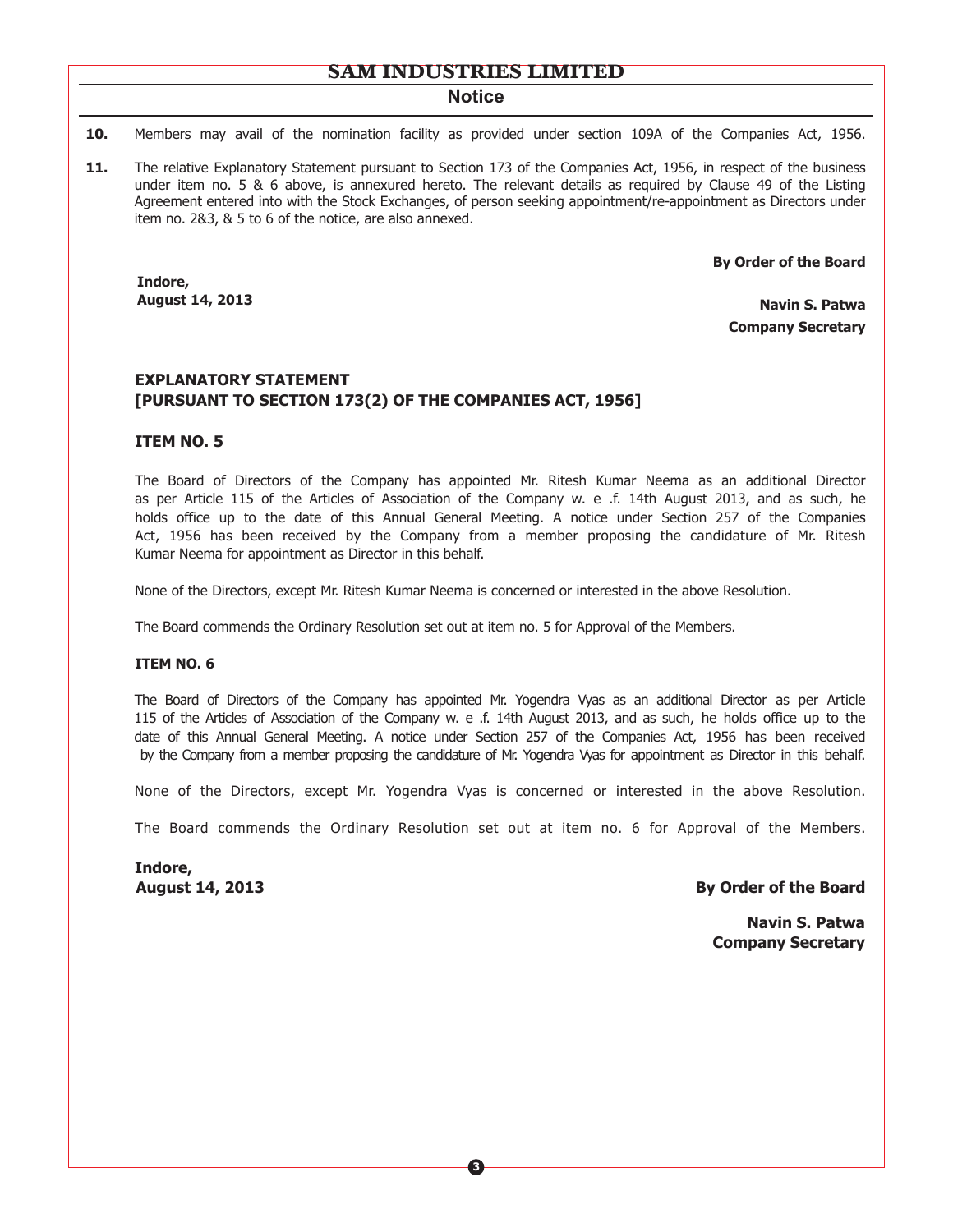**Notice**

## **Details of Directors seeking appointment /re- appointment at the forthcoming Annual General Meeting (In pursuance of Clause 49 of the Listing Agreement)**

| <b>Name of Director</b>  | Mr. Ashutosh A. Maheshwari           | Mr. Bhanuprakash R. Inani      |
|--------------------------|--------------------------------------|--------------------------------|
| Date of Birth            | 23rd April, 1973                     | 31st August, 1966              |
| Date of Appointment      | 1994, 17th February                  | 21st March 2005                |
| Expertise in specific    | Entrepreneurship & Strategic Planner | Account & Finance              |
| functional area          | of the company                       |                                |
| Qualification            | Commerce Graduate                    | <b>Chartered Accountant</b>    |
| List of outside          | Dwekam Weldtech Pvt. Ltd.            | DKG Finvest Pvt. Ltd.          |
| Directorship held        | Dwekam Electrodes Pvt. Ltd.          | NSB Securities Pvt. Ltd.       |
|                          | Dwekam Industries Ltd.               | Swan Finance Ltd.              |
|                          | Dwekam Realty Pvt. Ltd.              |                                |
|                          | D&H Secheron Impex Pvt. Ltd.         |                                |
|                          | D&H Secheron Realty Pvt. Ltd.        |                                |
|                          | D&H Secheron Projects Pvt. Ltd.      |                                |
|                          | D&H Secheron Resources Pyt. Ltd.     |                                |
|                          | Anisha Realty Pvt. Ltd.              |                                |
| Chairman / Member of the | None                                 | <b>Remuneration Committee-</b> |
| Committee of the Board   |                                      | Chairman,                      |
|                          |                                      | Audit Committee - Member       |

| <b>Name of Director</b>  | <b>Mr. Ritesh Kumar Neema</b>      | Mr. Yogendra Vyas              |
|--------------------------|------------------------------------|--------------------------------|
| Date of Birth            | 7th February, 1979                 | 18th July, 1975                |
| Date of Appointment      | 14th August 2013                   | 14th August 2013               |
| Expertise in specific    | Taxation                           | <b>Accounts &amp; Finance</b>  |
| functional area          |                                    |                                |
| Qualification            | <b>Chartered Accountant</b>        | Chartered Accountant           |
| List of outside          | D & H Secheron Projects Pvt. Ltd.  | Indotrade India Limited        |
| Directorship held        | D & H Secheron Resources Pvt. Ltd. | Mandhari Trading Pvt. Ltd.     |
|                          |                                    | Solertech Multitrade Pvt. Ltd. |
|                          |                                    | Venus Multitrade Pvt. Ltd.     |
| Chairman / Member of the | None                               | None                           |
| Committee of the Board   |                                    |                                |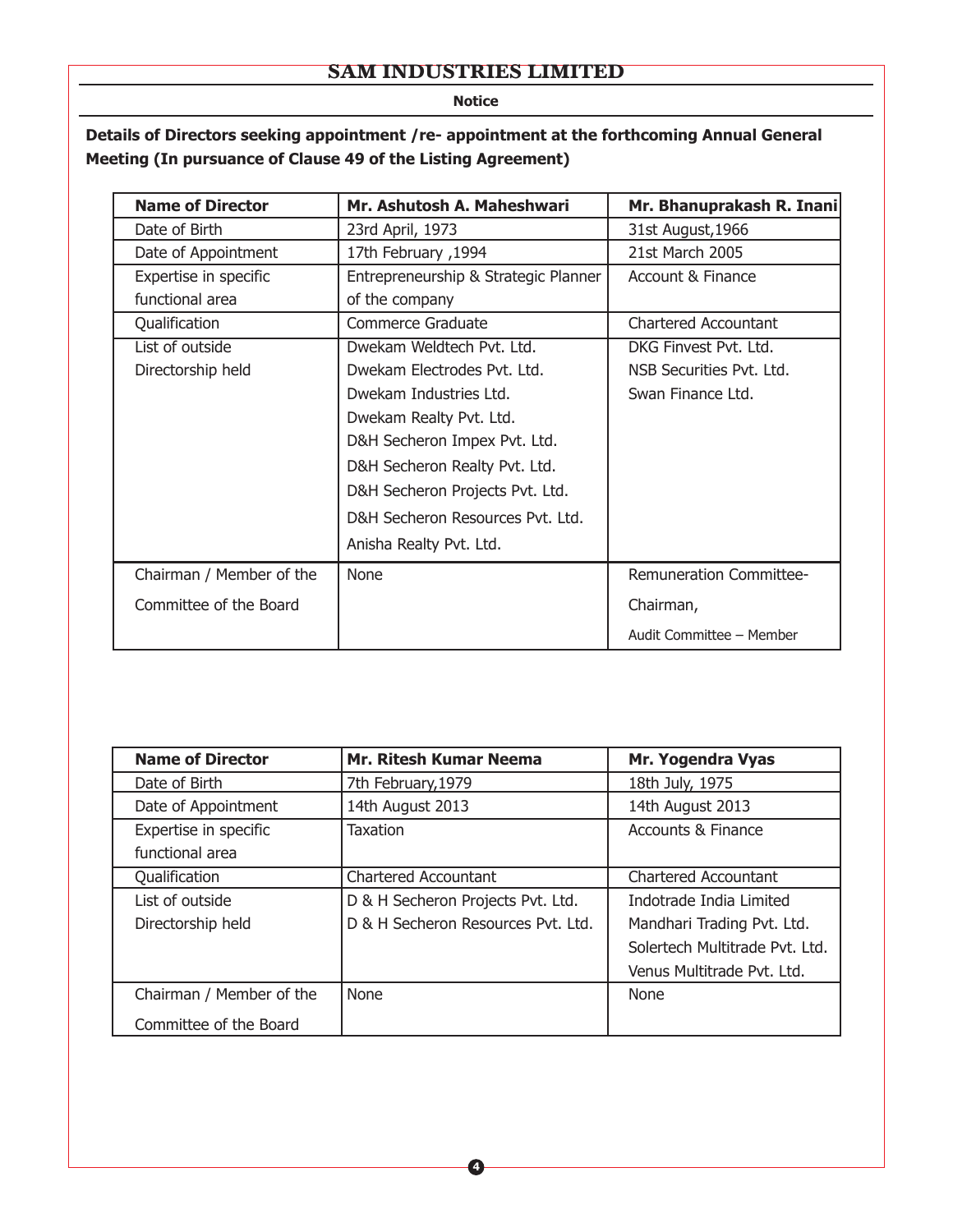#### **REPORT OF THE BOARD OF DIRECTORS**

To the Members,

Your Directors have pleasure in presenting the 19th Annual Report together with the Audited Statement of accounts of your Company for the year ended 31st March 2013:

# **FINANCIAL RESULTS: (Rs. in Lacs)**

| Particulars                                          | 2012-2013 | 2011-2012 |
|------------------------------------------------------|-----------|-----------|
| Sales & Other Income                                 | 1384.28   | 2461.35   |
| <b>Total Expenditure</b>                             | 860.36    | 1283.89   |
| Earning Before Finance Cost, Tax, Exceptional Items, | 523.91    | 1177.46   |
| Depreciation and Amortization                        |           |           |
| <b>Expenses</b>                                      |           |           |
| Less: Financial Costs                                | 8.33      | 12.07     |
| Depreciation and Amortization Expenses               | 138.64    | 159.66    |
| <b>Exceptional Items</b>                             | 0.00      | 2.07      |
| Profit Before Extra-Ordinary Items & Tax             | 376.94    | 1003.66   |
| <b>Current Tax</b>                                   | 154.28    | 351.20    |
| Deferred Tax                                         | (28.69)   | (39.13)   |
| Profit (Loss) for the year                           | 251.35    | 691.59    |
| Basic & Diluted Earnings Per Equity Share of         | 2.27      | 6.24      |
| Face Value of Rs.10 each                             |           |           |

#### **DIVIDEND**

The Board of Directors has decided not to declare Dividend for the year ended 31st March 2013, to conserve the resources of the Company & to maintain the liquidity of the Company.

#### **PERFORMANCE**

#### **Company's Overall Performance**

During the year under review, your Company has received income from operations amounting to Rs. 1384.28 Lacs as compared to Rs. 2461.35 Lacs in the previous year. Your Company has earned a profit after tax of Rs. 251.35 Lacs as compared to Rs. 691.59 Lacs in the previous year.

#### **Segment wise Performance**

#### **Soya Division**

The Company has discontinued soya business activity for Refined Oil & Soya Products at its plants located at Village Dakachya, Tehsil Sanwer, District Indore and company has closed its soya division during the year.

The revenue of your Company's Soya Division was Rs. 114.96 Lacs as against Rs. 298.86 Lacs in the previous year and incurred losses Rs.161.03 Lacs as against Rs. 192.54 Lacs during the previous year.

#### **Welding Division**

During the year under review, the revenue of your Company's Welding Division was Rs. 673.29 Lacs as against Rs. 942.90 lacs in the previous year. Its profit of Rs. 95.16 Lacs during this period, against Rs. 329.21 Lacs during the previous year,

**5**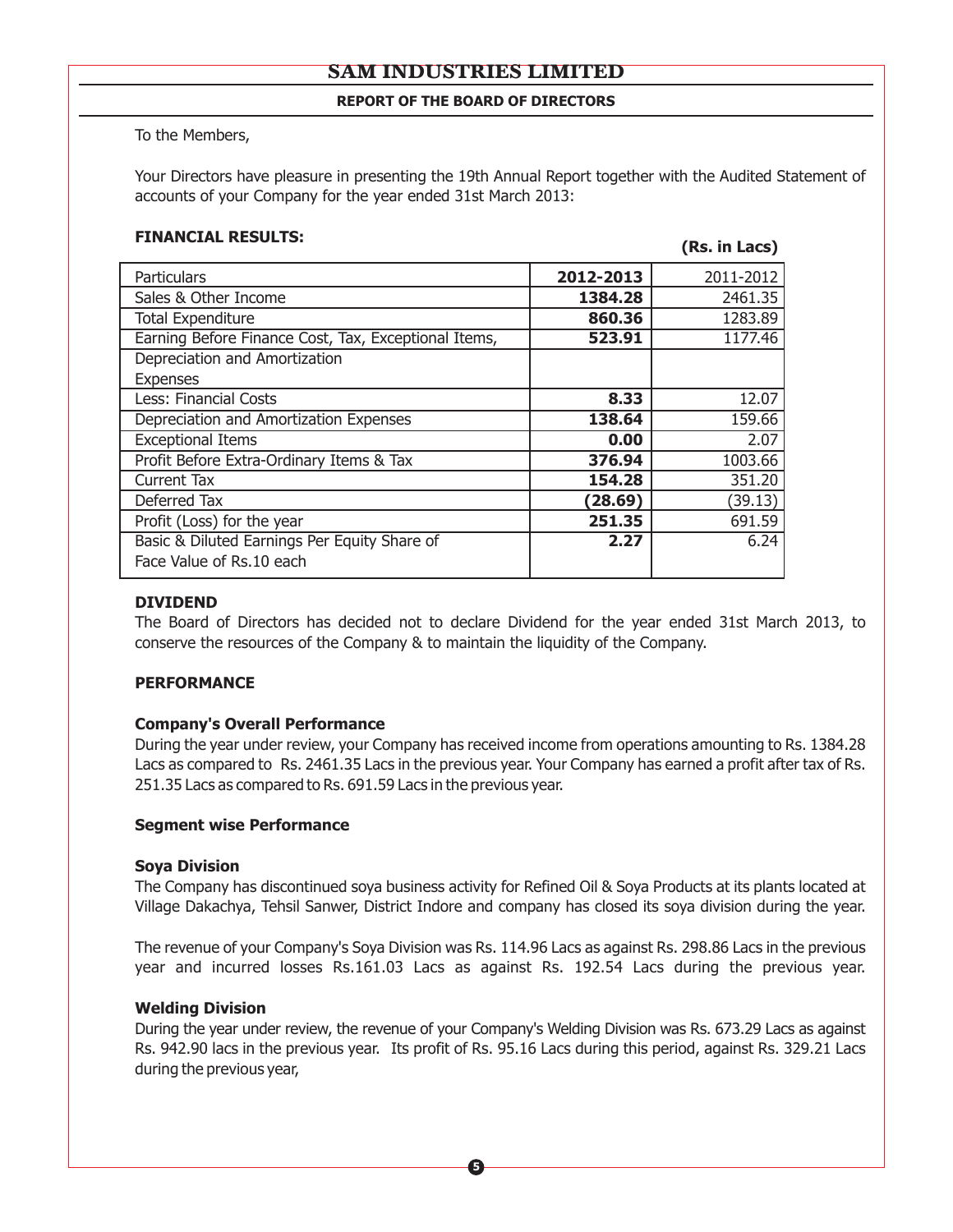#### **REPORT OF THE BOARD OF DIRECTORS**

#### **Real Estate Division**

During the year under review, the revenue of your Company's Real Estate Division was Rs. 479.85 Lacs as against Rs. 1091.83 lacs in the previous year. Its profit of Rs. 336.66 Lacs during this period, against Rs. 769.76 Lacs during the previous year.

#### **Investment Division**

As per segment reporting requirements, your company has identified a segment i.e. Investment division and all the activities relating to investment in shares and loans etc. are carried in its investment division. During the year, under review your company has earned income of Rs. 106.14 Lacs as against Rs. 99.29 lacs in the previous year from Investmentactivity.

#### **MANAGEMENT DISCUSSIONS AND ANALYSIS**

#### **Outlook**

Your Company has four distinct businesses viz. the Soy Extractions & Oil Refining, Welding Electrodes, Real Estate and Investment division. The modus operandi of these three businesses is different in terms of the nature of the products, customers profile, challenges and growth avenues.

#### **Soya Extraction and Oil Refining Scenario:**

The domestic soya crop production was down last 3 years. The higher prices of Soyabean and disparity in crushing, the business environment is not conducive in future.

#### **Welding Industry Scenario:**

In view of the growing industrialization and expenditure on infrastructure, we expect a buoyant demand for welding materials in India.

#### **Real Estate:**

The Real Estate scenario is very encouraging in Indore and Dewas.

#### **Internal Control System**

Your Company has adequate internal control procedures relating to purchase of raw material, stores, components, etc., commensurating with the size of the Company and the nature of its business.

#### **FIXED DEPOSIT**

Your Company has not accepted any public deposit under Section 58A ofthe Companies Act, 1956 during the year.

#### **DIRECTORS**

Your Board had appointed Mr. Ritesh Kumar Neema & Mr. Yogendra Vyas as an additional director of the Company. He retires at the ensuing Annual General Meeting of the Company in terms of Section 260 of the Companies Act, 1956 and being eligible offers himself for re-appointment.

In accordance with Section 256 of the Companies Act, 1956, Mr. Ashutosh A. Maheshwari and Mr. Bhanuprakash R. Inani will retire by rotation at the ensuing Annual General Meeting and are eligible for re-appointment.

 During the year Mr. Ashish Dave, Technical Director of the Company had resigned. The Board appreciates his valuable support and guidance to the Company during the tenure of his Directorship.

#### **AUDITORS**

Messrs M. Mehta & Company, Chartered Accountants, Indore, will retire at the conclusion of the ensuing Annual General Meeting. The Board proposed their re-appointment as Statutory Auditor to audit the accounts of the Company for the financial year 2013-14. You are requested to consider their re-appointment.

**6**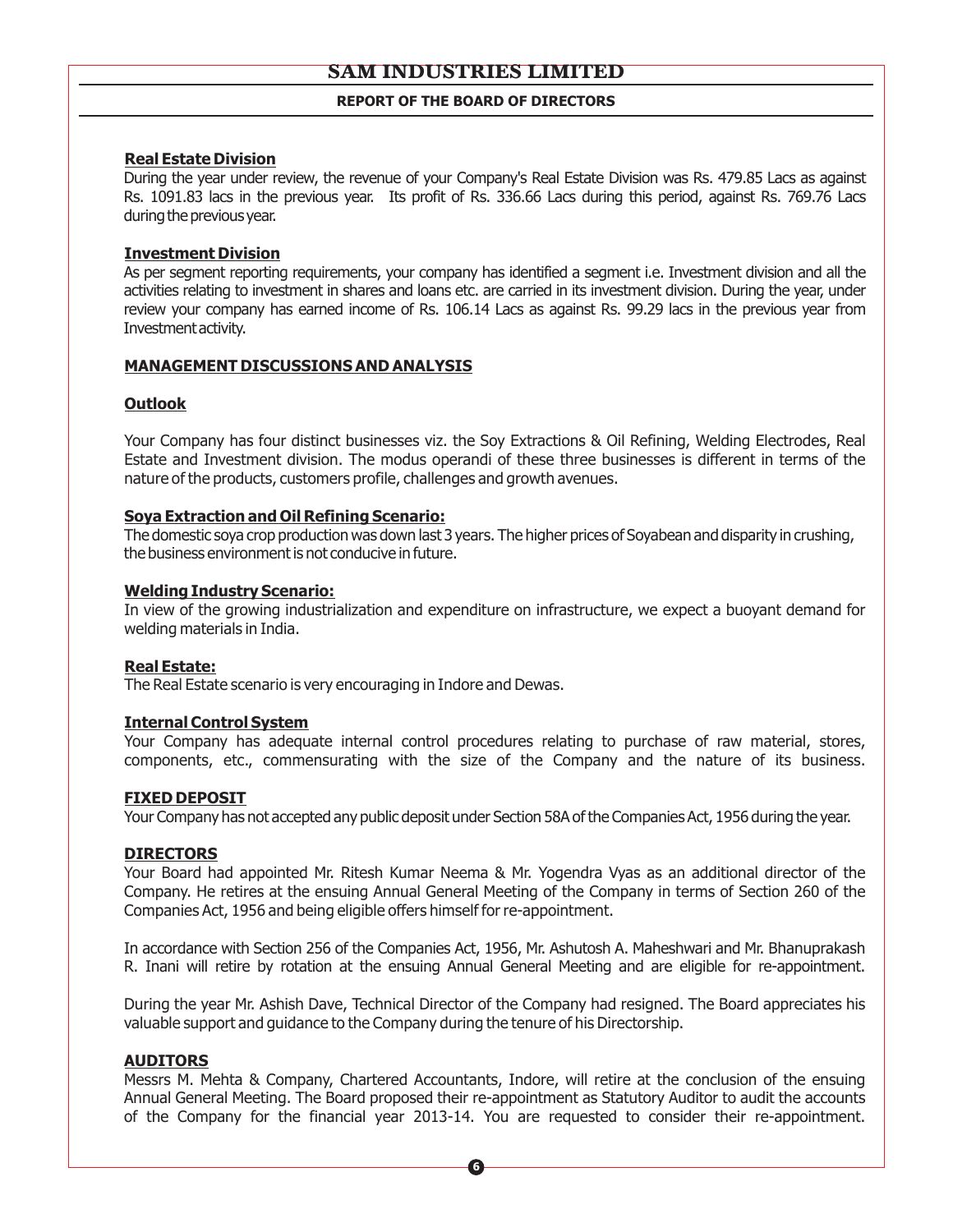## **REPORT OF THE BOARD OF DIRECTORS**

#### **AUDITORS REPORT**

Notes on Accounts, referred to in the Auditor's Report, are self-explanatory and therefore, do not call for any further comments or explanations.

### **CORPORATE GOVERNANCE**

Your Company has complied with the requirements of corporate governance as per clause 49 of the Listing Agreements with the Stock Exchanges. A detailed report on Corporate Governance is annexed to this Annual Report. A certificate from the Statutory Auditors of the Company regarding compliance of conditions of corporate governance has been obtained and is enclosed with this Report.

## **DIRECTORS RESPONSIBILITY STATEMENT**

- **(I)** In accordance with the provisions of Section 217 (2AA) of the Companies Act, 1956, your Directors confirm that in the preparation of Annual Accounts, the applicable accounting standards have been followed;
- **(ii)** the Directors have selected such accounting policies as mentioned in Note 1 of the Annual Accounts and applied them consistently and made judgments and estimates that are reasonable and prudent so as to give a true and fair view of the state of affairs of the Company at the end of the financial year and of the profit of the Company for that period;
- **(iii)** proper and sufficient care has been taken for the maintenance of adequate accounting records in accordance with the provisions of the aforesaid Act for safeguarding the assets of the Company and for preventing and detecting fraud and other irregularities;
- **(iv)** The annual accounts have been prepared on the going concern basis.

### **CONSERVATION OF ENERGY, TECHNOLOGY ABSORPTION & FOREIGN EXCHANGE EARININGS AND OUTGO**

Information in accordance with the provision of Section 217(1)(e) of the Companies Act, 1956 read with Companies (Disclosure of particulars in the report of Board of Directors) Rules, 1988 regarding conservation of energy, technology absorption and foreign exchange earnings and outgo are given **in annexure** `A` forming part of this report. The energy conservation measures implemented during the year include installation of fanless cooling towers, energy efficient pumps etc.

#### **PARTICULARS OF EMPLOYEES**

None of the Employees of the Company are in receipt of Remuneration in excess of limits specified under section 217 (2A) of the Companies Act, 1956, whether employed through out or part of the year

#### **INDUSTRIAL RELATIONS**

Relation between the Management and its employees has been cordial. Your Directors place on record their appreciation of the efficient and loyal services rendered by the employees of the Company at all levels.

#### **ACKNOWLEDGEMENT**

The Directors wish to convey their appreciation for the co-operation received from Your Company's bankers and various Government agencies. The Directors also wish to thank the Shareholders, Employees, Customers and Suppliers for their support and co-operation.

 **For and on behalf of the Board of Directors**

**August 14, 2013 Chairman**

**Indore Ashutosh A. Maheshwari**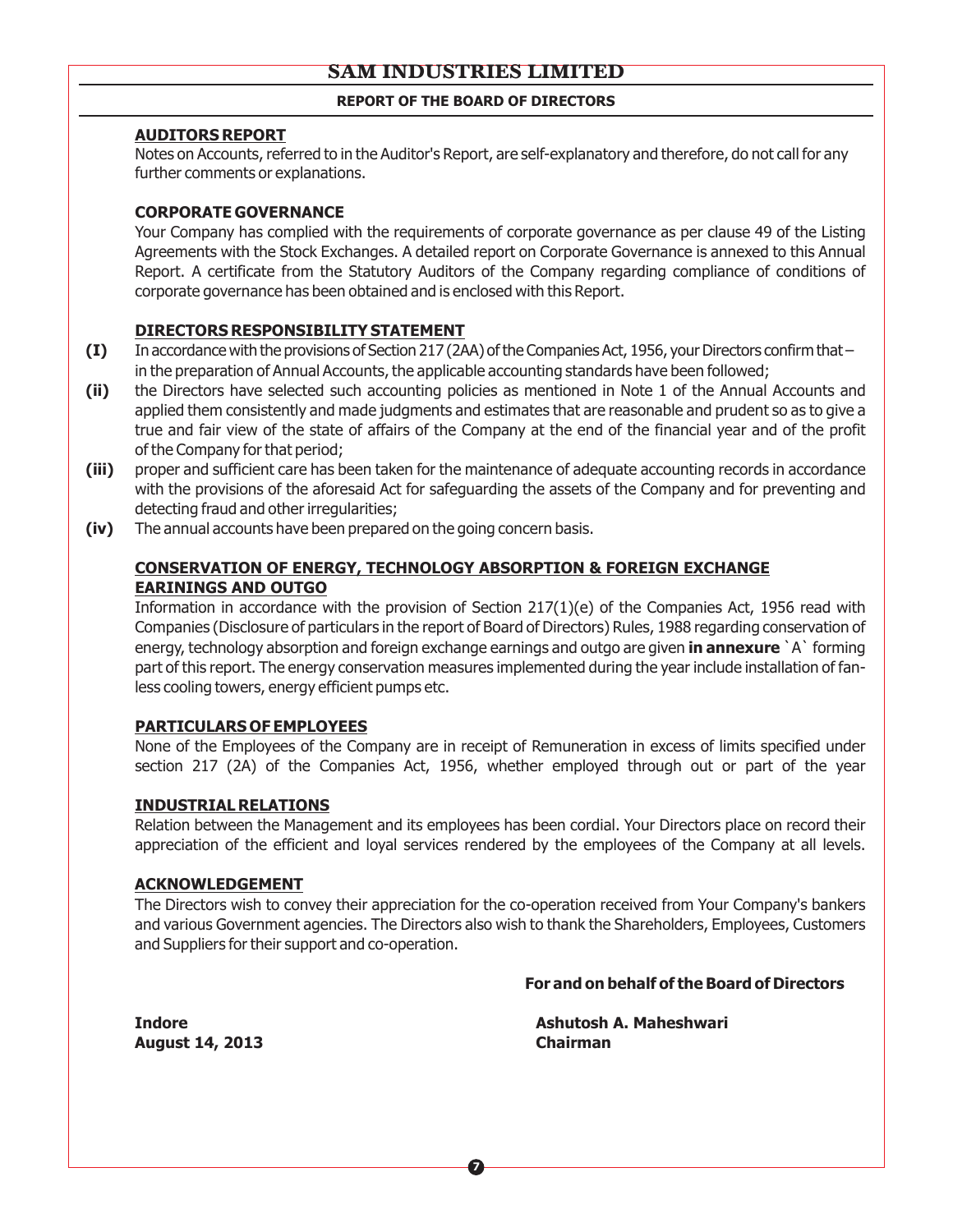**ANNEXURE "A"**

|    | <b>PARTICULARS</b> |                                                                                 | 2012-2013   | 2011-2012   |
|----|--------------------|---------------------------------------------------------------------------------|-------------|-------------|
|    |                    |                                                                                 |             |             |
|    |                    | FORM - "A" FOR DISCLOSURE OF PARTICULARS WITH RESPECT TO CONSERVATION OF ENERGY |             |             |
| I. |                    | <b>POWER AND FUEL CONSUMPTION</b>                                               |             |             |
|    | <b>Electricity</b> |                                                                                 |             |             |
|    |                    | (a) Purchased Unit                                                              | 24,95,203   | 37, 31, 464 |
|    |                    | Total Amount (Rs.)                                                              | 2,08,97,019 | 2,54,70,451 |
|    |                    | Rate / Unit                                                                     | 8.37        | 6.83        |
|    |                    | (b) Own Generation                                                              |             |             |
|    | i)                 | Through Diesel Generator                                                        |             |             |
|    |                    | Units                                                                           | Nil         | 14,177      |
|    |                    | Units Per Ltr.                                                                  | Nil         | 4.72        |
|    |                    | Cost /Unit (Rs.)                                                                | Nil         | 13.03       |
|    | ii)                | Through Steam Turbine                                                           |             |             |
|    |                    | Units                                                                           | Nil         | Nil         |
|    |                    | Units Per Ltr. of fuel oil                                                      | Nil         | Nil         |
|    |                    | Cost /Unit                                                                      | Nil         | Nil         |
|    | <b>Coal</b>        | Qty (M.T.)                                                                      | Nil         | 1,266       |
|    |                    | Total Amount (Rs.)                                                              | Nil         | 87,90,680   |
|    |                    | Average Rate (Rs./M.T.)                                                         | Nil         | 6,944       |
|    |                    | <b>Furnace Oil</b> Qty (M.T.)                                                   | Nil         | Nil         |
|    |                    | <b>Total Amount</b>                                                             | Nil         | Nil         |
|    |                    | Average Rate (Rs./Ltr.)                                                         | Nil         | Nil         |
|    |                    | <b>B. CONSUMPTION PER UNIT OF PRODUCTION</b>                                    |             |             |
|    |                    | <b>Products (Seed &amp; Electrodes)</b>                                         |             |             |
|    |                    | Electricity (Unit / M.T.)                                                       | 293.52      | 250.06      |
|    |                    | Furnace Oil (Ltr./ M.T.)                                                        | Nil         | Nil         |
|    | Coal (Kg./M.T.)    |                                                                                 | Nil         | 84.52       |
|    |                    |                                                                                 |             |             |

#### **II. RESEARCH AND DEVELOPMENT**

The Company Manufactures standard product for which technology has already been established and therefore, no further research is being carried out.

#### **III. TECHNOLOGY & ABSORPTION**

The Company has adopted indigenous technology for crushing of soyabean seed and other oil seeds. No foreign technology has been imported by the Company.

#### **IV. FOREIGN EXCHANGE EARNINGS AND OUT GO**

| Foreign exchange used (Rs.)   | 36,754 | 4,19,187 |
|-------------------------------|--------|----------|
| Foreign exchange earned (Rs.) | Nil    | Nil      |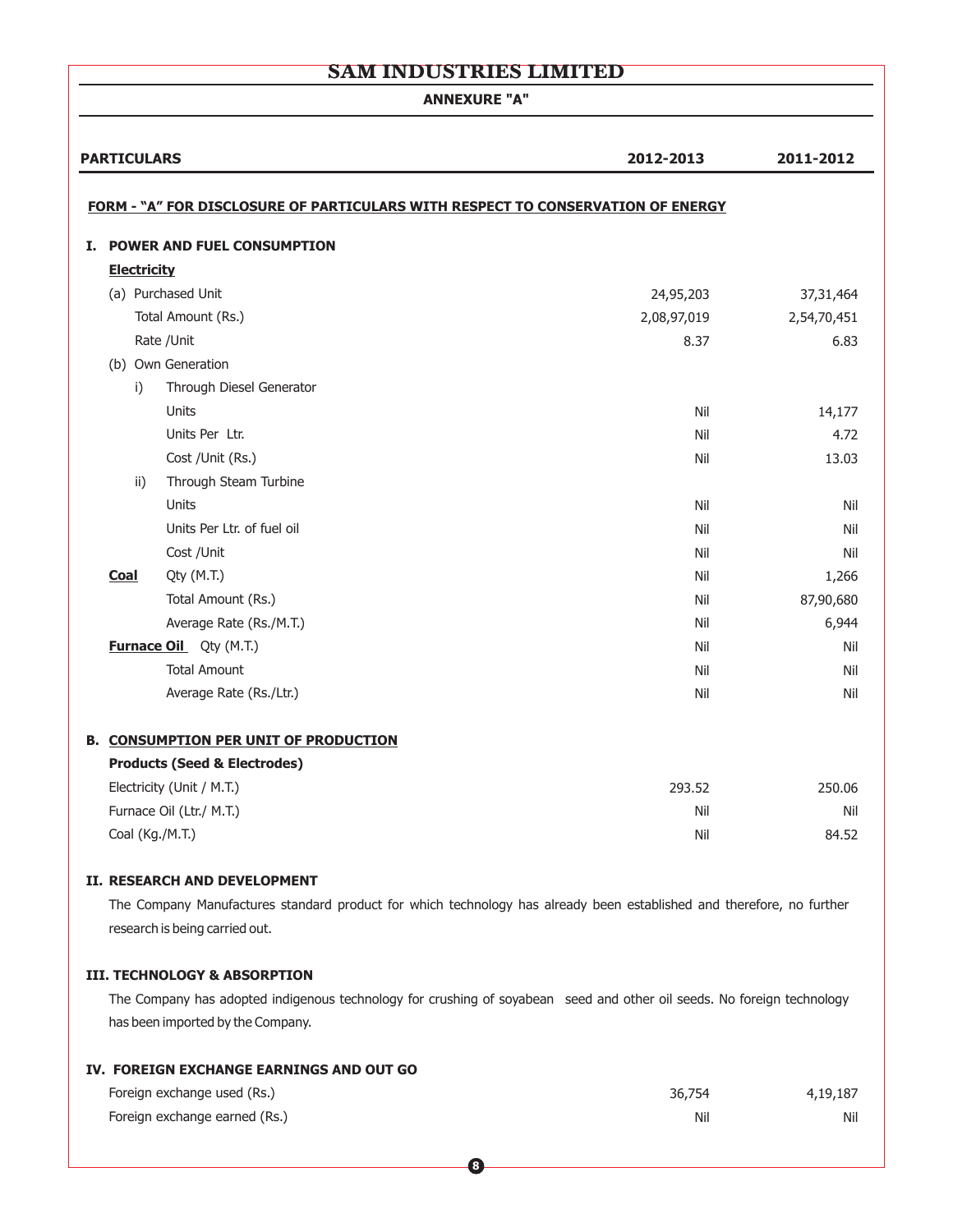#### **ANNEXURE TO THE DIRECTORS' REPORT REPORT ON CORPORATE GOVERNANCE**

#### **I. Company's Philosophy**

Your Company's Philosophy on code of Corporate Governance is based on attainment of high level of transparency, accountability, and adequate disclosures and economic value addition. All employees are guided by the Company's policies on important issues, including our relationship with consumers, stakeholders and Government.

#### **II Board of Directors**

As per Listing Agreement, the Board should have an optimum combination of executive and non-executive Directors. In case of a non-executive Chairman, at least one-third of the Board should consist of Independent Directors and in the case of an executive Chairman at least half of the Board should be Independent Directors.

The Board of Directors of company has a combination of Executive and Non Executive Directors. The Chairman of the Board of your Company is a non-executive director. The Board of Directors of the Company consists of 4 Directors, of which 3 are non-executive as on 31st March 2013. During the year, 4 Meetings of the Board of Directors of the Company were held on 28.05.2012, 25.07.2012, 10.11.2012, and 08.02.2013. The maximum interval between any two meetings was 107 days.

The particulars of the Directors and the attendance at the Board Meetings during the year and the last Annual General Meeting as also the number of other directorships and committee memberships as on date are as follows.

| Name of Director          | Category      | No. of Board | Attendance  | No. of other | Committee  |        |
|---------------------------|---------------|--------------|-------------|--------------|------------|--------|
|                           |               | Meetings     | in last AGM | Directorship | Membership |        |
|                           |               | attended     |             |              | Chairman   | Member |
| Mr. Ashutosh              | Promoter      |              | No.         | 9            |            |        |
| A. Maheshwari             | Non-Executive |              |             |              |            |        |
| Mr. Anil Maloo            | Executive     |              | Yes         |              |            |        |
| Mr. SantoshMuchhal        | Independent   |              | Yes         |              |            |        |
| Mr. Bhanuprakash R. Inani | Independent   |              | No          |              |            |        |
| Mr. Ashish Dave*          | Executive     |              | Yes         |              |            |        |
| Mr. Ritesh Kumar Neema**  | Independent   |              |             |              |            |        |
| Mr. Yogendra Vyas**       | Independent   |              |             |              |            |        |

\* Mr. Ashish Dave, Resigned wef 8th February 2013.

\*\* Mr. Ritesh Kumar Neema & Mr. Yogendra Vyas appointed on 14th August 2013.

## **III Code of Conduct**

The Code of conduct for Board of Director and Senior Management Personel i.e. Core Management Team comprising Chief General Manager and all General Managers, has been approved by the Board of Directors in compliance with clause 49 of the Listing Agreement with Stock Exchanges. The said Code of Conduct is posted on the companie's website **www.sam-industries.com.** All the Board Members and Senior Management Personnel have since affirmed the compliance of the code.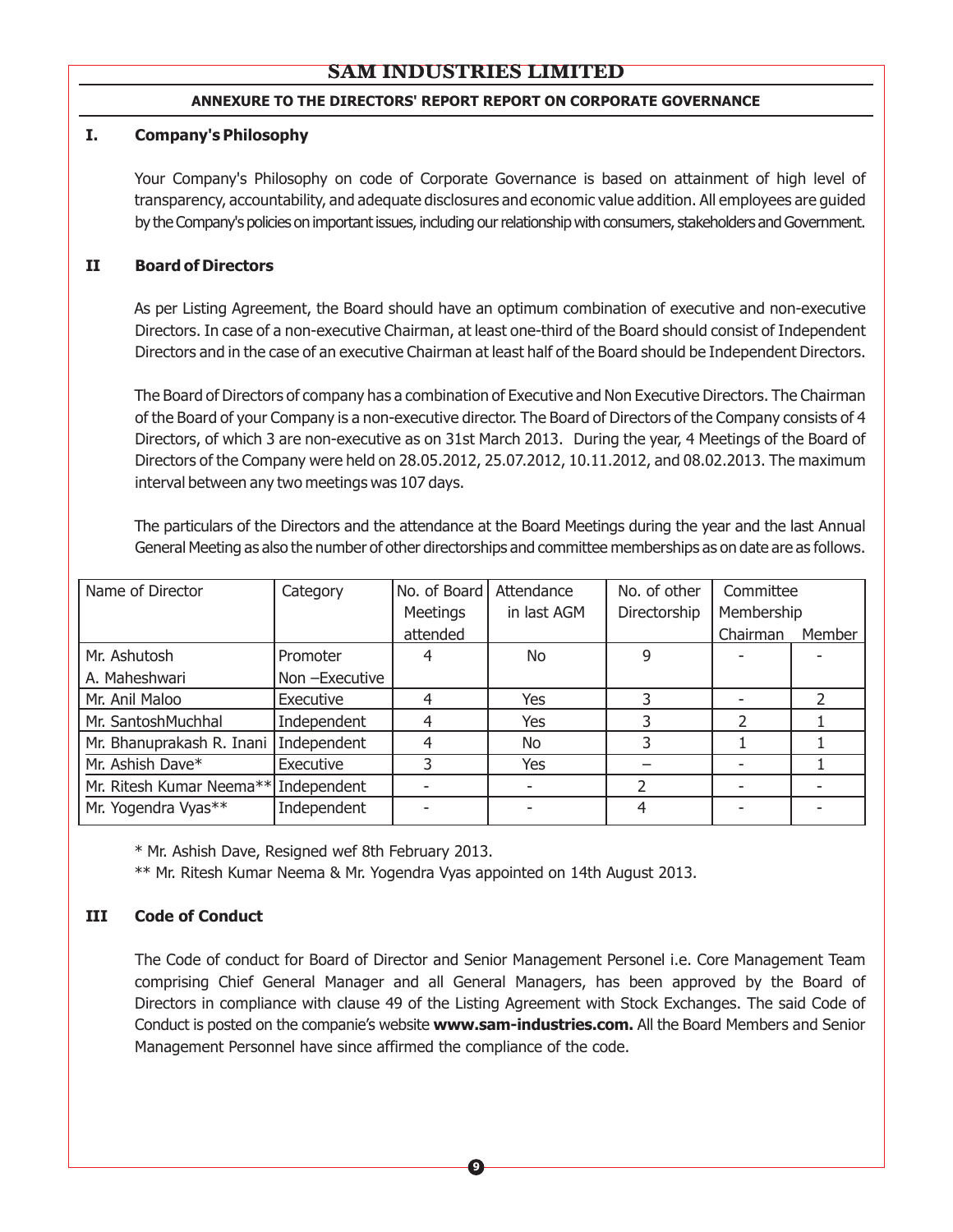#### **ANNEXURE TO THE DIRECTORS' REPORT REPORT ON CORPORATE GOVERNANCE**

#### **IV Committee's of the board**

#### **A Audit Committee**

The objective of the Audit Committee is to monitor and provide effective supervision of the Management's financial reporting processes with a view to ensuring accurate and proper disclosure, transparency and quality of financial reporting. The committee also reviews the financial and risk management policies, and the adequacy of internal control systems of the Company, and meets Statutory Auditors periodically.

Your Company has an Audit Committee consisting of three independent Directors as its members, and the Audit Committee Meetings were held on 28.05.2012, 25.07.2012, 10.11.2012, and 08.02.2013. The details of the meetings held and attended are as given below:

| Name of Director               | Meetings held | No. of Meetings attended |
|--------------------------------|---------------|--------------------------|
| Mr. Anil Maloo                 |               |                          |
| Mr. Bhanuprakash R. Inani      |               |                          |
| Mr. Santosh Muchhal (Chairman) |               |                          |

## **B Remuneration Committee**

The Remuneration Committee has approved the terms of remuneration of the Whole Time Directors. One meeting on 28th May 2012 of the members of the Remuneration Committee was held in the year 2012-2013. The composition of the remuneration committee is as follows:

Mr. Anil Maloo, Mr. Santosh Muchhal, member and Mr. Bhanuprakash R. Inani (Chairman).

During the year under review, the Remuneration paid to the whole time Directors of the Company are as follows

| <b>Name of Director</b> | <b>Remuneration (in Rs.)</b> |  |
|-------------------------|------------------------------|--|
| Mr. Anil Maloo          | $5,42,400/-$                 |  |
| Mr. Ashish Dave         | $2,70,000/-$                 |  |
| <b>Total</b>            | $8,12,400/-$                 |  |

**Note:** Salary includes Basic Salary, Allowances, contribution to Provident and Other Funds and perquisites (including monetary value of taxable Perquisites), etc.

#### **C Shareholders and Investor's Grievance Committee**

The Board has constituted the shareholders and Investors Grievance Committee to look into the redress of investors' complaints. There were no complaints pending for reply as on 31st March 2013 and no share transfers pending for registration as on the said date. The Committee had met on the 28th day of May 2012, during the year 2012-2013.

#### **V General Body Meetings**

The details of Annual General Meetings held in last 3 years are as under:

| Financial Year | Date       | <b>Time</b> | Venue                        |
|----------------|------------|-------------|------------------------------|
| 2009-2010      | 15.09.2010 | $2.00$ P.M. | Basement of Dalamal Chambers |
| 2010-2011      | 09.09.2011 | $2.00$ P.M. | 29, New Marine Lines,        |
| 2011-2012      | 03.09.2012 | 10.00 A.M.  | Mumbai - 400020,             |

**10**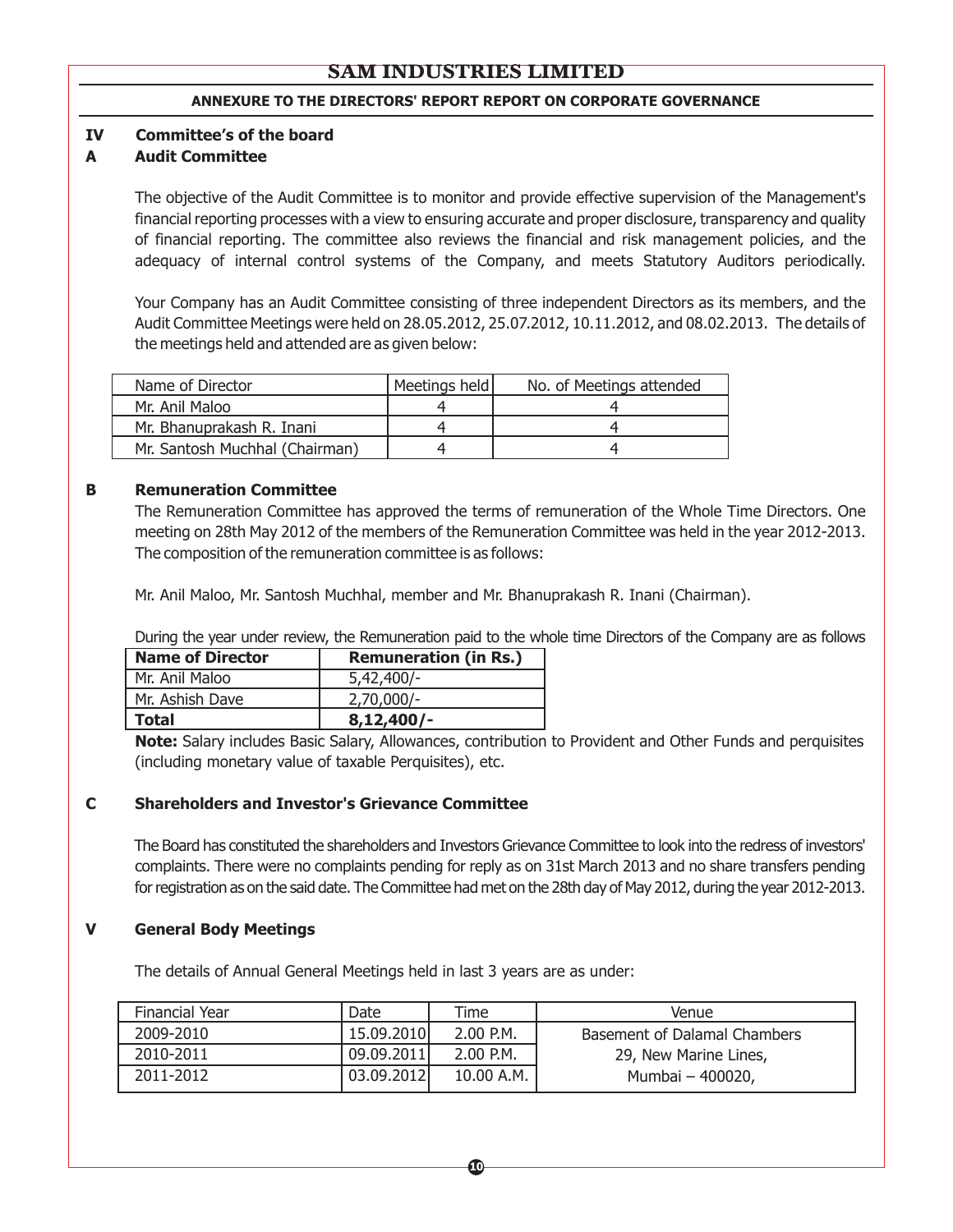## **ANNEXURE TO THE DIRECTORS' REPORT REPORT ON CORPORATE GOVERNANCE**

The shareholders passed all the resolutions including the special resolutions set out in the respective notices.

The members of the company have accorded (vide the Scrutinizer's Report dated 1st September 2012) their approval with requisite majority, by way of postal ballot to the Ordinary Resolution set out in the Postal Ballot Notice dated 25th July 2012, sent to them pursuant to section 192A of the Companies Act, 1956, read with the Companies (Passing of the Resolutions by Postal Ballot) Rules, 2011, in relation to transfer, sell and/or dispose oftheUndertaking comprising of Plant and Machinery, equipments, furniture, fixtures and other fixed assets on "as is where is" and "as it is" basis of Solvent Extraction Plant" (Soya division) located at Village Dakachya, Tehsil Sanwer, A. B. Road, Indore - Madhya Pradesh.

#### **VI Disclosure**

- **i** During the year under review, besides the transactions reported elsewhere in the Annual Report, there were no other related parties' transaction viz., Promoters, Directors or the Management, their subsidiaries or relatives that had a potential conflict with the interest of the Company at large.
- **ii** No penalties or strictures have been imposed on the Company by Stock Exchange or SEBI or any statutory authority on any matter related to capital markets during the period under review.

#### **VII Means of Communication**

The quarterly, half–yearly and yearly financial results of the Company are sent to the Stock Exchanges immediately after the Board has approved them. These are widely published in national and regional newspapers.

#### **VIII General Shareholders Information**

#### **i**. **Annual General Meeting**

Date: 27.09.2013, Day: Friday, Time: 10.00 A.M. Venue: Basement of Dalamal Chambers, 29, New Marine Lines, Mumbai – 400020

#### **ii. Date of Book Closure**

The Register of Members and Share Transfer Books of the Company shall remain closed from Friday, 20th September, 2013 to Friday, 27th September, 2013 (both days inclusive).

#### **iii. Financial Calendar 2013-2014**

| <b>First Quarter Results</b>           | July 2013    |
|----------------------------------------|--------------|
| Second Quarter & Half Yearly Results   | October 2013 |
| Third Quarter Results                  | January 2014 |
| Fourth Quarter Results & Annual Report | May 2014     |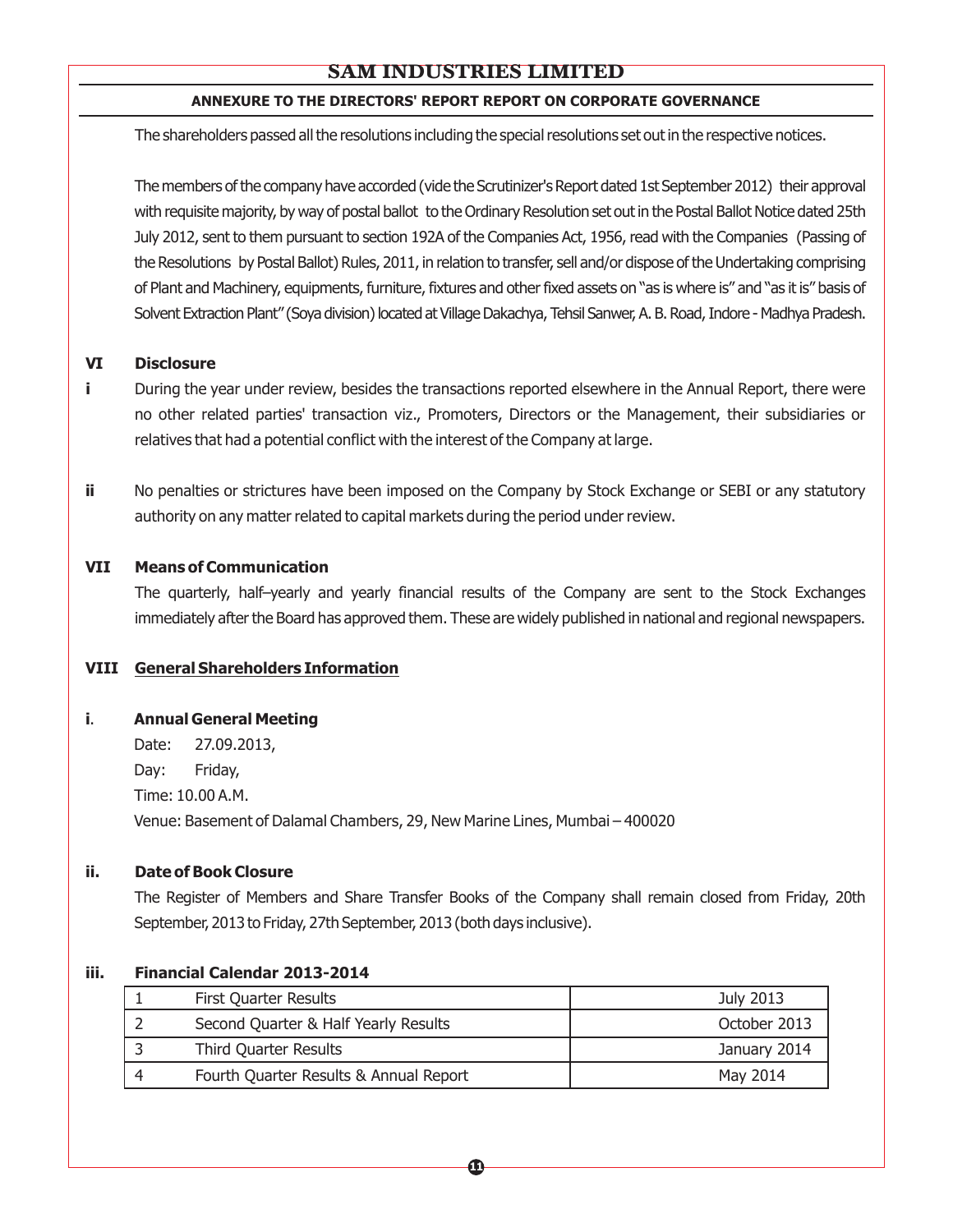#### **ANNEXURE TO THE DIRECTORS' REPORT REPORT ON CORPORATE GOVERNANCE**

#### **iv. Listing of Securities**

Name of the Stock Exchanges

| Madhya Pradesh Stock Exchange, | The Stock Exchange Mumbai,     |
|--------------------------------|--------------------------------|
| 201, Palika Plaza              | Phiroze Jeejeebhoy Towers,     |
| M.T.H. Compound                | Dalal Street, Mumbai - 400 001 |
| Indore - 452001.               | Stock Code 532005              |
|                                |                                |

Your Company confirms that it has paid annual listing fees to the Stock Exchange Mumbai, for the year 2013-14 and as such there are no arrears.

#### **v**. **Stock Codes:**

BSE: 532005

# **vi. Company's Corporate Identification Number**

CIN: L15143MH1994PLC164344

#### **vii. Market Price Data**

High/ low of market price of the Company's equity shares traded on BSE during the last financial year was as follows.

| <b>Month</b>    | <b>Quotation at Mumbai Stock Exchange</b> |           |
|-----------------|-------------------------------------------|-----------|
| 2012-13         | High (Rs.)                                | Low (Rs.) |
| April, 2012     | 17.70                                     | 16.05     |
| May, 2012       | 19.20                                     | 15.25     |
| June, 2012      | 24.60                                     | 18.00     |
| July, 2012      | 29.40                                     | 21.00     |
| August, 2012    | 23.30                                     | 18.10     |
| September, 2012 | 25.65                                     | 17.50     |
| October, 2012   | 24.90                                     | 24.00     |
| November, 2012  | 23.70                                     | 22.55     |
| December, 2012  | 21.90                                     | 21.90     |
| January, 2013   | 22.95                                     | 21.10     |
| February, 2013  | 20.05                                     | 20.05     |
| March, 2013     | 19.05                                     | 19.05     |

#### **viii. Registrar&TransferAgent**

As per the directives of SEBI, the Company has appointed M/s. Ankit Consultancy Private Limited, at Plot No. 60, Electronic Complex, Pardeshipura, Indore – 452010, Madhya Pradesh, as its Registrar and Share Transfer Agent and all the Sharetransfer and the relating queries may please be forwarded to the Share Transfer Agent directly at their address.

#### **ix. ShareTransferSystems**

Shares received for transfer in physical form are registered and dispatched within fifteen days of receipt of the documents. If shares are under objection then the same are returned within fifteen days. Request for dematerialization of shares is processed within fifteen days.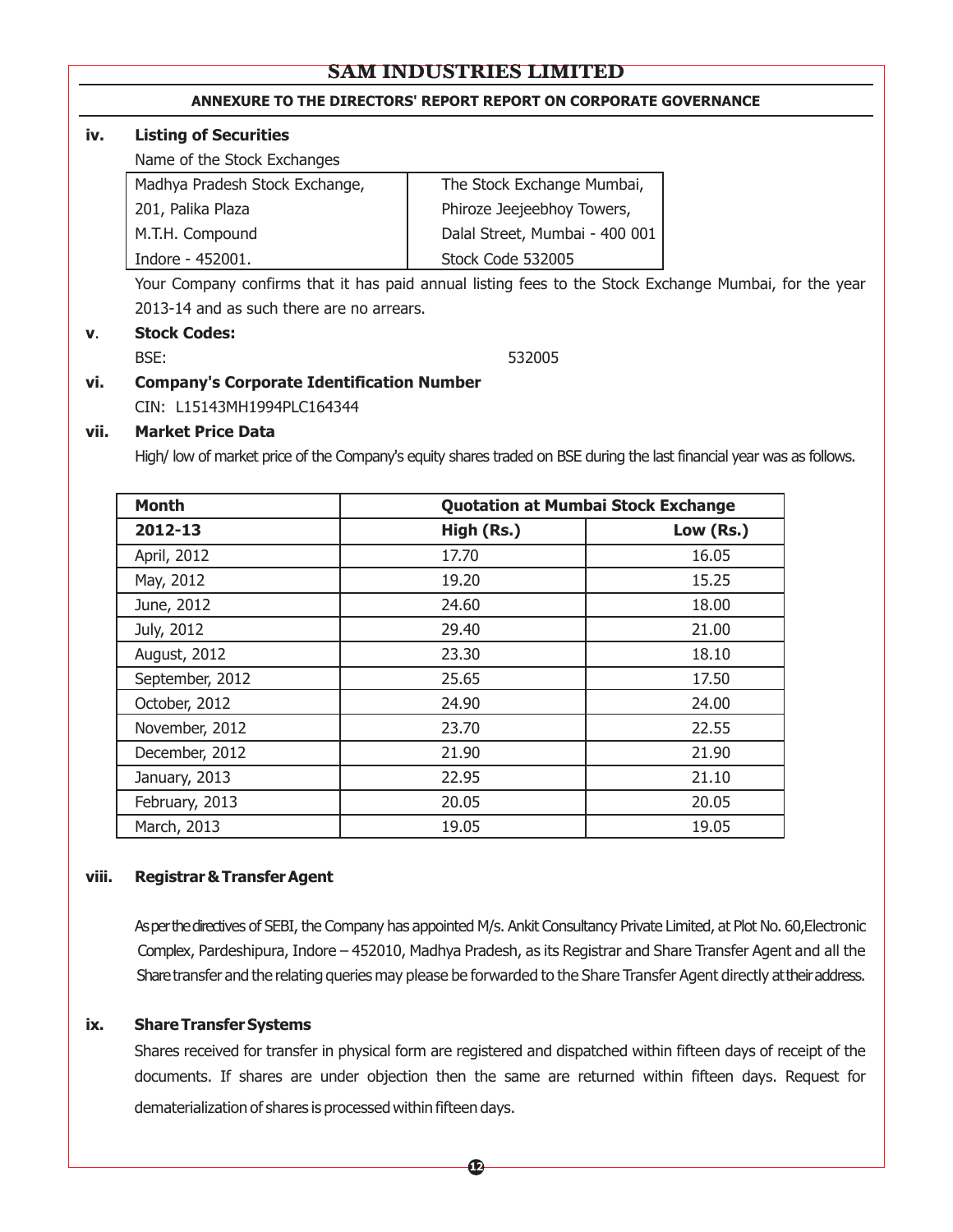#### **ANNEXURE TO THE DIRECTORS' REPORT REPORT ON CORPORATE GOVERNANCE**

#### **X. Shareholding as on 31st March 2013**

## Shareholding of | No. of Share | % of Share | No. of Ordinary | % of Share **nominal value of holders holders shares holding Rs. Rs.** Up to 1000 | 162 | 18.49% | 6,772 | 0.06% 1001 – 2000 47 5.37% 8,487 0.08% 2001 – 3000 27 3.08% 7,502 0.07% 3001 – 4000 206 23.52% 82,186 0.74% 4001 – 5000 119 13.58% 58,873 0.53% 5001 – 10000 169 19.29% 1,57,653 1.42% 10001 – 20000 l 55 l 6.28% l 85,245 l 0.77% 20001 – 30000  $\vert$  24  $\vert$  2.74%  $\vert$  56,117  $\vert$  0.51%  $30001 - 40000$  | 8 | 0.91% | 28,956 | 0.26% 40001 – 50000 12 1.37% 52,940 1.38% 50001 – 100000 13 1.48% 93,783 0.85% 100001 & above  $\begin{array}{|c|c|c|c|c|c|} \hline \end{array}$  3.88% 1,04,49,956 94.24% **Grand Total 876 100.00% 1,10,88,470 100.00%**

#### **a. Distribution of Shareholding as on 31st March 2013 is as under:**

#### **b. Category of equity shareholders as on 31st March 2013**

| S.No | Category                      | <b>No. of equity Shares held</b> | Percentage of<br><b>Shareholding</b> |
|------|-------------------------------|----------------------------------|--------------------------------------|
|      | <b>Promoters</b>              | 73,91,799                        | 66.66                                |
|      | Govt. Co. / Fin. Institutions | 59,000                           | 0.53                                 |
|      | Private Corporate Bodies      | 27,75,891                        | 25.03                                |
|      | Indian public                 | 8,61,270                         | 7.77                                 |
|      | NRI & OCB                     | 510                              | 0.00                                 |
|      | <b>Grand Total</b>            | 1,10,88,470                      | 100.00                               |

#### **Xi. Dematerialization of Shares and Liquidity**

The company's shares are traded in dematerialized form and are available for trading on both the depositories in india, viz. NSDL & CDSL. Equity shares of the company representing 96.83% of the Company's total equity shares capital representing 1,07,37,235 equity shares are dematerialized on March 31, 2013 and the balance 3.17% representing 3,51,235 were in physical form.

#### **Xii. Plant Location**

The Company has a manufacturing facility at Village: Dakachya-453771, A. B. Road, Tehsil: Sanwer, District: Indore, Madhya Pradesh, India

#### **xiii. Address for Correspondence**

The Shareholders may address their communications to. Mr. Navin S. Patwa, Company Secretary & Compliance Officer, Sam Industries Limited, Village: Dakachya, Tehsil: Sanwer, A. B. Road, Indore – 453771, Madhya Pradesh Designated Email address for Investor Services: Email: secretarial@sam-industries.com Company's Website: www sam-industries.com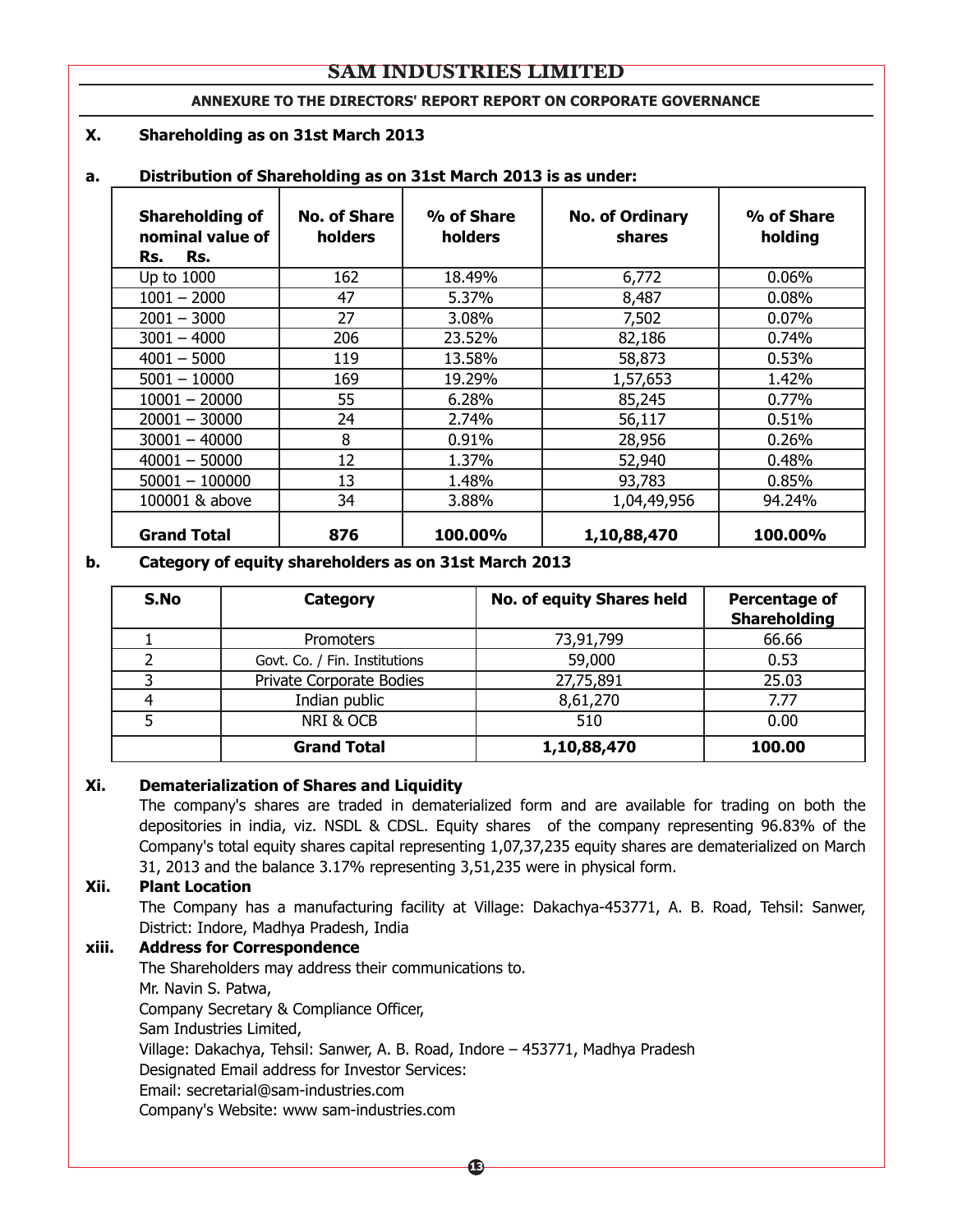#### **CHIEF EXECUTIVE OFFICER (CEO/CFO) CERTIFICATION**

To,

The Board of Directors,

Sam Industries Limited

I, Anil Maloo, Executive Director, of Sam Industries Limited ('the Company') to the best knowledge and belief certify that:

- a) I have reviewed the financial statements and cash flow statement for the year ended 31st March, 2013 and to the best of our knowledge and belief, I state that:
- I these statements do not contain any materially untrue statement or omit any material factor contain statements that might be misleading;
- Ii These statements together present a true and fair view of the Company's affairs and are in compliance with existing Accounting Standards, applicable laws and regulations.
- b) To the best of my knowledge and belief, no transactions entered into by the Company during the year ended 31st March, 2013, which are fraudulent, illegal or violative of the Company's code of conduct.
- c) I hereby declare that all the members of the Board of Directors and Management Committee have confirmed compliance with the Code of conduct as adopted by the Company.
- d) I accept responsibility for establishing and maintaining internal controls for financial reporting and that I have evaluated the effectiveness of internal control systems of the Company pertaining to financial reporting and I have disclosed to the auditors and the Audit Committee, deficiencies in the design or operation of such internal controls, if any, of which I am aware and have been taken and steps I have taken or purpose to taken to rectify these deficiencies.
- e) I have indicated, based on my most evaluation, wherever applicable, to the Auditors and Audit Committee:
- i) significant changes, if any, in internal control over financial reporting during the year;
- ii) significant changes, if any, in accounting policies during the year and that the same have been disclosed in the notes to the financial statements; and
- iii) Instances of significant fraud of which I have become aware and the involvement therein, if any, of the management or any employee having a significant role in the Company's internal control system over financial reporting.

 **Anil Maloo** 

**Indore, August 14th , 2013 Executive Director**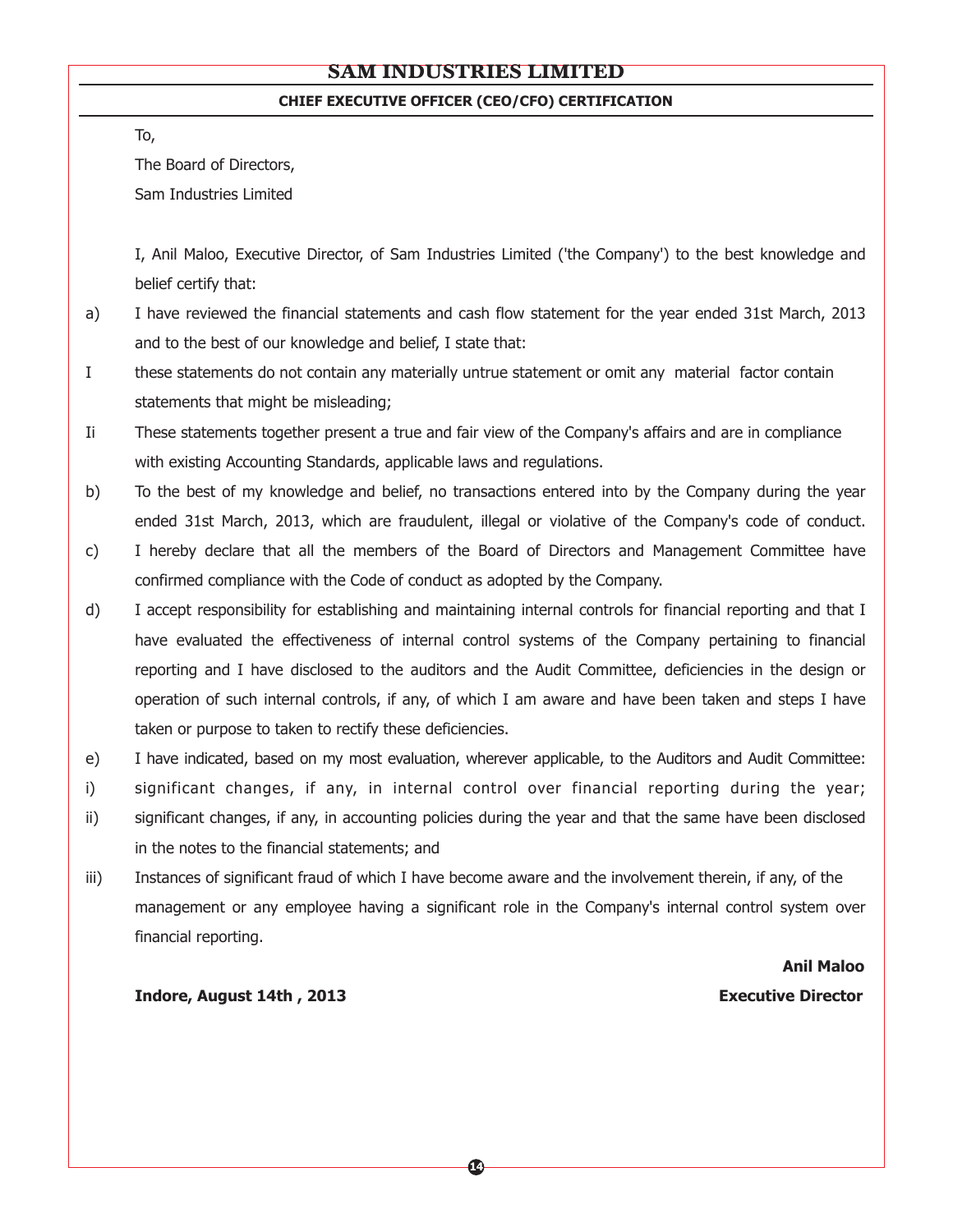#### **AUDITORS CERTIFICATE ON CORPORATE GOVERNANCE**

The Members of Sam Industries Limited Mumbai

To

We have examined the compliance of conditions of Corporate Governance by M/s Sam Industries Limited (the company), for the year ended on 31st March 2013, as stipulated in clause 49 of the Listing agreement of the said company entered into with stock exchange(s).

The compliance of conditions of Corporate Governance is responsibility of the Company's management. Our examination was limited to review of the procedure and implementation thereof, adopted by Sam Industries Limited for ensuring the compliance of the conditions of the Corporate Governance. It is neither an audit nor an expression of opinion on the financial statements of Sam Industries Limited.

In our opinion and to the best of our information and according to the explanations given to us, and the representation made by the Directors and the management, we certify that the company has complied with the conditions of Corporate Governance as stipulated in the above mentioned the Listing Agreement.

We state that such compliance is neither an assurance as to the future viability of the company nor the efficiency or effectiveness with which the management has conducted the affairs of the company.

> **For M. Mehta and company Chartered Accountants Firm Reg. No. 000957C**

> > **(CA Nitin Bandi) (Partner) M. No.400394**

**Place: Indore Date: The 30th day of May, 2013**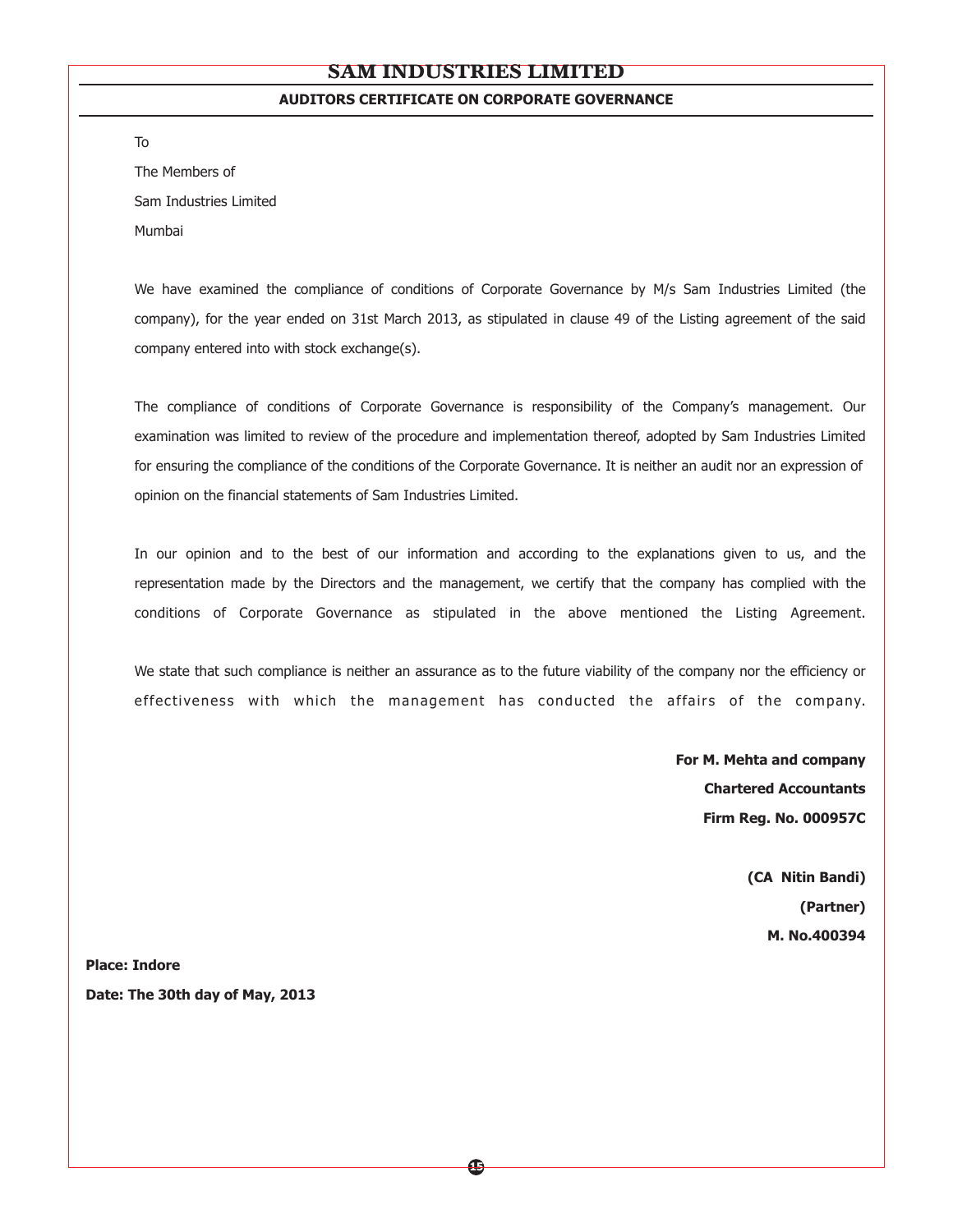#### **INDEPENDENT AUDITOR'S REPORT**

## **To the Members of Sam Industries Limited**

We have audited the accompanying financial statements of Sam Industries Limited which comprises of the Balance Sheet as at March 31, 2013, and the Statement of profit and Loss and the Cash Flow Statement for the year then ended, and a summary of significant accounting policies and other explanatory information.

#### **Management's Responsibility**

Management is responsible for the Preparation fo these financial statements that give a true and fair view of the financial position and financial performance in accordance with the Accounting standards referred to in sub-section (3C) of section 211 of the Companies Act, 1956 ("the Act"). This responsibility includes the design, Implementation and maintenance of internal control relevant to the preparation and presentation of the financial statements that give a true and fair view and are free from material misstatement whether due to fraud or error.

#### **Auditor's Responsibility**

Our responsibility is to express an opinion on these financial statements based on our audit. We conducted our audit in accordance with the Standards on auditing issued by the Institute of Chartered Accounts of India. Those Standard require that comply with ethical requirements and plan and perform the audit to obtain reasonable assurance about whether the financial statement are free from material misstatement.

An audit involves performing procedures to obtain audit evidence about the amounts and disclosures in the financial statements. The procedures selected depend on the auditor's judgment, including the assessment of the risks of material misstatement of the financial statements, whether due to fraud or error. In making those risk assessments the auditor considers internal control relevant to the company's preparation and faire presentation of the financial statements in order to design audit procedures that are appropriate in the circumstances. An audit also includes evaluating the appropriateness of accounting policies used and the reasonableness of the accounting estimates made by management, as well as evaluating the overall presentation of the financial statements.

we believe that the audit evidence we have obtained is sufficient and appropriate to provide a basis for our audit opinion

#### **Opinion**

in our opinion and to the best of our information and according to the explanation given to us, the financial statements give the information required by the Act in the manner so required and give a true and fair view in conformity with the accounting principle generally accepted in India:

- (a) in the case of the Balance Sheet, of the state of affairs of the Company as at March 31,2013 and
- (b) in the case of the Statement, of Profit and Loss, of the Profit for the year ended on that date.
- (c) in the case of the Cash Flow Statement of the cash flows for the year ended on that date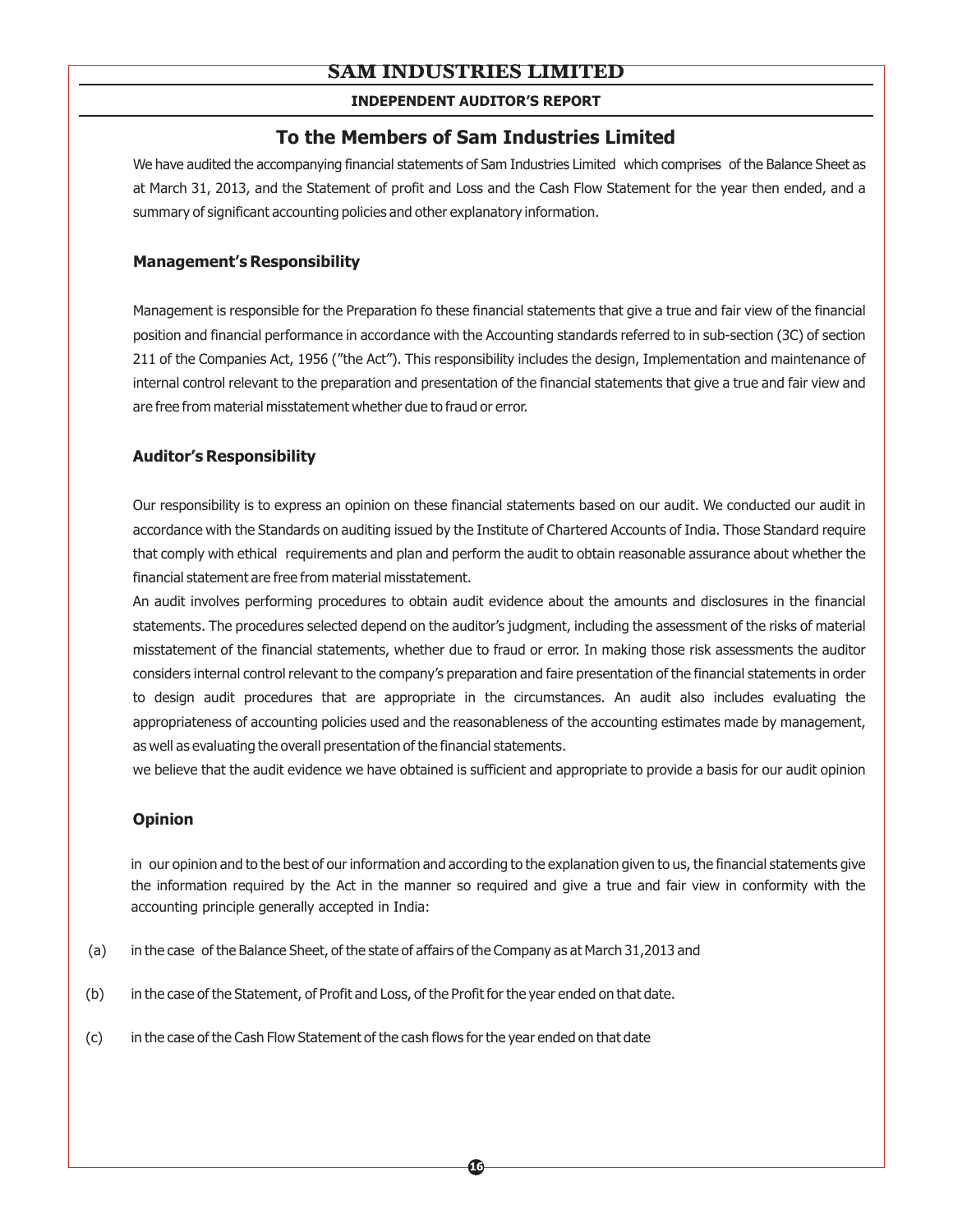#### **INDEPENDENT AUDITOR'S REPORT**

#### **Report on other legal and regulatory requirement**

- 1. As required by the Companies (Auditor's Report) Order 2003 ("the Order") issue by the Central Government of India in terms of sub selection (4A) of section 227 of the Act, we give in the Annexure a statement on the matters specified in paragraph 4 and 5 of the Order.
- 2. As required by section 227(3) of the Act, we report that:
- (a) We have obtained all the information and explanations which to the best of our knowledge and belief were necessary for the purpose of our audit;
- (b) in our opinion proper books of account as required by law have been kept by the Company so far as appears from our examination of those books and properreturns adequate forthe purposes of our audit have been received from branches not visited by us;
- c) The Balance Sheet, Statement of Profit and Loss and the Cash Flow Statement dealt with by this Report are in agreement with the books of account;
- (d) In our opinion, the Balance Sheet, Statement of Profit and Loss and the Cash Flow Statement comply with the Accounting Standard referred to in subsection (3C) of section 211 of the Companies Act, 1956;
- (e) On the basis of written representations received from the directors as on March 31, 2013, and taken on record by the Board of Directors, none of the director is disqualified as on March 31, 2013, from being appointed as a director in terms of clause (g) of sub-section (1) of section 274 of the Companies Act, 1956;

**For M. Mehta and Company Chartered Accountants Firm Reg. No. 000957C CA Nitin Bandi (Partner) M.No. 400394**

**Place: Indore**

**Date: The 30th day of May 2013**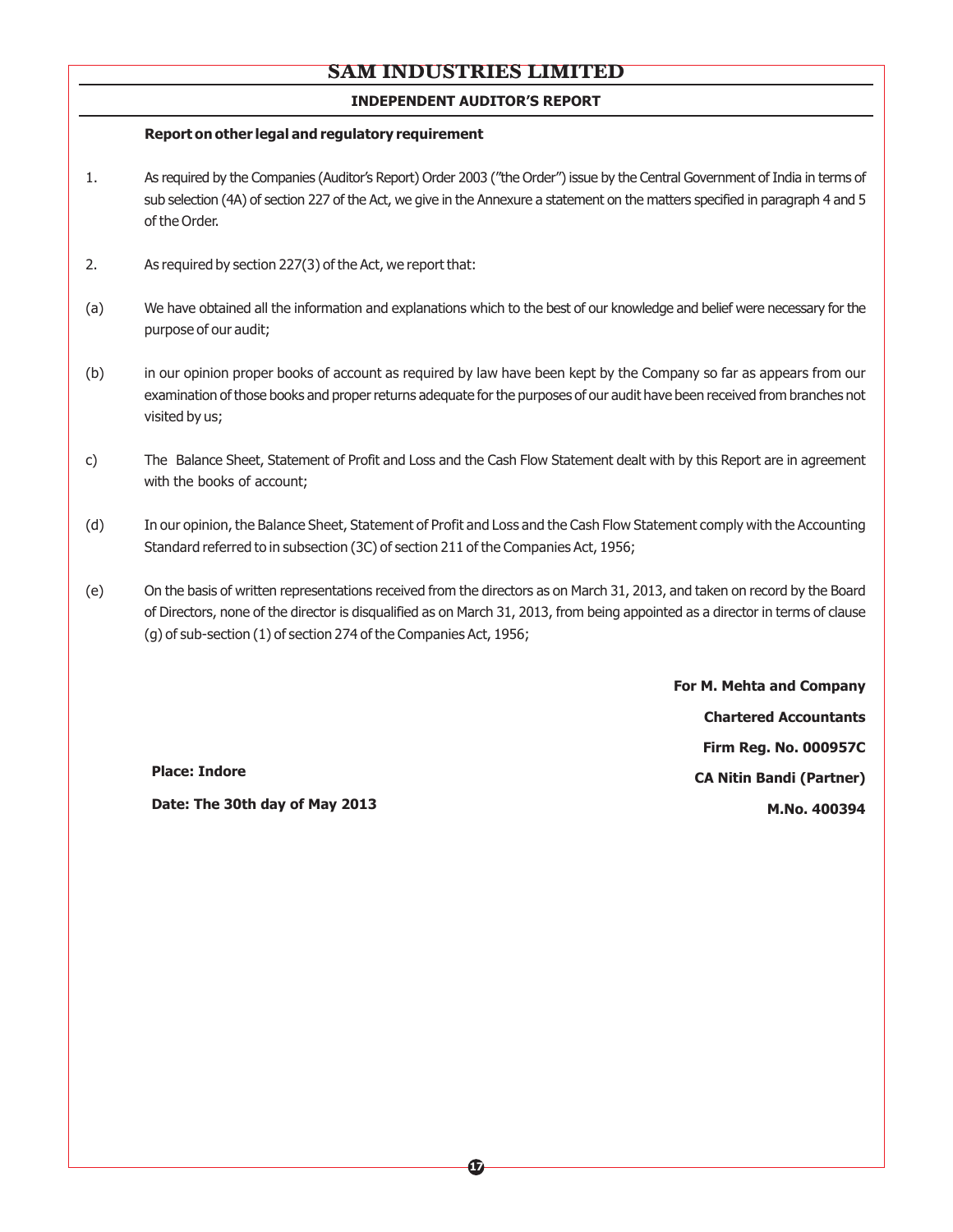#### **ANNEXURE TO THE AUDITOR'S REPORT**

Annexure Referred to in paragraph 1 of our Audit report of even date on the account for the year ended 31st March 2013 of Sam Industries Limited

As required by the Companies (Auditors Report) Order, 2003 issued by the Company Law Board in the terms of Section 227 (4A) of the Companies Act 1956, we have further to report that:-

- 1. (a) In respect of fixed assets; the company has maintained proper records showing full particulars including quantitative details and situation of fixed assets.
	- (b) These fixed assets have been physically verified by the management in accordance with the programme of verification adopted by the company. In our opinion, the frequency of verification is reasonable having regard to the size of the company and the nature of its assets.
	- (c) The fixed assets disposed off during the year, in our opinion, do not constitute a substantial part of the fixed assets of the company and such disposal has, in our opinion, not affected the going concern status of the company.
- 2. (a) As explained to us, the inventory of the Company has been physically verified during the year by the management. In our opinion the frequency of the verification reasonable.
	- (b) According to the information and explanation given to us in our opinion, the procedures of physical verification of stocks followed by the management are reasonable and adequate in relation of the size of the Company and the nature of its business
	- (c) In our opinion and information and explanation given to us, the Company is maintaining proper record or inventory and no material discrepancies were noticed on verification between the physical Stock and book records except evaporation of Hexane of Rs. 11,88,770/- which has been adjusted by debiting to Loss on Shortage Account.
- 3. (a) According to the information and explanations given to us, the company has not granted any loans, secured or unsecured to companies, firms or other parties covered in the register maintained under section 301 of the companies Act, 1956. Accordingly, the provisions of clause 4 (iii) (a) to (d) of the companies (Auditors Report) Order, 2003 (as amended) are not applicable to the company and hence not commented upon.
	- (b) According the information and explanations given to us, the company has not taken any loans secured of unsecured to companies firms or other parties covered in the register maintained under section 301 of the companies Act, 1956. Accordingly, the provisions of clause 4 (iii) (a) to (d) of the Companies (Auditors Report) Order, 2003 (as amended) are not applicable to the company ans hence not commented upon.
- 4. In our opinion and according to the information and explanation given to us, there are adequate internal control procedures commensurate with the size of the company and the nature of its business with regard to purchases of inventory, fixed assets and with regards to the sale of goods and services. During the course of our audit, we have not observed any continuing failure to correct major weaknesses in internal controls.
- 5. (a) In our opinion and according to the information and explanations given to us, the particulars of contracts or arrangements or transactions referred in section 301 of the companies Act., 1956 have been entered in the register required to be maintained under section 301 of the companies act, 1956.
	- (b) In our opinion and according to the information and explanation given to us, transactions made in pursuance of contracts or arrangements entered in register maintained under Section 301 of the Companies Act. 1956 have been made at prices which are prima facie reasonable, having regard to prevailing market prices at the relevant time where such market prices are available.
- 6. In our opinion and according to the information and explanation given to us, the Company has not accepted any deposit from public in contravention with the provision of Section 58-A and 58AA or any other relevant provision of the Act and the companies (Acceptance of Deposits) Rules 1975. No order has been passed by the Company Law Board or National Company Law Tribunal or Reserve Bank of India or any Court or any other Tribunal on the Company in respect of any deposits.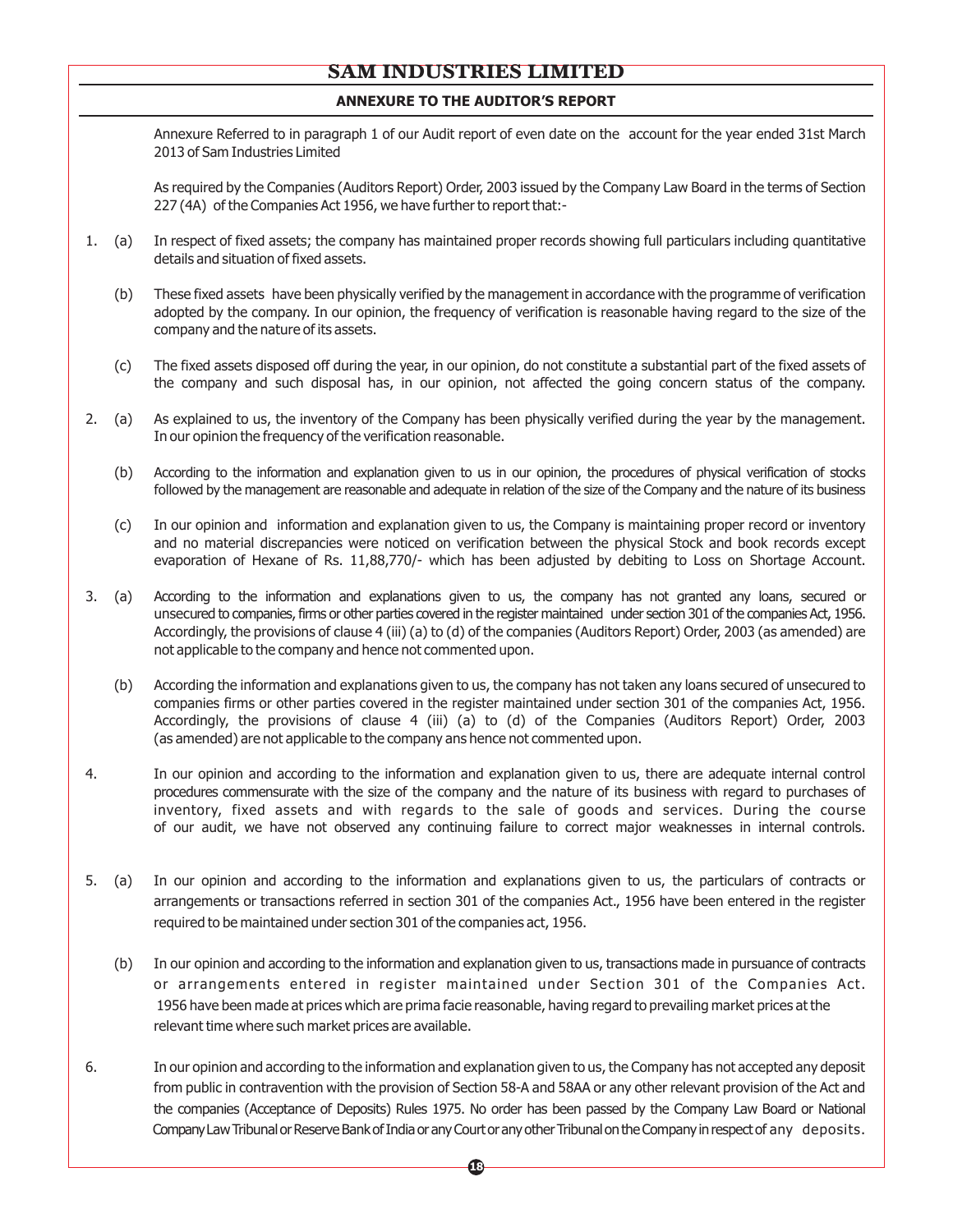#### **ANNEXURE TO THE AUDITOR'S REPORT**

- 7. The Company has an Internal Audit System, which in our opinion is adequate and commensurate with the size of the Company and nature of its business.
- 8. We have broadly reviewed the Cost Records maintained by the Company pursuant to the Companies (Cost According Records) Rules, 2011 prescribed by the Central Government u/s 209 (1) (d) of the companies Act 1956 and are of the opinion that prima facie the prescribed Cost Records have been maintained wherever applicable. We have, however not made a detailed examination of the Cost Records with a view to determine whether they are accurate or complete
- 9. (a) According to the information and explanation given to us. the Company is generally regular in depositing provident fund and employees state insurance with appropriate authorities during the year.
	- (b) According to the information and explanation given to us, no undisputed amount payable in respect of income tax, sales Tax, Wealth Tax, Service Tax, Custom duty excise duty, Cess as on 31st March, 2013, were outstanding for a period of more than six months from the date day became payable except land diversion tax of Rs. 632334/- (previous Year Rs. 632334/-). However, service tax has been deposited with slight delays and there is no amount out standing as on 31.03.2013 on account of service tax.
	- (C) As on 31st march 2013, According to the records of the company and the information and explanation given to us, the following are the particulars of dues on account of Income Tax, Excise Duty, Cess, Sales Tax, Service Tax, Custom duty And Wealth Tax matters that have not been deposited on account of disputes:-

| Sr. No. | Name Of the Statute              | Nature of Dues Disputed | Amount (in Rs.) | Forum where pending                  |
|---------|----------------------------------|-------------------------|-----------------|--------------------------------------|
|         | M.P. Commercial Tax<br>Act. 1994 | Sales tax Demand        | Rs. 6,89,000/-  | Deputy Commissioner<br>Appeal        |
|         | M.P. Entry Tax Act               | <b>Entry Tax Demand</b> | Rs. 96,000/-    | <b>Deputy Commissioner</b><br>Appeal |

- 10. The Company has made cash profit during the financial year covered by our audit and also in the immediately preceding financial year. The company has no accumulated losses at the end of the financial year.
- 11. in our opinion and according to the information and explanations given to us, the company has not defaulted in repayment of dues to financial institutions, banks during the year.
- $\sharp 2$ . According to the information and explanations givert to us, the Company has not granted any loans and advances on basis of security by way of pledge of shares, debentures and other securities. Therefore the other provision of clause 4 (Xii) of the companies (Auditors Report) Order, 2003 are not applicable to the Company.
- 13. In our opinion and according to the information and explanations given to us, the company is not a chit fund or a nidhi benefit fund / society. Therefore, the provision of clause 4 (Xiii) of the companies (Auditors Report) Order, 2003 are not applicable to the Company.
- 14. In our opinion, according to the information and explanations given to us, the company is not dealing in or trading in shares, securities, debentures and other investments.
- 15. According to the information and explanation given to us, the company has not given any guarantees of loans taken by others from banks or financial institutions during the year.
- 16. According to the information and explanation given to us, company has not taken any term loans during the year.
- 17. According to the information and explanations given to us and an overall examination of the Balance Sheet of the company, we report that fund raised on short-term basis, have been used for short term purpose only.
- 18. The company has not made preferential allotment of share to parties and Companies covered in the register maintained under Section 301 of the Companies Act, 1956 during the year Covered by our audit.
- 19. The Company has not issued any debentures during the year under review.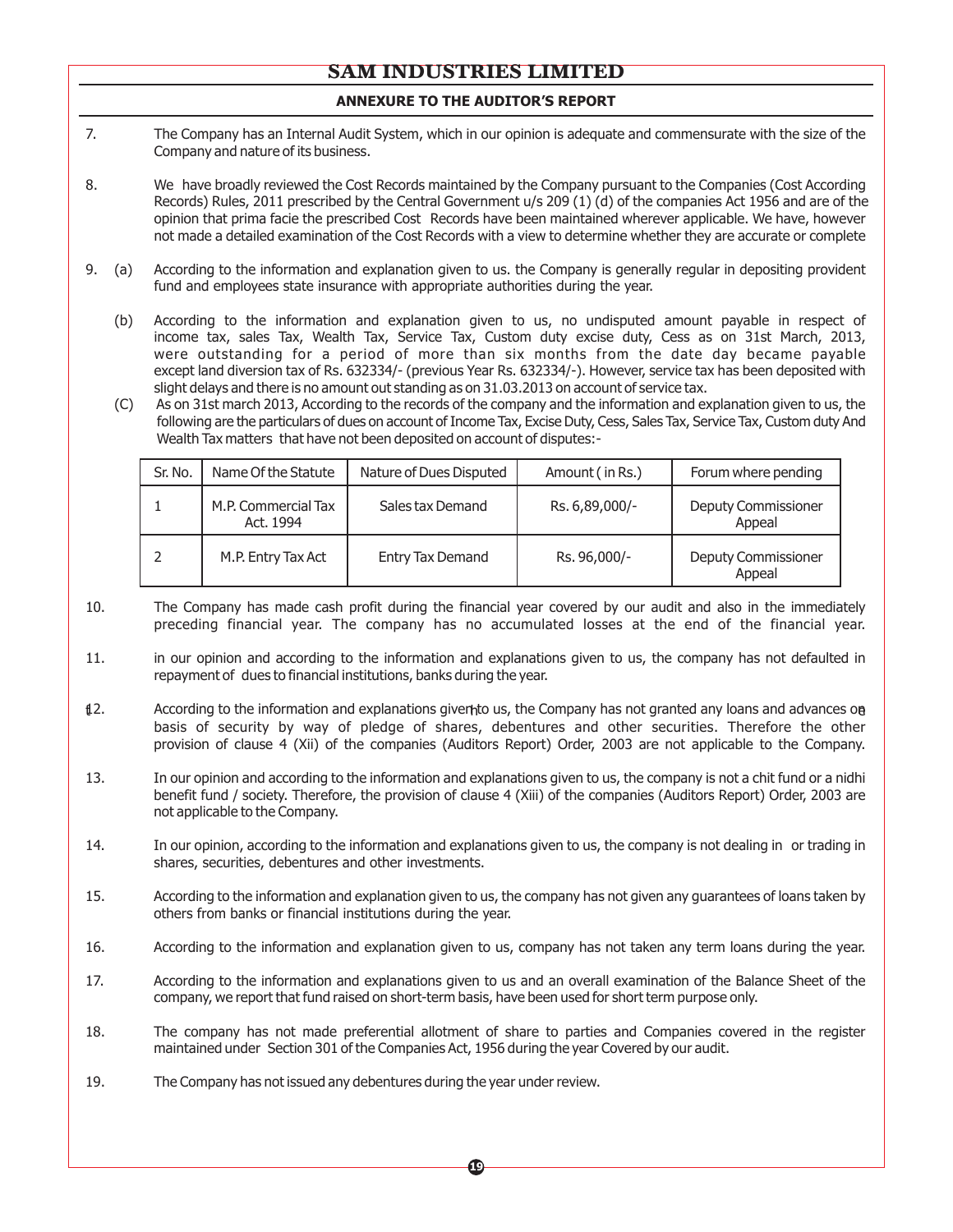#### **ANNEXURE TO THE AUDITOR'S REPORT**

20. The Company has not raised any money by public issues during the year under review.

21. To the best of our knowledge and belief and according to the information and explanation given to us, no fraud on or by the company has been noticed or reported during the course of our audit.

> **For M. Mehta and Company Chartered Accountants**

> > **Firm Reg. No. 000957C**

**Place: Indore CA Nitin Bandi (Partner)** 

Date: The 30th day of May 2013 M.No. 400394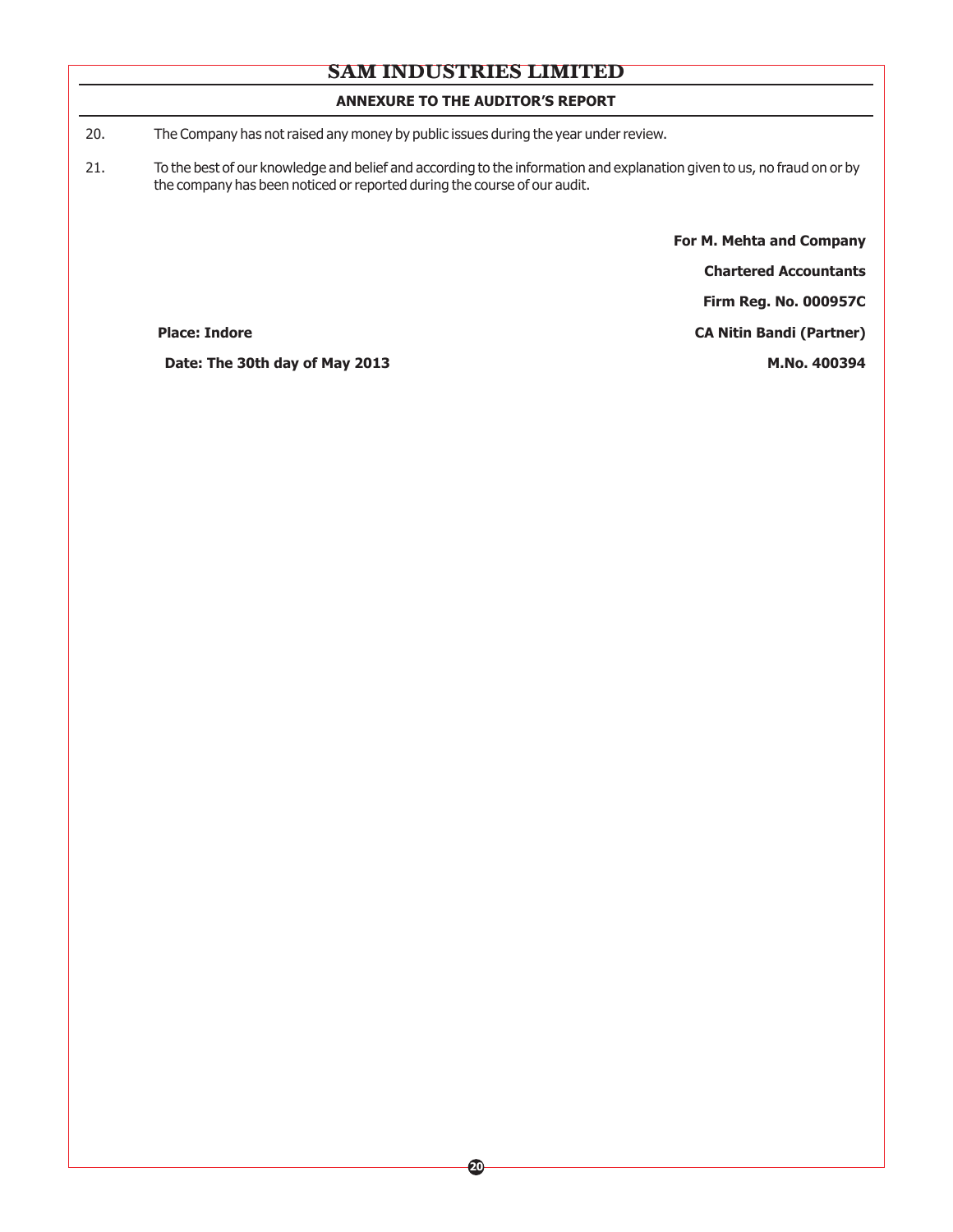| <b>Balance Sheet as at 31st March, 2013</b> |  |  |  |  |  |  |
|---------------------------------------------|--|--|--|--|--|--|
|---------------------------------------------|--|--|--|--|--|--|

|      |                                       |                |                        | (Amount in Rs.)        |
|------|---------------------------------------|----------------|------------------------|------------------------|
|      | <b>Particulars</b>                    | <b>Note No</b> | <b>31st March 2013</b> | <b>31st March 2012</b> |
| I.   | <b>EQUITY AND LIABILITIES</b>         |                |                        |                        |
| (1)  | Shareholder's Funds                   |                |                        |                        |
| (a)  | Share Capital                         | $\overline{2}$ | 11,19,98,200           | 11,19,98,200           |
| (b)  | Reserves and Surplus                  | 3              | 28,83,09,747           | 26, 31, 74, 575        |
| (2)  | <b>Non-Current Liabilities</b>        |                |                        |                        |
| (a)  | Long-term borrowings                  | $\overline{4}$ | 1,81,41,344            | 1,84,53,435            |
| (b)  | Deferred tax liabilities (Net)        | 5              | 2,61,15,480            | 2,89,85,179            |
| (c)  | Long term provisions                  | 6              | 1,30,348               | 3,74,387               |
| (3)  | <b>Current Liabilities</b>            |                |                        |                        |
| (a)  | Short-term borrowings                 | 7              | 8,99,982               | 1,19,89,522            |
| (b)  | Trade payables                        | 8              | 32,36,406              | 82,36,441              |
| (c)  | Other current liabilities             | 9              | 1,98,93,999            | 4,53,54,330            |
| (d)  | Short-term provisions                 | 10             | 17,46,775              | 29,14,944              |
|      |                                       | <b>Total</b>   | 47,04,72,281           | 49,14,81,013           |
| II.  | <b>ASSETS</b>                         |                |                        |                        |
| (1)  | <b>Non-current assets</b>             |                |                        |                        |
| (a)  | <b>Fixed assets</b>                   | 11             |                        |                        |
| (i)  | Tangible assets                       |                | 13,68,86,550           | 16,27,64,006           |
| (ii) | Capital work-in-progress -            |                |                        | 5,68,904               |
| (b)  | Non-current investments               | 12             | 13,69,38,563           | 14, 16, 58, 044        |
| (c)  | Long term loans and advances          | 13             | 4,86,30,464            | 3,18,90,497            |
| (d)  | Other non-current assets              | 14             | 10,000                 | 10,000                 |
| (2)  | <b>Current assets</b>                 |                |                        |                        |
| (a)  | Inventories                           | 15             | 4,47,97,454            | 5,34,95,841            |
| (b)  | Trade receivables                     | 16             | 55,85,058              | 56,44,639              |
| (c)  | Cash and Bank Balances                | 17             | 34,17,190              | 57,30,408              |
| (d)  | Short-term loans and advances         | 18             | 8,90,63,980            | 7,83,26,246            |
| (e)  | Other current assets                  | 19             | 51,43,022              | 1,13,92,428            |
|      |                                       | <b>Total</b>   | 47,04,72,281           | 49, 14, 81, 013        |
|      | <b>Summary of Accounting Policies</b> | $\mathbf{1}$   |                        |                        |

The Accompanying Notes are integral part of the Financial Statement 2 to 46

| As per our report of Even Date |                                          |
|--------------------------------|------------------------------------------|
| For M. Mehta & Company         | For and on Behalf of the Board           |
| <b>Chartered Accountants</b>   |                                          |
| Firm Regn No. 000957C          | <b>Anil Maloo, Executive Director</b>    |
|                                | <b>Santosh Muchhal, Director</b>         |
| <b>CA Nitin Bandi</b>          | <b>Bhanu Prakash Inani, Director</b>     |
| <b>Partner</b>                 |                                          |
| M.No.400394                    | <b>Navin S. Patwa, Company Secretary</b> |
| <b>Place: Indore</b>           |                                          |
| Date: 30/05/2013               |                                          |
|                                |                                          |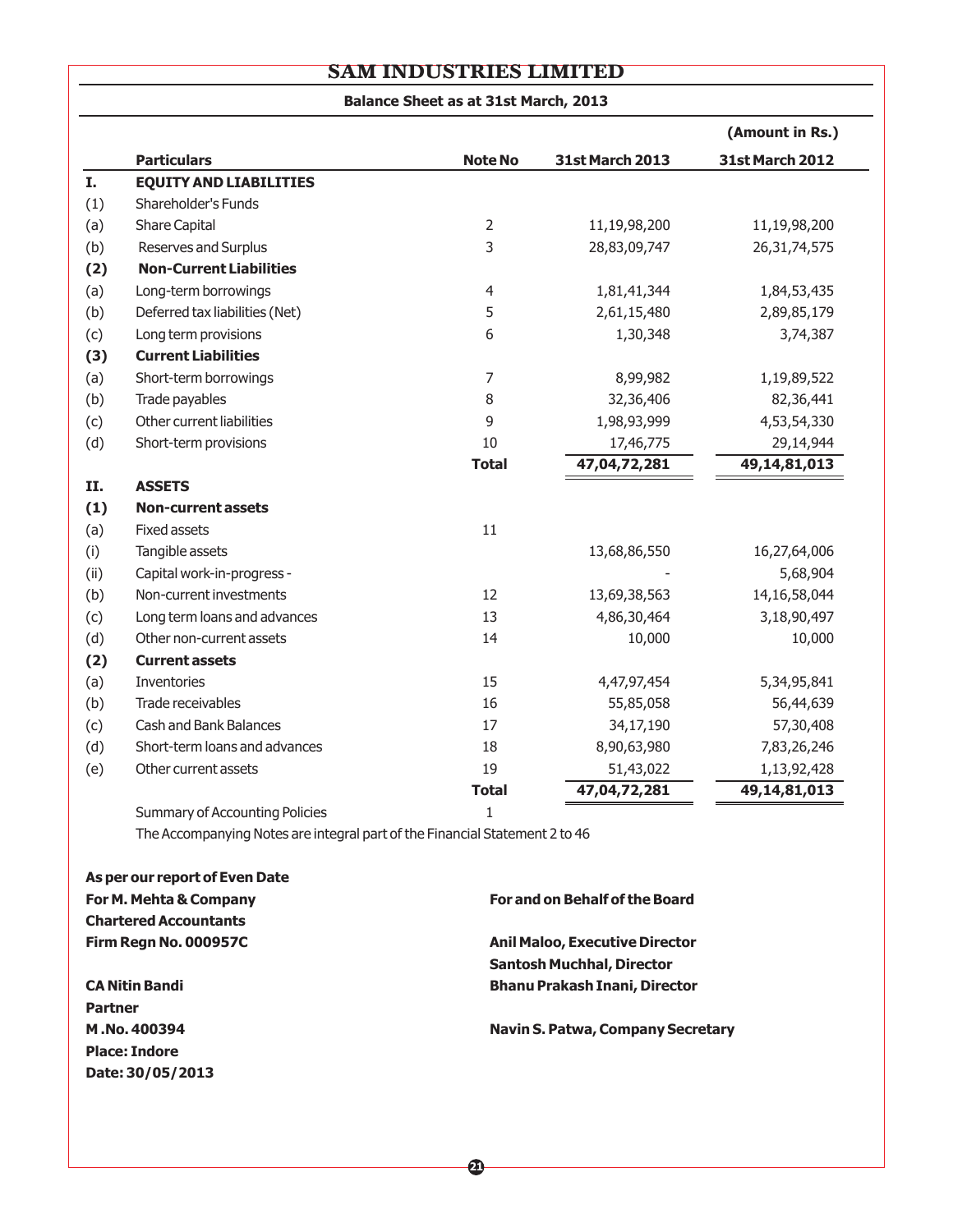|                                                            |    |                         | (Amount in Rs.)        |
|------------------------------------------------------------|----|-------------------------|------------------------|
| <b>Particulars</b>                                         |    | Note No 31st March 2013 | <b>31st March 2012</b> |
| Revenue from operations                                    | 20 | 12,00,00,524            | 23,11,83,468           |
| Other Income                                               | 21 | 1,84,27,026             | 1,49,51,262            |
| <b>Total Revenue</b>                                       |    | 13,84,27,550            | 24,61,34,730           |
| Expenses:                                                  |    |                         |                        |
| Cost of materials consumed                                 | 22 |                         | 46,07,324              |
| Purchase of Stock-in-Trade                                 | 23 |                         | 59,43,396              |
| Changes in inventories of finished goods, work-in-progress |    |                         |                        |
| and Stock-in-Trade                                         | 24 | 57,41,187               | 1,55,97,006            |
| Employee benefit expense                                   | 25 | 1,37,79,351             | 1,85,01,044            |
| Other expenses                                             | 26 | 6,65,15,434             | 8,37,40,136            |
| <b>Total Expenses</b>                                      |    | 8,60,35,972             | 12,83,88,905           |
| Earnings Before Finance cost, Tax, Exceptional Items,      |    |                         |                        |
| <b>Depreciation and amortization Expenses</b>              |    | 5,23,91,578             | 11,77,45,824           |
| <b>Financial costs</b>                                     | 27 | 8,33,412                | 12,07,262              |
| Depreciation and amortization expense                      | 11 | 1,38,64,437             | 1,59,65,653            |
| <b>Exceptional Items</b>                                   | 28 |                         | 2,07,457               |
| Profit before extraordinary items and tax                  |    | 3,76,93,729             | 10,03,65,452           |
| Tax expense:                                               | 29 |                         |                        |
| (1) Current tax                                            |    | 1,54,28,256             | 3,51,19,686            |
| (2) Deferred tax                                           |    | (28, 69, 699)           | (39, 13, 184)          |
| Profit(Loss) for the year                                  |    | 2,51,35,172             | 6,91,58,950            |
| Earning per equity share of face value of Rs. 10 each      | 30 |                         |                        |
| $(1)$ Basic                                                |    | 2.27                    | 6.24                   |
| (2) Diluted                                                |    | 2.27                    | 6.24                   |
| <b>Summary of Accounting Policies</b>                      | 1  |                         |                        |

## **Profit and Loss statement for the year ended 31st March, 2013**

The Accompanying Notes are integral part of the Financial Statement 2 to 46

 $\overline{\phantom{0}}$ 

| As per our report of Even Date |                                          |
|--------------------------------|------------------------------------------|
| For M. Mehta & Company         | For and on Behalf of the Board           |
| <b>Chartered Accountants</b>   |                                          |
| Firm Regn No. 000957C          | <b>Anil Maloo, Executive Director</b>    |
|                                | <b>Santosh Muchhal, Director</b>         |
| <b>CA Nitin Bandi</b>          | <b>Bhanu Prakash Inani, Director</b>     |
| <b>Partner</b>                 |                                          |
| M.No.400394                    | <b>Navin S. Patwa, Company Secretary</b> |
| <b>Place: Indore</b>           |                                          |
| Date: 30/05/2013               |                                          |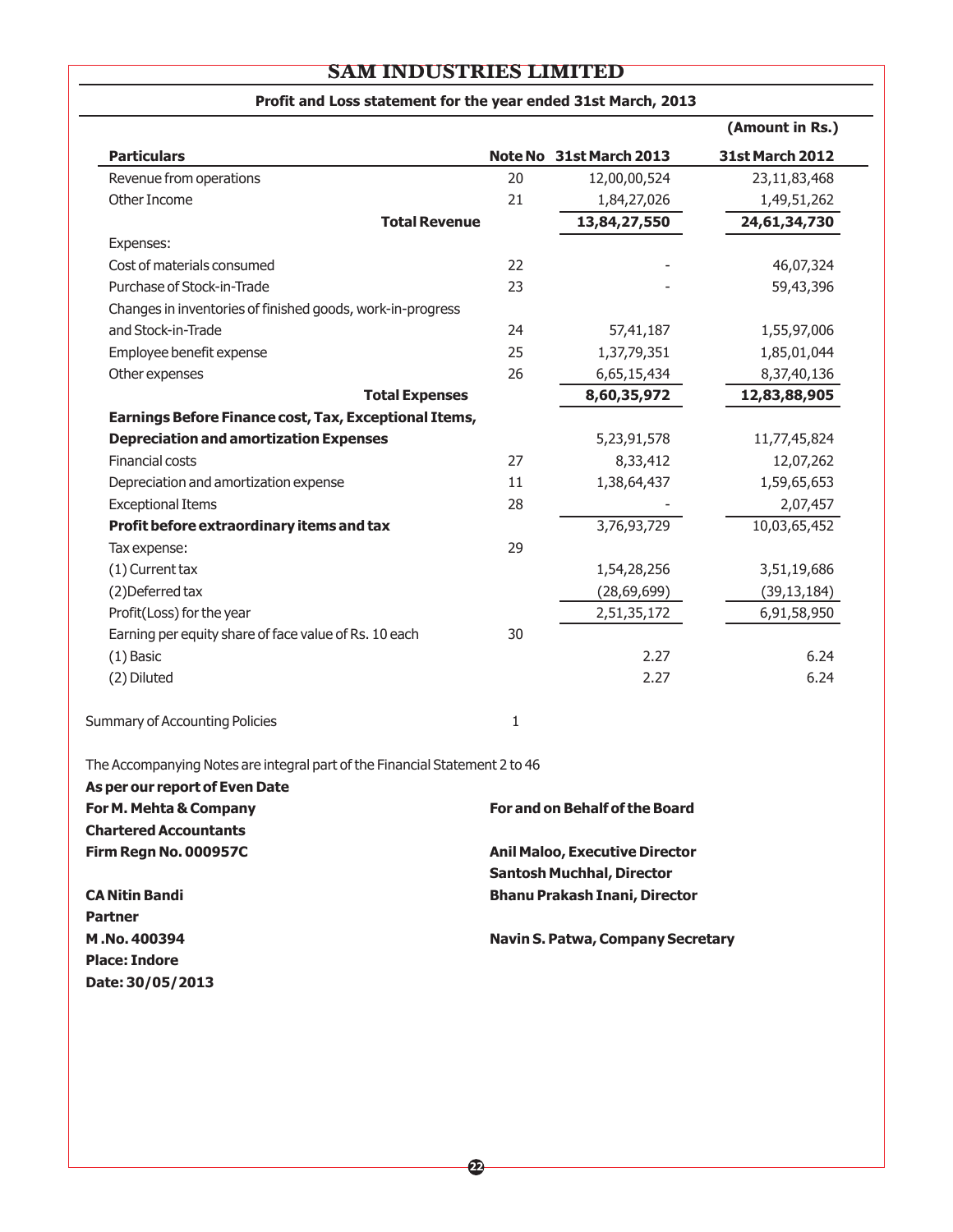#### **CASH FLOW STATEMENT FOR THE YEAR 2012-2013**

|    | <b>Cash Flow From Operating Activities</b>                    | <b>31st March 2013</b>                | <b>31st March 2012</b> |  |  |
|----|---------------------------------------------------------------|---------------------------------------|------------------------|--|--|
| A  | Net Profit before taxation and extraordinary item             | 3,76,93,729                           | 10,05,72,908           |  |  |
|    | <b>Adjustment for:</b>                                        |                                       |                        |  |  |
|    | Depreciation                                                  | 1,38,64,437                           | 1,59,65,653            |  |  |
|    | <b>Interest Paid</b>                                          | 8,20,251                              | 11,07,185              |  |  |
|    | Interest received                                             | (96, 81, 731)                         | (1, 14, 78, 692)       |  |  |
|    | Dividend Received                                             | (4, 19, 435)                          | (5,98,188)             |  |  |
|    | Profit/Loss on Sale of assets                                 | (48, 37, 856)                         | 27,756                 |  |  |
|    | Profit/Loss on Sale of investments                            | (8,90,832)                            | (19, 64, 959)          |  |  |
|    | Profit/Loss on Sale of inventory                              | 23,88,513                             |                        |  |  |
|    | Provision for leave encashment and gratuity                   | (1, 44, 352)                          | (6, 97, 968)           |  |  |
|    | Assets written off                                            | 3,02,239                              |                        |  |  |
|    | <b>Impairment Loss</b>                                        | 36,40,853                             |                        |  |  |
|    | <b>Diminution of Shares</b>                                   | (10, 80, 800)                         | 17,73,428              |  |  |
|    | Operating Profit before Working Capital Changes               | 4, 16, 55, 015                        | 10,47,07,123           |  |  |
|    | Increase/Decrease in Inventory                                | 63,09,875                             | 1,63,80,457            |  |  |
|    | Increase/Decrease in Trade and Other Receivables              | (2,53,37,469)                         | (1,90,05,892)          |  |  |
|    | Increase/Decrease in Trade Payables                           | (3,05,58,084)                         | 1,44,20,377            |  |  |
|    | Cash generated from Operations                                | (79, 30, 664)                         | 11,65,02,065           |  |  |
|    | <b>Prior Period Expenses</b>                                  |                                       | (81, 109)              |  |  |
|    | Excise duty paid                                              |                                       | (1, 26, 348)           |  |  |
|    | <b>Income Tax</b>                                             | (1,66,40,194)                         | (3,38,80,056)          |  |  |
|    | NET CASH FLOW FROM OPERATING ACTIVITIES                       | (2,45,70,858)                         | 8,24,14,552            |  |  |
| в  | <b>CASH FLOW FROM INVESTING ACTIVITIES</b>                    |                                       |                        |  |  |
|    | Sale of investment                                            | 1,24,53,478                           | 5,30,75,542            |  |  |
|    | Interest received                                             | 96,81,731                             | 1,14,78,692            |  |  |
|    | Dividend received                                             | 4,19,435                              | 5,98,188               |  |  |
|    | <b>Purchase of Fixed Assets</b>                               | (58, 308)                             | (21, 56, 765)          |  |  |
|    | Purchase of Investment                                        | (57, 62, 364)                         | (14, 23, 72, 577)      |  |  |
|    | Sale of Asset                                                 | 1,77,45,550                           | 7,67,900               |  |  |
|    | NET CASH FLOW FROM INVESTING ACTIVITIES                       | 3,44,79,522                           | (7,86,09,020)          |  |  |
| C  | <b>CASH FLOW FROM FINANCING ACTIVITIES</b>                    |                                       |                        |  |  |
|    | Amount of Secured Loan raised/repaid                          | (87, 80, 177)                         | 23,70,342              |  |  |
|    | Unsecured Loan Repaid/Raised                                  | (26, 21, 454)                         | (23,60,740)            |  |  |
|    | <b>Interest Paid</b>                                          | (8, 20, 251)                          | (11, 07, 185)          |  |  |
|    | NET CASH FLOW FROM FINANCING ACTIVITIES                       | (1, 22, 21, 882)                      | (10, 97, 583)          |  |  |
|    | NET INCREASE IN CASH AND CASH EQUIVALENTS                     | (23, 13, 218)                         | 27,07,949              |  |  |
|    | Cash and Cash Equivalents at the begining of the period       | 57,30,408                             | 30,22,458              |  |  |
|    |                                                               |                                       |                        |  |  |
|    | Cash and Cash Equivalents at the end of the period            | 34,17,190                             | 57,30,408              |  |  |
| 1. | Figures in minus represents Cash outflows                     |                                       |                        |  |  |
| 2. | Cash & Cash equivalents represents Cash & Bank Balances only  |                                       |                        |  |  |
|    |                                                               |                                       |                        |  |  |
|    | As per our report of Even Date                                |                                       |                        |  |  |
|    | For M. Mehta & Company<br>متلح وبالمردوم وربال المورين ويلبرن | <b>For and on Behalf of the Board</b> |                        |  |  |

**Chartered Accountants Firm Regn No. 000957C Anil Maloo, Executive Director**

**CA Nitin Bandi Bhanu Prakash Inani, Director Bhanu Prakash Inani, Director Partner M .No. 400394 Navin S. Patwa, Company Secretary Place: Indore Date: 30/05/2013**

**23**

**Santosh Muchhal, Director**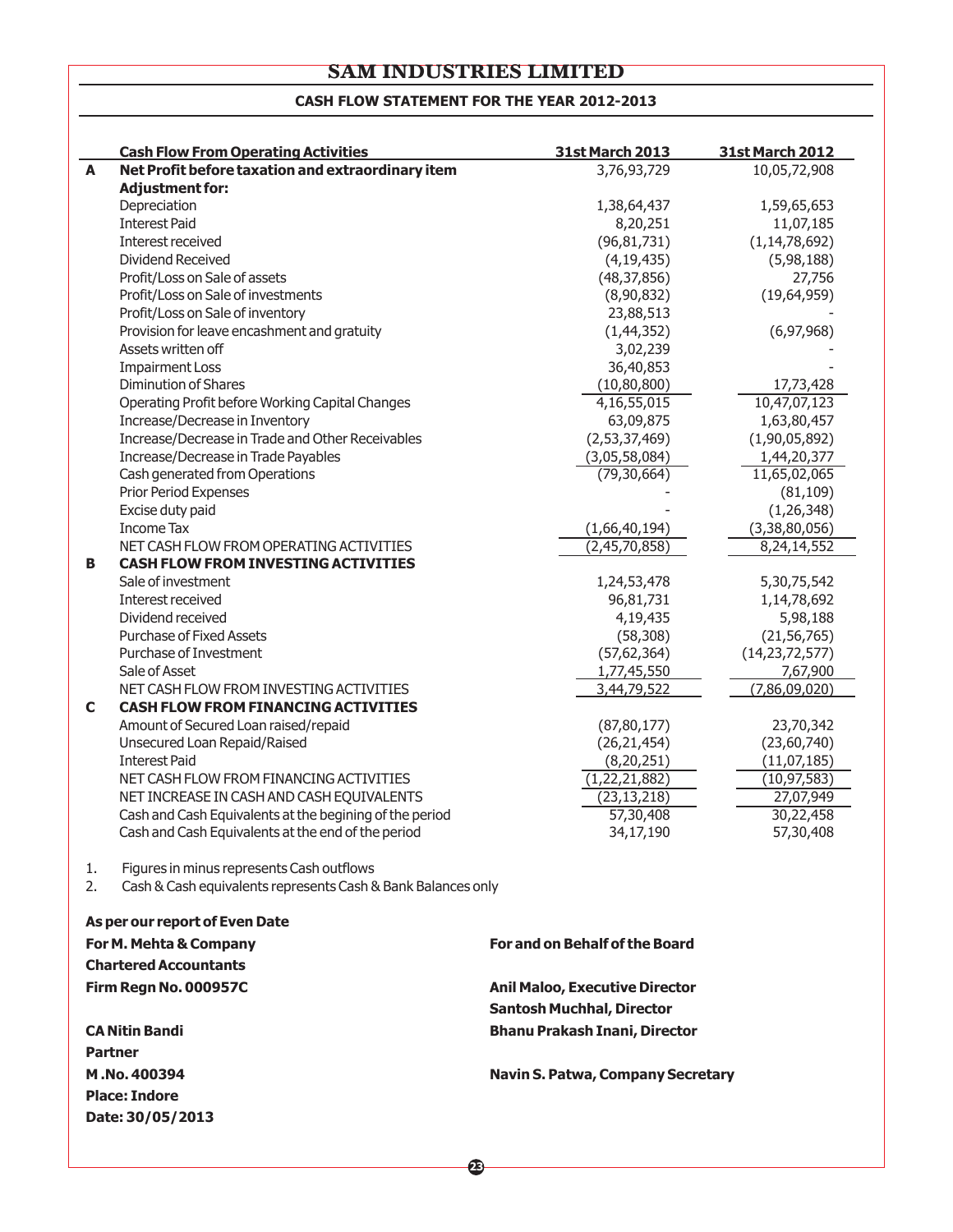#### **NOTES FORMING PART OF THE FINANCIAL STATEMENTS FOR THE F.Y. ENDED 31ST MARCH 2013**

#### **NotesFormingpartofBalanceSheetandProfitandLossAccount for theyear2012-13**

#### **NOTE-"1":SIGNIFICANTACCOUNTINGPOLICIES**

#### **I. BACKGROUND:**

SAM INDUSTRIES LIMITED was incorporated on 7th February, 1994 and commenced its business operation on 5th October, 1994. The Company is presently doing the business of Soya, operating lease of Welding Electrodes, Real estate & Investment business.

#### **II. SIGNIFICANTACCOUNTINGPOLICIES:**

#### **A. SystemofAccounting**

- **a.** The financial statements have been prepared and presented under the historical cost conventions using the accrual basis of accounting and complied with all the mandatory accounting standards as specified in Companies (Accounting Standard) Rules 2006, pronouncements of ICAI as applicable and the relevant provisions of the Companies Ac'1956, and guidelines issued by the Securities and Exchange Board of India.
- **b.** All the assets and liabilities have been classified as current or non current as per the company's normal operating cycle and other criteria set out in schedule VI to the Companies Act, 1956. Based on the nature of the product and time between the acquisition of assets for processing and their realization in cash & cash equivalent, the company has ascertained its operating cycle to be less than 12 months.

#### **B.** Revenue Recognition

- **a.** Sales are inclusive of excise duty and VAT Collected and are net of trade discounts, if any.
- **b.** Dividendincome is recognised in the year when the right to received the payment is established.
- **c.** Interest income is recognised on time proportionate basis.
- **d.** Non commitment charges are accounted on fulfillment of time of contract only.

#### **C. FixedAssetsandIntangibleAssets**

Fixed assets are stated at cost of acquisition or construction, less accumulated depreciation. Cost includes inward freight, duties, taxes and incidental expenses related to acquisition and installation of the asset. Borrowing costs related to the acquisition or construction of the qualifying fixed assets for the assets for the period upto the completion of their acquisition or constructions are capitalized.

Intangible assets are recorded at the consideration paid for acquisition.

#### **D. DepreciationandAmortization**

- **a.** Depreciation on fixed assets has been provided for under straight-line method at the rates prescribed in Schedule XIV of the Companies Act, 1956, on a pro-rata basis.
- **b.** Intangible assets are amortization over their estimated useful lives on a straight line basis, commencing from the date the assets is available to the company for its use.

#### **E. ValuationofInventories**

- **a.** Raw material, stores and spares, fuel and packing materials are valued at cost (FIFO), including freight.
- **b.** Finished goods are valued at market value or cost whichever is less. The by Products are valued at net realizable value.
- **c.** Stock of land of Real Estate division is valued on cost after capitalizing the expenses incurred on development of land.
- **d.** The excise duty in respect of closing stock of finished goods is included as part of inventory. The amount of CENVAT Credit is respect of material consumed for sale is deducted from the cost of material.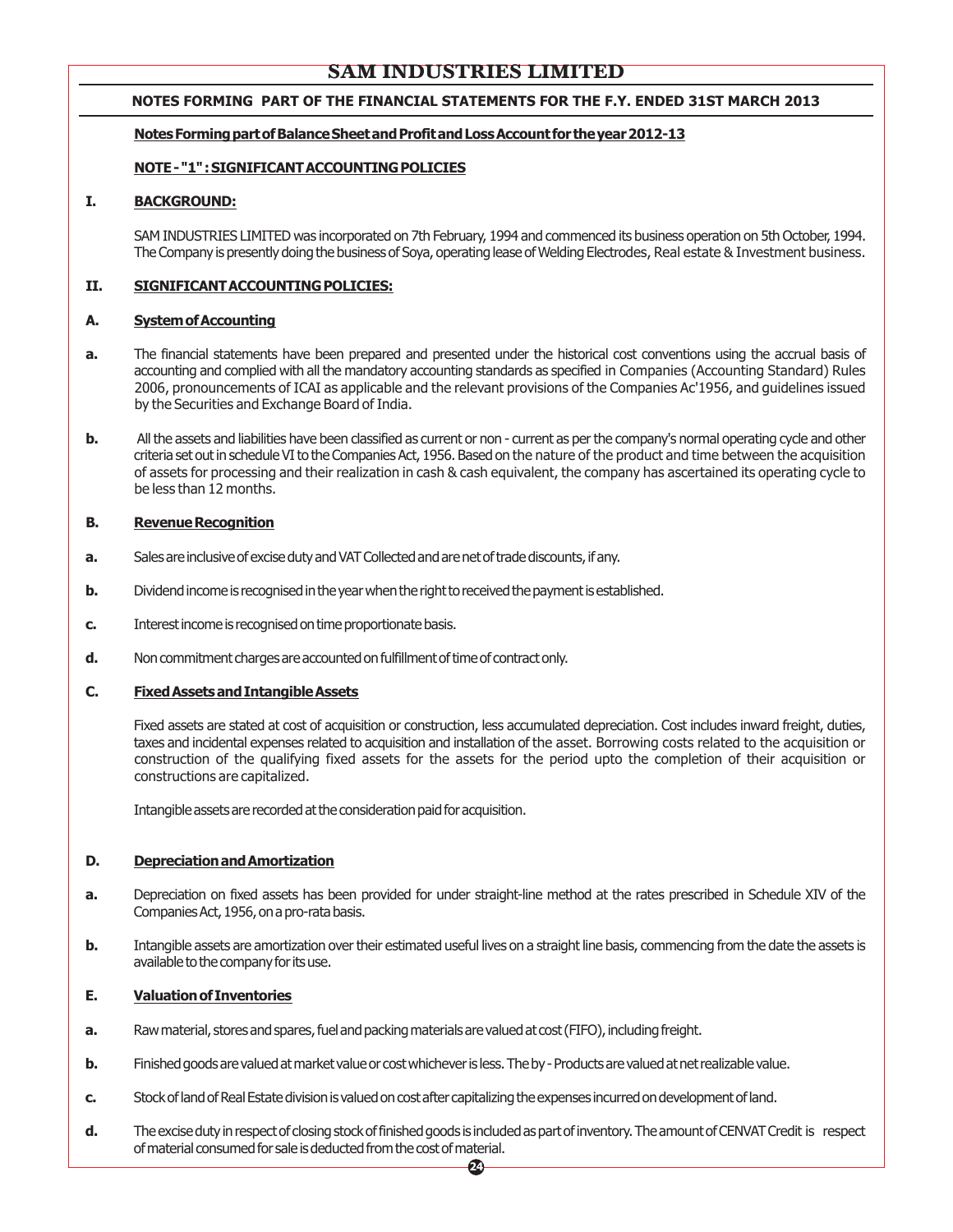#### **NOTES FORMING PART OF THE FINANCIAL STATEMENTS FOR THE F.Y. ENDED 31ST MARCH 2013**

#### **F. Investment**

Trade Investments are investments made to enhance the Company's business interests. Investments are either classified as current or long term based on the management's intention. Current Investments are carried at the lower of cost and fair value. Long term investments are carried at cost and provisions recorded to recognize any decline, other than temporary, in the carrying value of each investment.

#### **G. Preliminary & Public Issue Expenses**

Preliminary and public issue expenses are to be written off over a period of ten years.

#### **H. Retirement benefits**

The company's Contribution to provident funds is made to the recognized provident funds and is charged to the profit and loss account. The company has taken a gratuity policy from LIC of India and premium paid for the year has been debited to profit and loss account. The liability towards leave encashment has been ascertained by actuarial valuation using projected unit credit method done at the end of the financial year.

#### **I. Lease Rent / Operating Lease**

The payment of lease rent for office premises taken on leave and license basis are recognized as expenditure in the profit and loss account on a Straight Line basis.

#### **J. Impairment of Assets**

An asset is treated as impaired when the carrying cost of the assets exceeds its recoverable value. An impairment loss is charged to the profit and loss account in the year in which an asset is identified as impaired.

#### **K. Foreign currency transaction**

Foreign exchange transactions are recorded at the rates of exchange on the date of respective transaction. The assets and liabilities designated in foreign currency are converted into the rupee at the rates of exchange prevailing as on the balance sheet date or at the contracted rate and corresponding adjustment is being made to the relevant income/expense and assets/liability.

#### **L. Segment Accounting**

The company has disclosed business segment as the primary segment. The segments have been identified after taking in to account the type of product, the differing risk and returns and internal reporting systems. The Segments identified by the company are as under:

- **1)** Soya Division
- **2)** Welding Division
- **3)** Investment Division<br>**4)** Real Estate Division
- **4)** Real Estate Division

The company for the segment reporting has followed the following accounting policies.

**a)** Segment revenue includes sales and other income directly identifiable with or allocable to a particular segment.

- **b)** Segment expenses that are directly identifiable with \allocable to a segment are considered for determining the segment results. The expenses, which relates to the company as a whole and not allocable to a particular segment are included under un- allocable expenses.
- **c)** Income, which relates to the company, as a whole and not allocable to a segment is included under un-allocable income.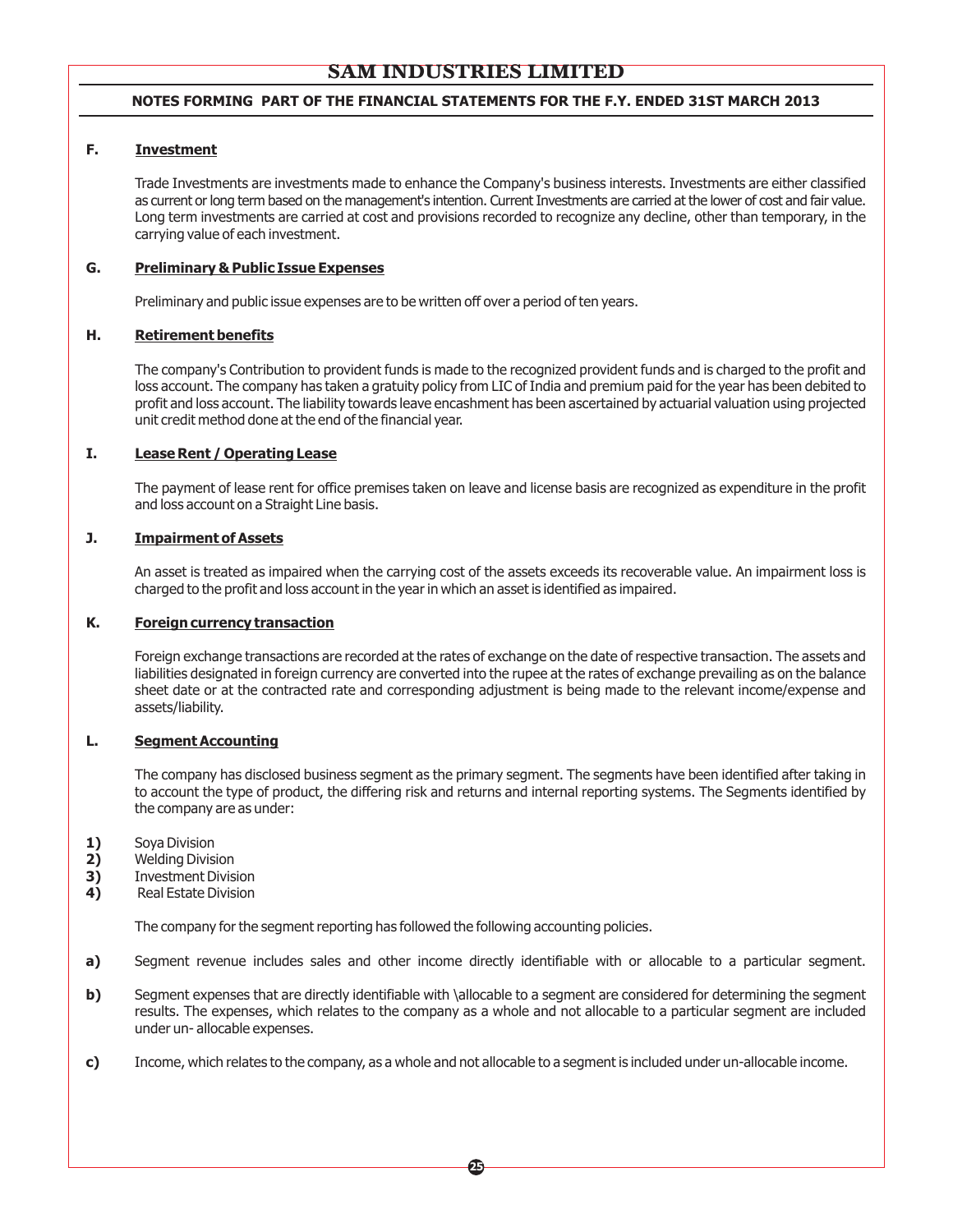#### **NOTES FORMING PART OF THE FINANCIAL STATEMENTS FOR THE F.Y. ENDED 31ST MARCH 2013**

- **d) i)** Segment assets include those assets which are directly identifiable with respective segments and employed by a segment in its operating activities but does not include income tax assets.
- **ii)** Segment liabilities include those liabilities directly identifiable to a segment and operating liability that result from operating activities of a segment, but does not include income tax liabilities and financial tax liabilities.

#### **M. Taxation**

The current charge for income tax is calculated in accordance with the relevant tax regulations applicable to the company. Deferred tax assets and liabilities are recognized for future tax consequences attributable to the timing differences that result between the profits offered for income tax and the profit as per the financial statements.

#### **N. Borrowing Cost**

Borrowing Cost that is attributable to the acquisition of qualifying assets is capitalized as part of such cost till the said assets put to use. All other borrowing cost is charged to revenue.

#### **O. Provision Contingent Liability & Contingent Assets**

Provisions involving substantial degree of estimation in measurement are recognized when there is a present obligation as a result of past events and it is probable that there will be outflow of recourses. Contingent liability are not recognized but are disclosed in the notes. Contingent assets are neither recognized nor disclosed in the financial statements.

#### **P. Earnings per Share**

Basic earnings per share is computed by dividing net profit or loss for the period attributable to equity shareholders by the weighted average number of shares outstanding during the year. Diluted earnings per share amounts are computed after adjusting the effects of all dilutive potential equity shares. The number of shares used in computing diluted earnings per share comprises the weighted average number of shares considered for deriving basic earnings per share, and also the weighted average number of equity shares, which could have been issued on the conversion of all dilutive potential shares. In computing dilutive earnings per share, only potential equity shares that are dilutive and that decrease profit per share are included.

#### **Q. Cash Flows**

Cash flows are reported using the indirect method, whereby profit before tax is adjusted for the effects of transactions of a non-cash nature and any deferrals or accruals of past or future cash receipts or payments. The cash flows from regular revenue generating, financing and investing activities of the Company are segregated.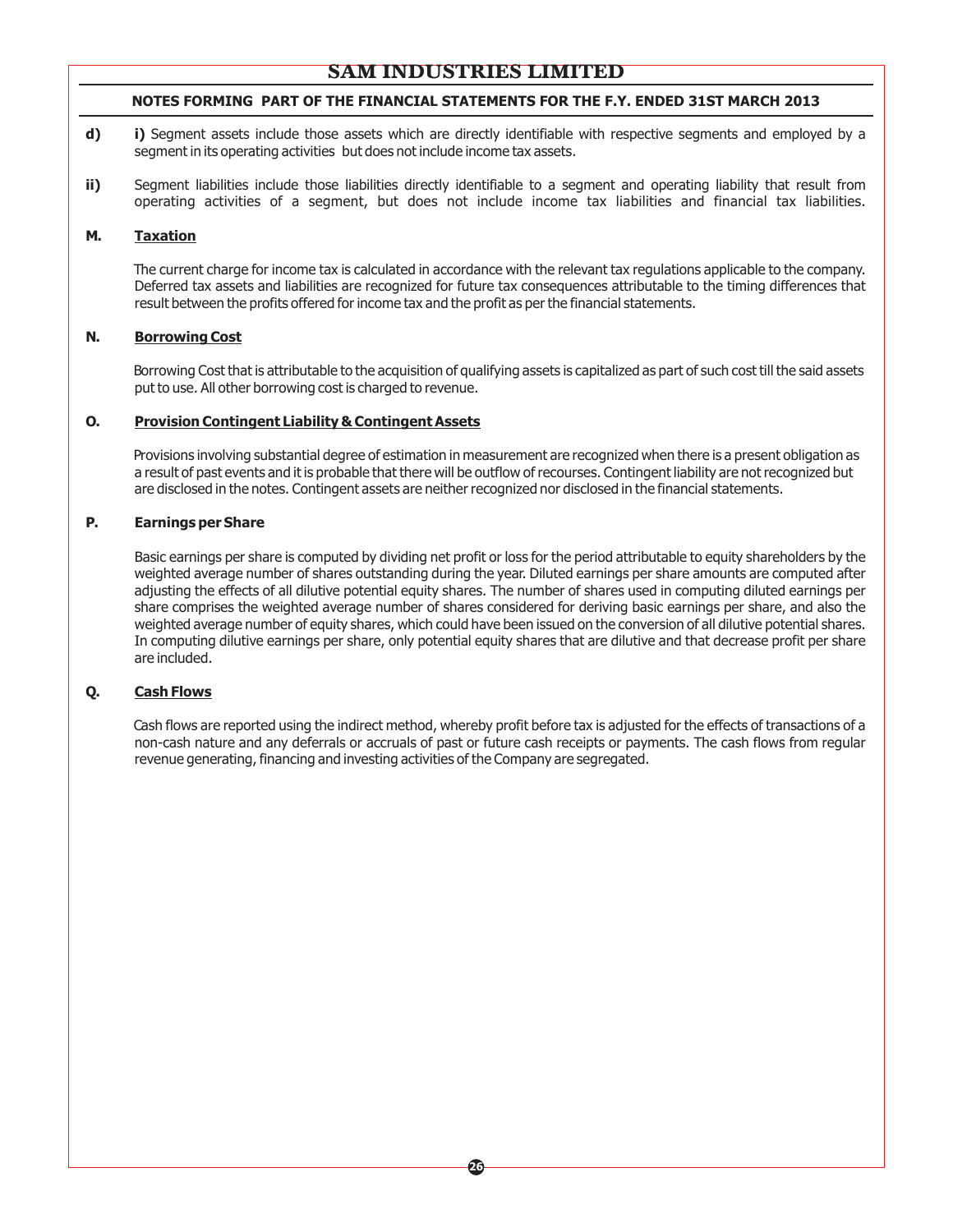|   | NOTES FORMING PART OF THE FINANCIAL STATEMENTS FOR THE F.Y. ENDED 31ST MARCH 2013 |              |                               |  |
|---|-----------------------------------------------------------------------------------|--------------|-------------------------------|--|
|   | <b>PARTICULARS</b>                                                                | 31,03,2013   | (Amount in Rs.)<br>31.03.2012 |  |
|   | Note-"2" SHARE CAPITAL                                                            |              |                               |  |
| a | <b>Particulars</b>                                                                |              |                               |  |
|   | <b>Authorized Share Capital</b>                                                   |              |                               |  |
|   | 1,15,00,000 Equity Shares (Prev. Year 1,15,00,000) of Rs. 10 Each                 | 11,50,00,000 | 11,50,00,000                  |  |
|   | 10,50,000 Preference Shares (Prev. Year 10,50,000) of Rs. 10 Each                 | 10,50,00,000 | 10,50,00,000                  |  |
|   |                                                                                   | 22,00,00,000 | 22,00,00,000                  |  |
|   | <b>Issued and Subscribed Capital</b>                                              |              |                               |  |
|   | 1,13,04,270 Equity Shares (Prev. Year 1,13,04,270) of Rs. 10 Each                 | 11,30,42,700 | 11,30,42,700                  |  |
|   | <b>Paid Up Capital</b>                                                            |              |                               |  |
|   | 1,10,88,470 Equity Shares (Prev. Year 1,10,88,470) of Rs. 10 Each                 | 11,08,84,700 | 11,08,84,700                  |  |
|   | Forfeited 2,15,800 Shares originally paid                                         | 11,13,500    | 11,13,500                     |  |
|   |                                                                                   | 11,19,98,200 | 11,19,98,200                  |  |

#### **b Reconciliation of Equity Shares outstanding at the beginning and at the end of the year**

| <b>Equity Shares</b>               | Nos.                     | Amount      |
|------------------------------------|--------------------------|-------------|
| At the Beginning of the Year       | 1,10,88,470              | 1,10,88,470 |
| Issued during the year             | $\overline{\phantom{0}}$ |             |
| Outstanding at the end of the year | 1,10,88,470              | 1,10,88,470 |

#### **c Terms / Rights Attached to Shares**

#### **Equity Shares**

The Company has only one class of Equity shares having a par value of Rs. 10/-. Each holder of equity shares is entitled to one vote per share. The Company declares and pays dividends in Indian rupees, if any.

During the Year Ended 31st March 2013 the amount per share dividend recognized as distributions to equity shareholders was Rs. NIL ( For 31st March 2012 was Rs NIL).

In the event of liquidation of the Company, the holders of equity shares will be entitled to receive any of the remaining assets of the company, after distribution of all preferential amounts. The distribution will be in proportion to the number of equity shares held by the shareholders.

#### **d. Shares held by holding / ultimate holding and or their subsidiaries / associates**

|                                 |           | 31.03.2013  |           | 31.03.2012  |
|---------------------------------|-----------|-------------|-----------|-------------|
| Equity Shares                   | Nos.      | Amount      | Nos.      | Amount      |
| Holding Company (Sam Exim Ltd.) | 63,88,000 | 6,38,80,000 | 63,88,000 | 6,38,80,000 |
|                                 | 63,88,000 | 6,38,80,000 | 63,88,000 | 6,38,80,000 |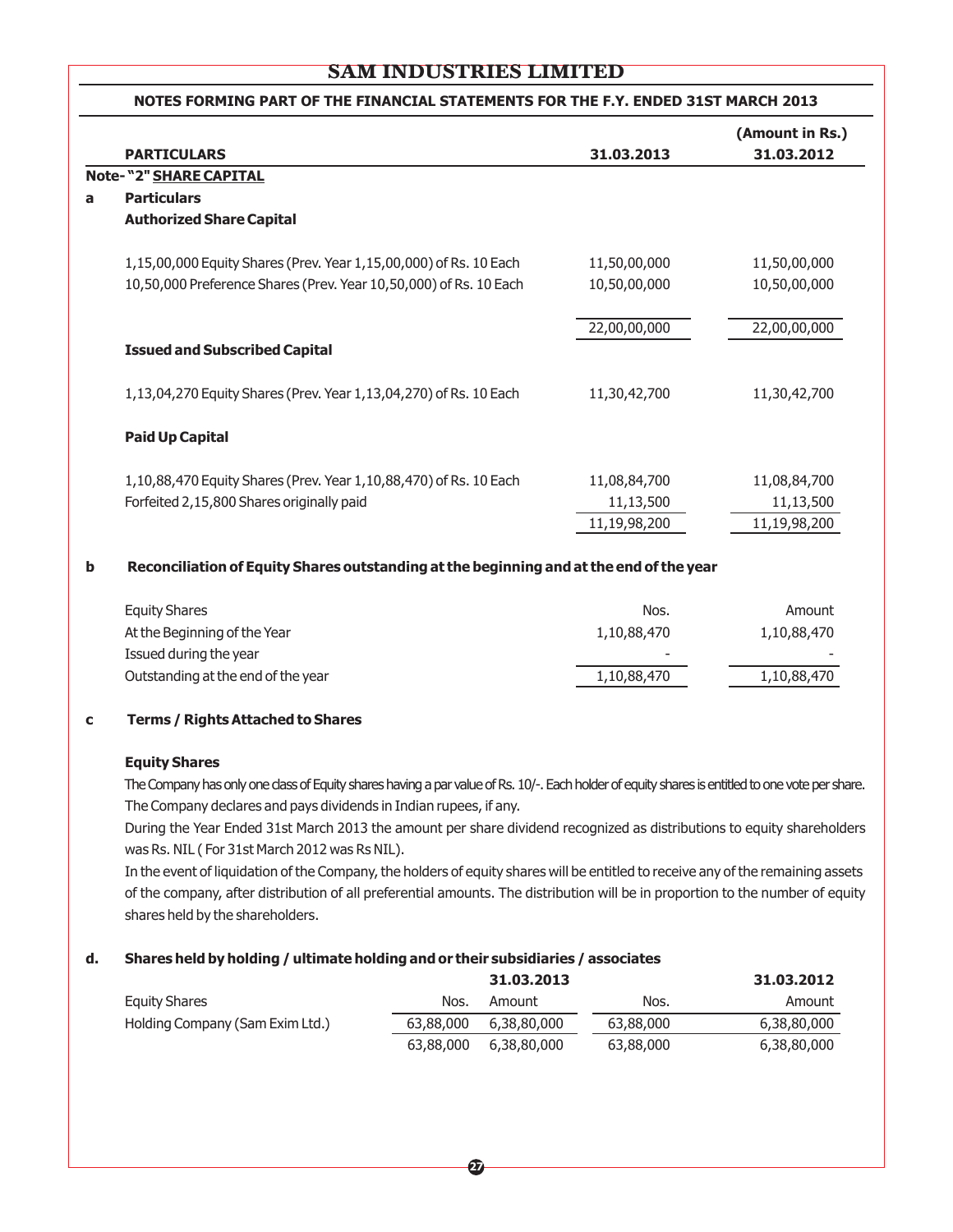|             |                                                                           |            |               |              | (Amount in Rupees) |
|-------------|---------------------------------------------------------------------------|------------|---------------|--------------|--------------------|
|             | <b>PARTICULARS</b>                                                        |            |               | 31.03.2013   | 31.03.2012         |
| e           | Details of Equity Shareholders holding more than 5% shares in the Company |            |               |              |                    |
|             | Name of the Equity Share holders                                          | 31.03.2013 |               | 31.03.2012   |                    |
|             |                                                                           | Nos.       | $\frac{0}{0}$ | Nos.         | $\frac{0}{0}$      |
|             | Sam Exim Limited                                                          | 63,88,000  | 57.61         | 63,88,000    | 57.61              |
| f           | <b>Shares Forfeited</b>                                                   |            |               |              |                    |
|             | Amount Originally Paid up                                                 |            |               | 11,13,500    | 11,13,500          |
|             | <b>Note- "3" RESERVE &amp; SURPLUS</b>                                    |            |               |              |                    |
| a           | <b>Capital Reserve</b>                                                    |            |               |              |                    |
|             | Opening Balance                                                           |            |               | 10,50,00,000 | 10,50,00,000       |
|             | Addition during the year                                                  |            |               |              |                    |
|             | Closing Balance                                                           |            |               | 10,50,00,000 | 10,50,00,000       |
| b           | <b>Securities Premium Reserve</b>                                         |            |               |              |                    |
|             | Opening Balance                                                           |            |               | 5,54,42,000  | 5,54,42,000        |
|             | Closing Balance                                                           |            |               | 5,54,42,000  | 5,54,42,000        |
| $\mathbf c$ | <b>Profit &amp; Loss Account</b>                                          |            |               |              |                    |
|             | Balance as per last Balance Sheet                                         |            |               | 10,27,32,575 | 3, 35, 73, 626     |
|             | Add Profit For the Year                                                   |            |               | 2,51,35,172  | 6,91,58,950        |
|             | Less: Appropriation                                                       |            |               |              |                    |
|             | Dividend on Preference Shares                                             |            |               |              |                    |
|             | Tax on Dividend                                                           |            |               |              |                    |
|             | Transfer to Capital redemption Reserve                                    |            |               |              |                    |
|             |                                                                           |            |               | 12,78,67,747 | 10,27,32,576       |
|             | Total Reserve & Surplus                                                   |            |               | 28,83,09,747 | 26, 31, 74, 576    |
|             | <b>Note- "4" LONG TERM BORROWINGS</b>                                     |            |               |              |                    |
| a           | <b>Particulars</b>                                                        |            |               |              |                    |
|             | Term Loans (Unsecured)                                                    |            |               |              |                    |
|             | From Bank                                                                 |            |               |              |                    |
|             | HDFC Bank (1)                                                             |            |               | 1,26,344     | 4,06,083           |
|             | HDFC Bank (2)                                                             |            |               |              | 27,352             |
|             | Deposits (Unsecured)                                                      |            |               | 1,80,15,000  | 1,80,20,000        |
|             | Total of Long Term Borrowings                                             |            |               | 1,81,41,344  | 1,84,53,435        |
| b           | <b>Out of the Above</b>                                                   |            |               |              |                    |
|             | <b>Total Secured</b>                                                      |            |               |              |                    |
|             | <b>Total Unsecured</b>                                                    |            |               | 1,81,41,344  | 1,84,53,435        |
|             |                                                                           |            |               | 1,81,41,344  | 1,84,53,435        |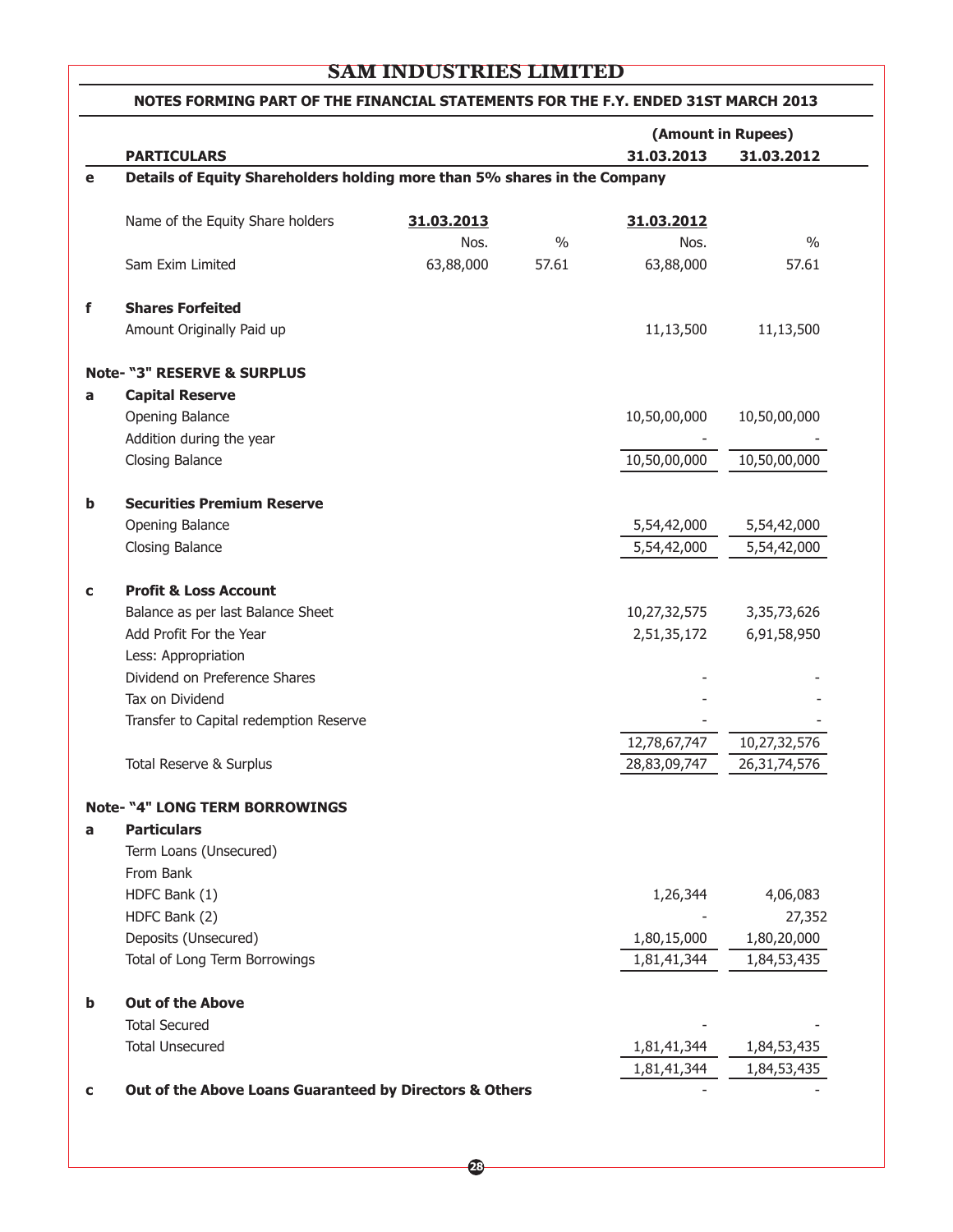#### **NOTES FORMING PART OF THE FINANCIAL STATEMENTS FOR THE F.Y. ENDED 31ST MARCH 2013**

|    |                                                                                                                     |               | (Amount in Rupees) |
|----|---------------------------------------------------------------------------------------------------------------------|---------------|--------------------|
|    | <b>PARTICULARS</b>                                                                                                  | 31.03.2013    | 31.03.2012         |
| d  | <b>Terms and Conditions of Borrowings</b>                                                                           |               |                    |
|    | Car Loan from HDFC Bank(1) is taken against purchase of Volkswagen Vento during the year and is not secured. The    |               |                    |
|    | Interest on the loan is payable @ 11.5% p.a. The Loan is repayable in 36 Installments starting from September 2011. |               |                    |
|    | Car Loan from HDFC Bank(2) was taken against purchase of maruti Omni and is not secured. The Interest on the loan   |               |                    |
|    | is payable @ 11.5% p.a. The Loan is repayable in 36 Installments starting from August 2010.                         |               |                    |
|    | Deposit is interest free and repayable on completion of agreement and is unsecured.                                 |               |                    |
| е. | <b>Default in payment of Borrowings</b>                                                                             |               |                    |
|    | There is no default in repayment of loan from Bank.                                                                 |               |                    |
|    | Note-"5" DEFERRED TAX LIABILITY                                                                                     |               |                    |
|    | <b>Particulars</b>                                                                                                  |               |                    |
|    | a. Deferred Tax Assets                                                                                              |               |                    |
|    | Disallowances under 43B                                                                                             | 2,26,646      | 1,02,580           |
|    | <b>Employee Related</b>                                                                                             |               |                    |
|    |                                                                                                                     | 2,26,646      | 1,02,580           |
|    | b. Deferred Tax Liabilities                                                                                         |               |                    |
|    | Depreciation                                                                                                        | 2,63,42,126   | 2,90,87,759        |
|    |                                                                                                                     | 2,63,42,126   | 2,90,87,759        |
|    | <b>Net Deferred Tax Asset / Liabilities</b>                                                                         | (2,61,15,480) | (2,89,85,179)      |
|    | <b>Note- "6" LONG TERM PROVISIONS</b>                                                                               |               |                    |
|    | <b>Particulars</b>                                                                                                  |               |                    |
|    | Provision for Employee Benefits                                                                                     |               |                    |
|    | Gratuity                                                                                                            | 17,537        | 36,000             |
|    | Leave Encashment                                                                                                    | 1,12,811      | 3,38,387           |
|    | <b>Total of Provisions</b>                                                                                          | 1,30,348      | 3,74,387           |
|    | <b>Note- "7" SHORT TERM BORROWINGS</b>                                                                              |               |                    |
|    | <b>Particulars</b>                                                                                                  |               |                    |
| а  | <b>From Others (Unsecured)</b>                                                                                      |               |                    |
|    | <b>ITC</b>                                                                                                          |               | 3,59,363           |
|    | Loans & advances from Related Parties (Unsecured)                                                                   |               | 19,50,000          |
|    | From Banks (Secured)                                                                                                |               |                    |
|    | Rupee Working Capital Loan                                                                                          | 8,99,982      | 96,80,159          |
|    | <b>Total of Short Term Borrowings</b>                                                                               | 8,99,982      | 1,19,89,522        |
| b. | <b>Out of the Above</b>                                                                                             |               |                    |
|    | <b>Total Secured</b>                                                                                                | 8,99,982      | 96,80,159          |
|    | <b>Total Unsecured</b>                                                                                              |               | 23,09,363          |
|    |                                                                                                                     | 8,99,982      | 1,19,89,522        |
| c. | Out of the Above Loans Guaranteed by Directors & Others                                                             | 8,99,982      | 96,80,159          |

d. Terms and Conditions of Borrowings

Loan from ITC was interest free and installments were being deducted on monthly basis out of amount received on account of commitment/processing income received from ITC.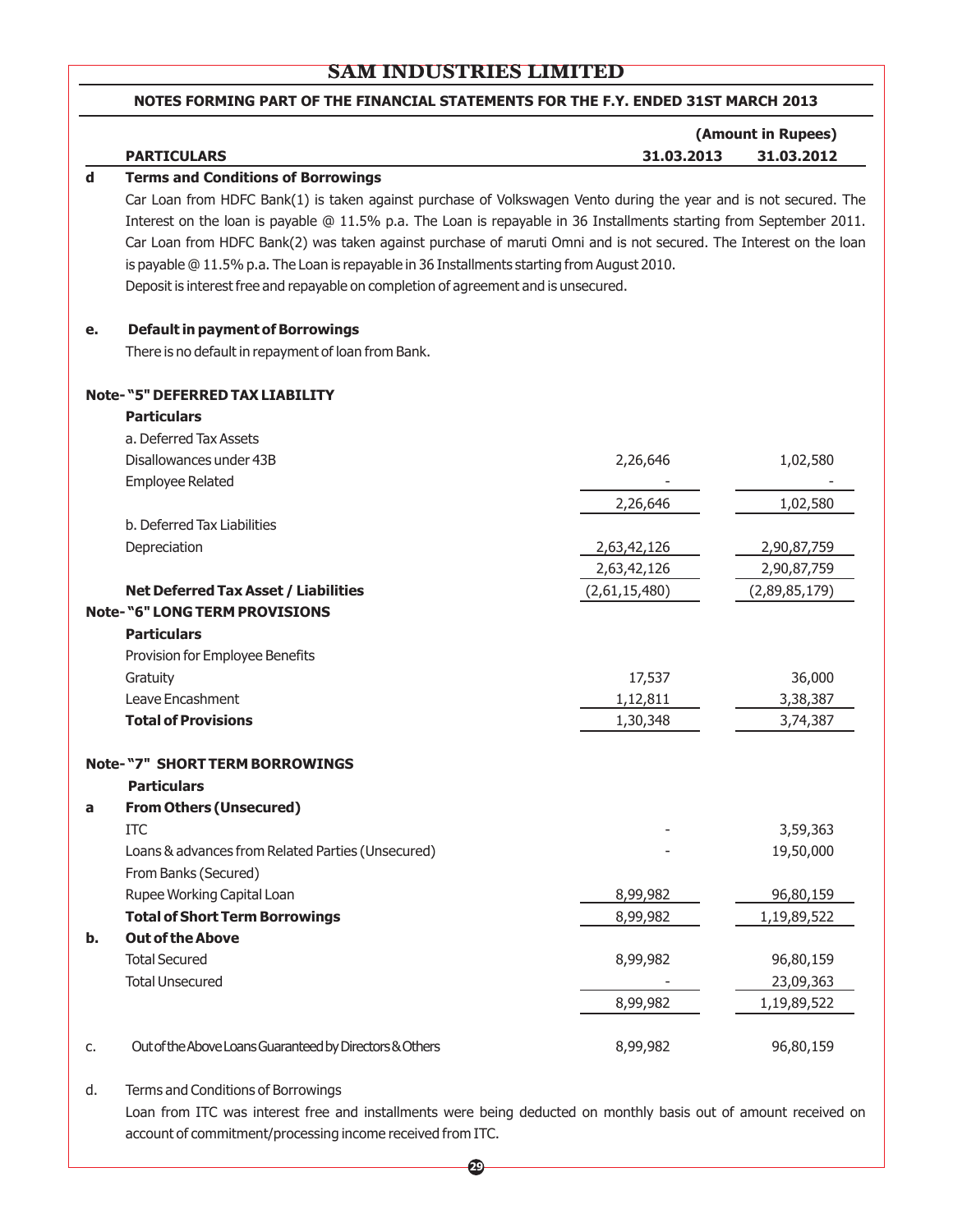|   | (Amount in Rupees)                                                                                                        |              |              |  |  |
|---|---------------------------------------------------------------------------------------------------------------------------|--------------|--------------|--|--|
|   | <b>PARTICULARS</b>                                                                                                        | 31.03.2013   | 31.03.2012   |  |  |
|   | Loan from Related Parties comprises of loan taken from Director. The Loan was interest free and repayable on demand.      |              |              |  |  |
|   | Working Capital Loan from bank is repayable on demand and the same is secured against hypothecation of present and future |              |              |  |  |
|   | inventory and trade receivables of the company and is also personally guaranteed by one of the directors of the company   |              |              |  |  |
|   |                                                                                                                           |              |              |  |  |
| e | <b>Default in payment of Borrowings</b>                                                                                   |              |              |  |  |
|   | There is no default in repayment of Loan from Bank.                                                                       |              |              |  |  |
|   | <b>Note- "8" TRADE PAYABLES</b>                                                                                           |              |              |  |  |
|   | <b>Trade Payables</b>                                                                                                     | 32,36,406    | 82,36,441    |  |  |
|   | <b>Note- "9" OTHER CURRENT LIABILITIES</b>                                                                                |              |              |  |  |
| a | Advance against Sales of Assets                                                                                           |              | 34,00,000    |  |  |
| b | Advance against Sales of Goods                                                                                            | 1,03,24,330  | 3,62,45,380  |  |  |
| с | Current maturities of Long Term Debt                                                                                      | 3,07,090     | 3,25,670     |  |  |
| d | Other Payables                                                                                                            | 92,62,579    | 53,83,280    |  |  |
|   | <b>Total of Other Current Liabilities</b>                                                                                 | 1,98,93,999  | 4,53,54,330  |  |  |
|   | <b>Note- "10" SHORT TERM PROVISIONS</b>                                                                                   |              |              |  |  |
|   | Provision for Employee Benefits                                                                                           |              |              |  |  |
|   | Gratuity                                                                                                                  | 1,25,282     | 2,05,454     |  |  |
|   | Leave Encashment                                                                                                          | 1,08,326     | 8,639        |  |  |
|   | <b>Bonus</b>                                                                                                              | 53,361       | 70,907       |  |  |
|   |                                                                                                                           | 2,86,969     | 2,85,000     |  |  |
|   | <b>Other Provisions</b>                                                                                                   |              |              |  |  |
|   | Provision for Income Tax (Net of Advance Tax)                                                                             | 14,59,806    | 26,29,944    |  |  |
|   |                                                                                                                           | 14,59,806    | 26,29,944    |  |  |
|   | <b>Total of Provisions</b>                                                                                                | 17,46,775    | 29,14,944    |  |  |
|   | Note- "11" FIXED ASSETS                                                                                                   |              |              |  |  |
|   | As per Attached Sheet                                                                                                     | 13,68,86,550 | 16,27,64,006 |  |  |
|   | <b>Note- "12" NON CURRENT INVESTMENTS</b>                                                                                 |              |              |  |  |
|   | <b>Particulars</b>                                                                                                        |              |              |  |  |
| a | Investment Property (At Cost)                                                                                             |              |              |  |  |
|   | Lands (Purchased for Investment)                                                                                          | 9,94,40,436  | 9,91,14,166  |  |  |
|   | <b>Trade Investments</b>                                                                                                  | 9,94,40,436  | 9,91,14,166  |  |  |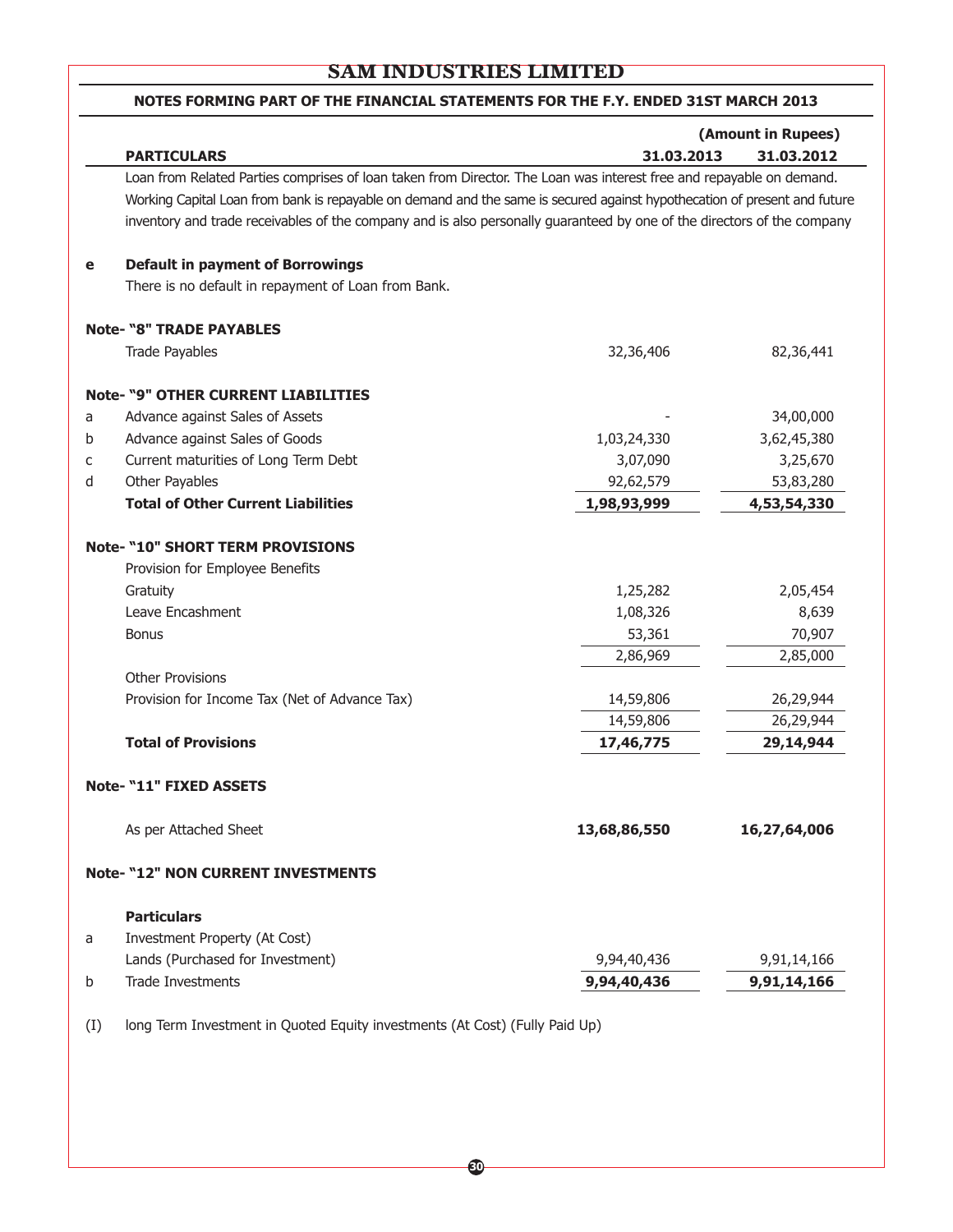**SAM INDUSTRIES LIMITED SAM INDUSTRIES LIMITED**

FIXED ASSETS (NOTE No.-11) **FIXED ASSETS (NOTE No.- 11)**

|                                  |                        |            | iginal cost<br>δ |                                     |              | Depreciation andamortization |             |                                      | Net book value |
|----------------------------------|------------------------|------------|------------------|-------------------------------------|--------------|------------------------------|-------------|--------------------------------------|----------------|
|                                  | 01.04.2012 Additions   |            | Deductions       | 31.03.2013                          | 01.04.2012   | Additions                    | Deductions  | 31.03.2013                           | 31.03.2013     |
| Particulars                      |                        | during the | during the       |                                     |              | during the                   | during the  |                                      |                |
|                                  |                        | period     | period           |                                     |              | period                       | period      |                                      |                |
| Tangible assets:                 |                        |            |                  |                                     |              |                              |             |                                      |                |
| Land Free-hold                   | 72,96,978              | ı          | ï                | 72,96,978                           |              | ı                            | ï           |                                      | 72,96,978      |
| <b>Buildings</b>                 | 10,20,93,777           | 2,66,665   | Ĭ.               | 10,23,60,442                        | 2,98,52,772  | 23,83,346                    |             | 3,22,36,118                          | 7,01,24,324    |
| Plant and equipment 21,94,78,905 |                        |            | 3,06,38,221      | 18,88,40,684                        | 14,01,66,808 | 1,09,84,910                  | 1,83,00,230 | 13,28,51,488                         | 5,59,89,196    |
| Office equipment                 | 10,43,096              | 15,499     |                  | 10,58,595                           | 5,61,842     | 50,219                       |             | 6,12,061                             | 4,46,534       |
| Computer equipment               | 28,39,765              | 42,809     |                  | 28,82,573                           | 25,77,997    | 2,21,803                     | 2,42,934    | 25,56,865                            | 3,25,708       |
| Furniture and fixtures           | 24,96,720              |            |                  | 24,96,720                           | 10,84,726    | 1,58,042                     |             | 12,42,769                            | 12,53,952      |
| Vehicles                         | 32,53,163              |            | í.               | 32,53,163                           | 14,94,254    | 3,09,050                     |             | 18,03,304                            | 14,49,858      |
| Others                           |                        |            |                  |                                     |              |                              |             |                                      |                |
|                                  | 33,85,02,404           | 3,24,973   | 3,06,38,221      | 30,81,89,155                        | 17,57,38,399 | 1,41,07,370                  | 1,85,43,164 | 17,13,02,605                         | 13,68,86,550   |
|                                  |                        |            |                  |                                     |              |                              |             |                                      |                |
| <b>Total</b>                     | 33,85,02,404 3,24,973  |            | <u>ო</u>         | 06,38,221 30,81,89,155 17,57,38,399 |              |                              |             | 1,41,07,370 1,85,43,164 17,13,02,605 | 13,68,86,550   |
| Previous year                    | 35,78,02,166 21,56,765 |            | 2,14,56,527      | 33,85,02,404 17,62,23,061           |              | 1,59,65,653                  | 1,64,50,315 | 17,57,38,399                         | 16,27,64,006   |

6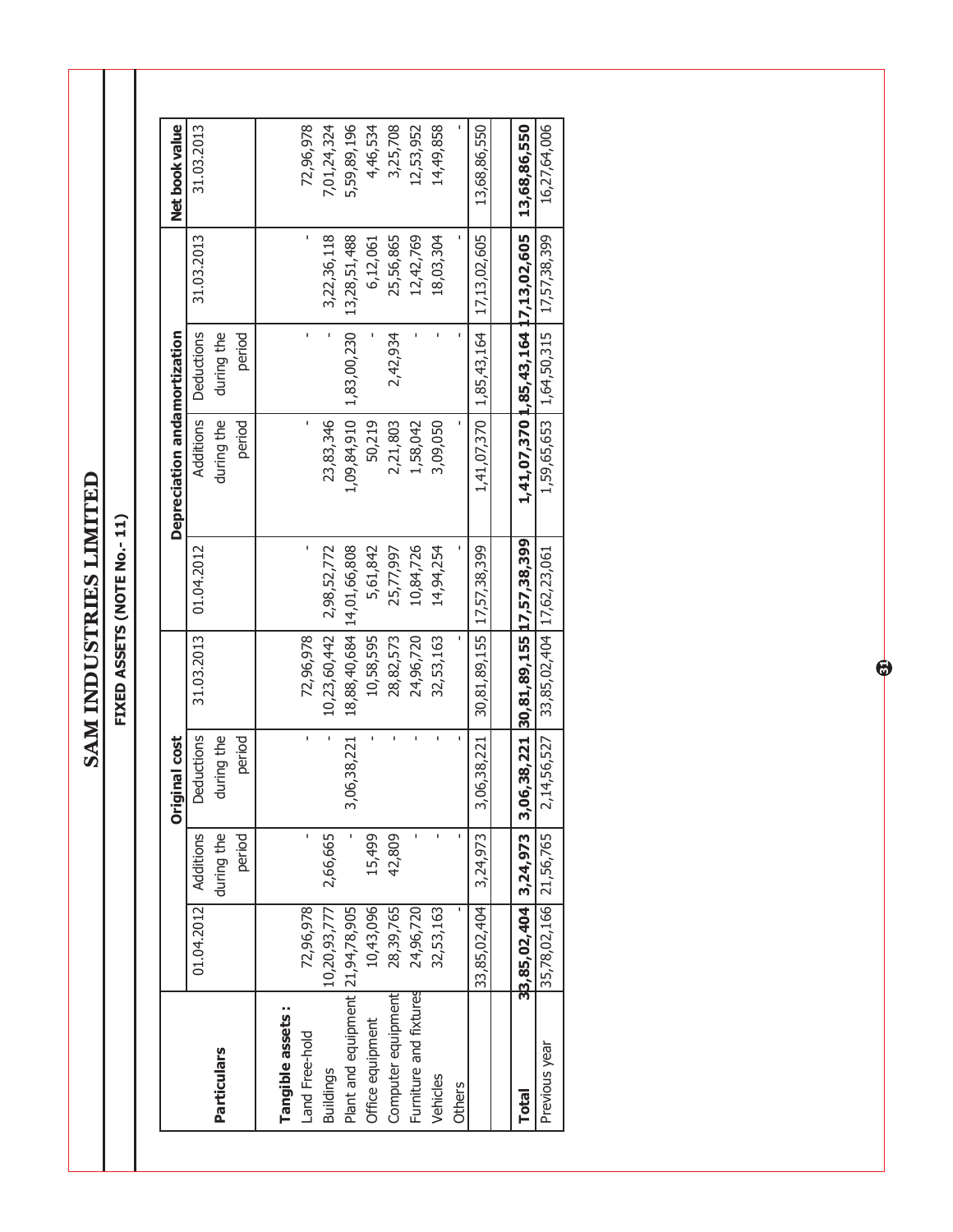#### **NOTES FORMING PART OF THE FINANCIAL STATEMENTS FOR THE F.Y. ENDED 31ST MARCH 2013**

|                                                                                                                                  | (Amount in Rupees) |                      |
|----------------------------------------------------------------------------------------------------------------------------------|--------------------|----------------------|
| <b>PARTICULARS</b>                                                                                                               | 31.03.2013         | 31.03.2012           |
| 7 (7) Shares of Agre Developers Limited of Rs. 10 each                                                                           |                    |                      |
| 921(0) Shares of Andhra Sugar Limited of Rs. 10 each                                                                             | 1,40,951           |                      |
| 200 (200) Shares of Ang Auto Limited of Rs. 10 each                                                                              | 65,392             | 65,392               |
| 2500 (25000) Shares of Arvind Remedies Limited of Rs. 10 (1) each                                                                | 51,060             | 51,060               |
| 0 (1500) Shares of Aurbindo Pharma Limited of Rs. 1 each                                                                         |                    | 3,49,355             |
| 0 (3000) Shares of Balmer Lawrie & co Limited of Rs. 10 each                                                                     |                    | 18,44,046            |
| 50 (50) Shares of B.F. Investment                                                                                                |                    |                      |
| 0 (250) Shares of Bombay Burmah Trading Corp. Limited of Rs.10 each                                                              |                    | 1,16,588             |
| 5 (5) Shares of Cairn India Limited of Rs. 10 each                                                                               | 686                | 686                  |
| 21 (21) Shares of Cipla Limited of Rs. 2 each                                                                                    | 31,546             | 31,546               |
| 0 (750) Shares of Clariant Chemical Limited of Rs. 10 each                                                                       |                    | 4,96,965             |
| 0 (1000) Shares of DLF Limited of Rs. 2 each                                                                                     |                    | 3,90,393             |
| 386 (386) Shares of EIH EQ 2 Limited of Rs. 2 each                                                                               | 41,343             | 41,343               |
| 200 (100) Shares of EIH Associated Hotels Limited of Rs. 10 each                                                                 | 18,603<br>4,78,996 | 8,603                |
| 1500 (1500) Shares of Engineers India Limited of Rs. 10 each<br>0 (6500) Shares of G.I.C.H ousing finance Limited of Rs. 10 each |                    | 4,78,996<br>9,91,657 |
| 500 (500) Shares of Govind Rubber Limited of Rs. 10 each                                                                         | 14,726             | 14,726               |
| 336 (336) Shares of Gujarat Nre Coke Limited of Rs. 10 each                                                                      |                    |                      |
| 2400 (2400) Shares of Gujarat Telephone Cable Limited of Rs. 10 each                                                             | 35,935             | 35,935               |
| 100 (100) Shares of Halonix Limited of Rs. 10 each                                                                               | 9,453              | 9,453                |
| 100 (100) Shares of Himatsingka Saide Limited of Rs. 5 each                                                                      | 10,361             | 10,361               |
| 59320 (59320) Shares of Hind Syntex Limited of Rs. 10 each                                                                       | 4,24,819           | 4,24,819             |
| 5000 (5000) Shares of IB Power Limited of Rs. 10 each                                                                            | 84,078             | 84,078               |
| 1500 (1500) Shares of Icici Bank Limited of Rs. 10 each                                                                          | 1,55,217           | 1,55,217             |
| 5000 (5000) Shares of Ifci Limited of Rs. 10 each                                                                                | 3,18,019           | 3,18,019             |
| 2500 (2500) Shares of Ifk Techno Limited of Rs. 1 each                                                                           | 14,068             | 14,068               |
| 25000 (25000) Shares of IL& FS Investment Limited of Rs. 10 each                                                                 | 13,06,966          | 13,06,966            |
| 5800 (5800) Shares of Indian Bank of Rs. 10 each                                                                                 | 12,10,000          | 12,10,000            |
| 5500 (5500) Shares of Infotech Limited of Rs. 5 each                                                                             | 10,77,018          | 10,77,018            |
| 100 (100) Shares of Inox Leisure Limited of Rs. 10 each                                                                          | 17,798             | 17,798               |
| 429 (429) Shares of Jagran Prakeshan Limited of Rs. 10 each                                                                      |                    |                      |
| 1200 (1200) Shares of Jai Corp Limited of Rs. 1 each                                                                             | 1,49,150           | 1,49,150             |
| 5000 (5000) Shares of Jayashwal Nico ind. Limited of Rs. 10 each                                                                 | 2,34,806           | 2,34,806             |
| 5000 (5000) Shares of Jhunhunwala vanaspati. Limited of Rs. 1 each                                                               | 35,801             | 35,801               |
| 500 (500) Shares of J.M.Finance Limited of Rs. 1 each                                                                            | 9,472              | 9,472                |
| 0 (3050) Shares of Karur Vyasya Bank of Rs. 10 each                                                                              |                    | 8,78,557             |
| 0 (1288) Shares of Karur Vyasya Bank of Rs. 10 each                                                                              |                    | 1,93,200             |
| 5000 (5000) Shares of KCP Sugar Limited of Rs. 1 each                                                                            | 70,311             | 70,311               |
| 10000 (10000) Shares of Kirloskar Electric Limited of Rs. 10 each                                                                | 8,54,101           | 8,54,101             |
| 3145 (3145) Shares of Krishna Filament Limited of Rs. 10 each                                                                    | 22,985             | 22,985               |
| 40 (0) Shares of MRF Limited of Rs. 10 each                                                                                      | 3,89,835           |                      |
| 150 (150) Shares of Moser Bear Limited of Rs. 10 each                                                                            | 25,335             | 25,335               |
| 775 (775) Shares of Nation Perox Limited of Rs. 10 each                                                                          | 3,13,799           | 3,13,799             |
| 500 (500) Shares of Neyveli lignite Limited of Rs. 10 each                                                                       | 86,912             | 86,912               |
| 900 (900) Shares of Nifty Benchmark Limited of Rs. 10 each                                                                       | 4,96,767           | 4,96,767             |
| 5000 (5000) Shares of Orient Abrasives Limited of Rs. 1 each                                                                     | 39,813             | 39,813               |
| 5000 (5000) Shares of Orient Refactories Limited of Rs. 10 each                                                                  |                    |                      |
| 15 (15) Shares of Pantaloon Retail Limited of Rs. 10 each                                                                        |                    |                      |
| 5000 (5000) Shares of Penner Industries Limited of Rs. 5 each                                                                    | 2,05,320           | 2,05,320             |
| 10000 (10000) Shares of Power Grid Corp Limited of Rs. 10 each                                                                   | 10,66,033          | 10,66,033            |
| 5337 (5337) Shares of Rajratan Global Wire Limited of Rs. 10 each                                                                | 7,17,280           | 7,17,280             |
| 8500 (8500) Shares of Rama New Print Limited of Rs. 10 each                                                                      | 1,33,507           | 1,33,507<br>4,87,909 |
| 0 (600) Shares of Reliance capital Limited of Rs. 10 each<br>0 (900) Shares of Reliance industries Limited of Rs. 10 each        |                    | 9,18,667             |
| 2500 (2500) Shares of SAIL of Rs. 10 each                                                                                        | 5,27,135           | 5,27,135             |
| 100 (100) Shares of Sangam india Limited. of Rs. 10 each                                                                         | 8,236              | 8,236                |
| 100 (100) Shares of Satyam Computer Limited. of Rs. 2 each                                                                       | 43,954             | 43,954               |
| 750 (750) Shares of Sesa Goa Limited of Rs. 1 each                                                                               | 2,41,715           | 2,41,715             |
| 1798 (1798) Shares of Shipping Corp of india Limited. of Rs. 10 each                                                             | 2,96,597           | 2,96,597             |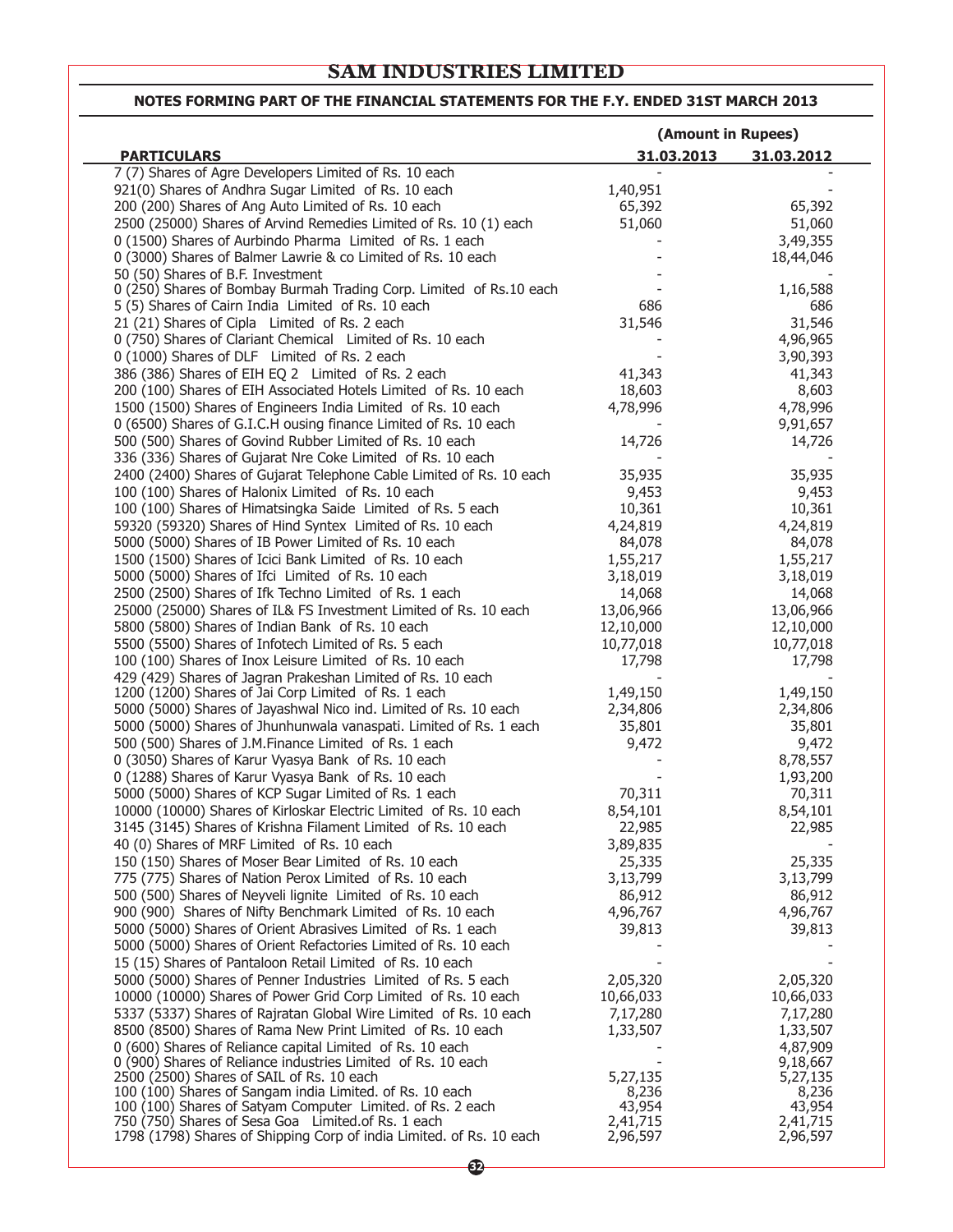|                                                                                                                                     |  |                           | (Amount in Rupees)           |
|-------------------------------------------------------------------------------------------------------------------------------------|--|---------------------------|------------------------------|
| <b>PARTICULARS</b>                                                                                                                  |  | 31.03.2013                | 31.03.2012                   |
| 2500 (2500) Shares of Steel tube of india Limited. of Rs. 10 each                                                                   |  | 11,096                    | 11,096                       |
| 4000 (4000) Shares of Sterlite technologies Limited. of Rs. 2 each<br>350 (350) Shares of Sutlaj industries Limited. of Rs. 10 each |  | 4,21,613                  | 4,21,613                     |
| 100 (100) Shares of Syndicate bank. of Rs. 10 each                                                                                  |  | 1,00,445<br>1,541         | 1,00,445<br>1,541            |
| 100 (100) Shares of Timken India Ltd. of Rs. 10 each                                                                                |  |                           |                              |
| 100 (100) Shares of Torrent cable Limited of Rs. 10 each                                                                            |  | 22,476                    | 22,476                       |
| 200 (200) Shares of Transgene bixtek Limited of Rs. 10 each<br>3000 (3000) Shares of Unitech Limited of Rs. 2 each                  |  | 30,444<br>2,44,562        | 30,444<br>2,44,562           |
| 176 (176) Shares of Union bank of india of Rs. 10 each                                                                              |  | 4,789                     | 4,789                        |
| 250 (250) Shares of Viceroy Hotel Ltd. of Rs. 10 each                                                                               |  | 22,832                    | 22,832                       |
| 500 (500) Shares of Varun Lab. Ltd.of Rs. 10 each<br>15000 (15000) Shares of Willard India Ltd. of Rs. 10 each                      |  | 60,612<br>2,33,170        | 60,612<br>2,33,170           |
| 10 (10) Shares of Wipro Ltd. of Rs. 2 each                                                                                          |  | 20,952                    | 20,952                       |
| 500 (500) Shares of Zee Tele Ltd. of Rs. 1 each                                                                                     |  | 42,328                    | 42,328                       |
| Long Term Investment in Unquoted Equity Instruments (At Cost) (Fully Paid Up)<br>(ii)                                               |  |                           |                              |
| 15500 (15500) Shares of Sam Hoteliers & Holdings Pvt.Ltd. of Rs. 10 each                                                            |  | 6,20,000                  | 6,20,000                     |
| 286300 (286300) Shares of D&H Secheron Infrastructure P. Ltd. of Rs. 10 each                                                        |  | 2,86,30,000               | 2,86,30,000                  |
|                                                                                                                                     |  | 4,19,42,755               | 4,80,69,306                  |
| Gross Total of Investments                                                                                                          |  | 14, 13, 83, 191           | 14,71,83,472                 |
| Less: Provision for Diminution in value of Investments<br><b>Total Value of Investments</b>                                         |  | 44,44,628<br>13,69,38,563 | 55,25,428<br>14, 16, 58, 044 |
|                                                                                                                                     |  |                           |                              |
| Aggregate amount of Quoted Investment                                                                                               |  | 1,26,92,755               | 1,88,19,306                  |
| Aggregate amount of Market Value of Quoted Investment                                                                               |  | 1,57,53,580               | 1,57,53,580                  |
| Aggregate amount of Un-quoted Investment                                                                                            |  | 2,92,50,000               | 2,92,50,000                  |
| <b>Note- "13" LONG TERM LOANS &amp; ADVANCES</b>                                                                                    |  |                           |                              |
| <b>Particulars</b><br><b>Other Loans &amp; Advances</b>                                                                             |  |                           |                              |
| Balances with statutory / Govt. Authorities                                                                                         |  | 32,66,500                 | 33,96,462                    |
| Advance against purchase of Land                                                                                                    |  | 4,53,63,964               | 2,84,94,035                  |
| <b>Total Loans &amp; Advances</b>                                                                                                   |  | 4,86,30,464               | 3,18,90,497                  |
| <b>Note- "14" OTHER NON CURRENT ASSETS</b>                                                                                          |  |                           |                              |
| Non Current Bank Balances (Refer Note 17)                                                                                           |  | 10,000                    | 10,000                       |
| <b>Total Other Non Current Assets</b>                                                                                               |  | 10,000                    | 10,000                       |
| <b>Note- "15"INVENTORIES</b>                                                                                                        |  |                           |                              |
| Particulars<br>a<br><b>Raw Materials</b>                                                                                            |  |                           | 27,74,596                    |
|                                                                                                                                     |  |                           |                              |
|                                                                                                                                     |  |                           |                              |
| <b>Finished Goods</b>                                                                                                               |  |                           | 901                          |
| Stock in Trade (Trading Activity)                                                                                                   |  | 4,11,82,454               | 4,69,22,740                  |
| Stores & Spares<br>Others                                                                                                           |  | 35,02,075<br>1,12,925     | 35,76,408<br>2,21,196        |

b Raw material, stores & spares, fuel and packing materials are valued at cost(FIFO) including freight Finished goods are valued at market value or cost whichever is less. The by products are valued at net realizable value. Stock of land of real estate division is valued on cost after capitalizing the expenses incurred on development of land.

The excise duty in respect of closing stock of finished goods is included as a cost of inventory.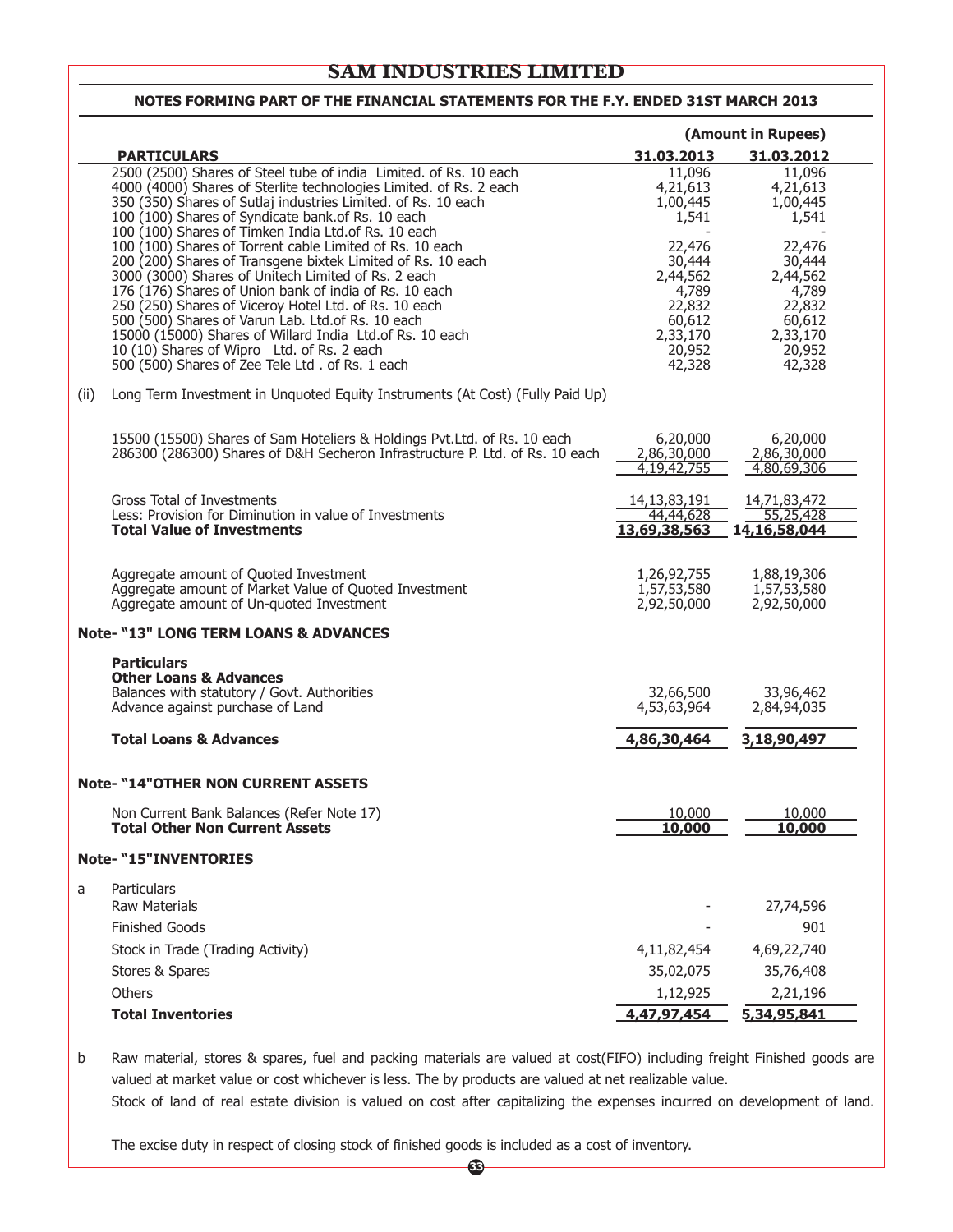## **(Amount in Rupees) PARTICULARS 31.03.2013 31.03.2012 Note- "16" TRADE RECEIEVABLES** a Outstanding for a period exceeding 6 months from the due date Unsecured Considered Good 15,097 33,456 15,097 33,456 b Others Unsecured Considered Good 55,69,961 56,11,183 55,69,961 56,11,183 **Total Trade Receivables 55,85,058 56,44,639 Note- "17" CASH & BANK BALANCES** Cash In Hand Balances with Bank 7,44,465 5,65,339 Deposits with Bank 24,65,693 45,92,191 Maturity up to 12 months 2,07,032 5,72,878 Maturity above 12 months 10,000 10,000 10,000 10,000 10,000 10,000 10,000 10,000 10,000 10,000 10,000 10,000 10 **Total 34,27,190 57,40,408** Less: Amount Disclosed under Non Current Assets 10,000 10,000 10,000 **Total of Cash & Bank Balances 34,17,190 57,30,408 Note- "18" SHORT TERM LOANS & ADVANCES** a Loans & Advances to Related Parties - b Advances Recoverable in Cash Unsecured Considered good 8,86,89,989 7,66,88,870 **8,86,89,989 7,66,88,870** c Other Loans & Advances Advance Income Tax (Net of Provision) (A.Y. 11-12) 6,126 6,126 6,126 Advance Income Tax (Net of Provision) (A.Y. 12-13) 41,800 Prepaid Expenses 2,26,065 16,31,250 3,73,991 16,37,376 **Total Loans & Advances 8,90,63,980 7,83,26,246 Note- "19" OTHER CURRENT ASSETS** a Interest Accrued on Deposits 58,894 39,034 b Interest Accrued on Loans 27,26,698 34,41,492 c Assets held for Sale  $\overline{a}$  42,10,555 d Others 23,57,430 37,01,347 **Total Other Current Assets 51,43,022 1,13,92,428 NOTES FORMING PART OF THE FINANCIAL STATEMENTS FOR THE F.Y. ENDED 31ST MARCH 2013**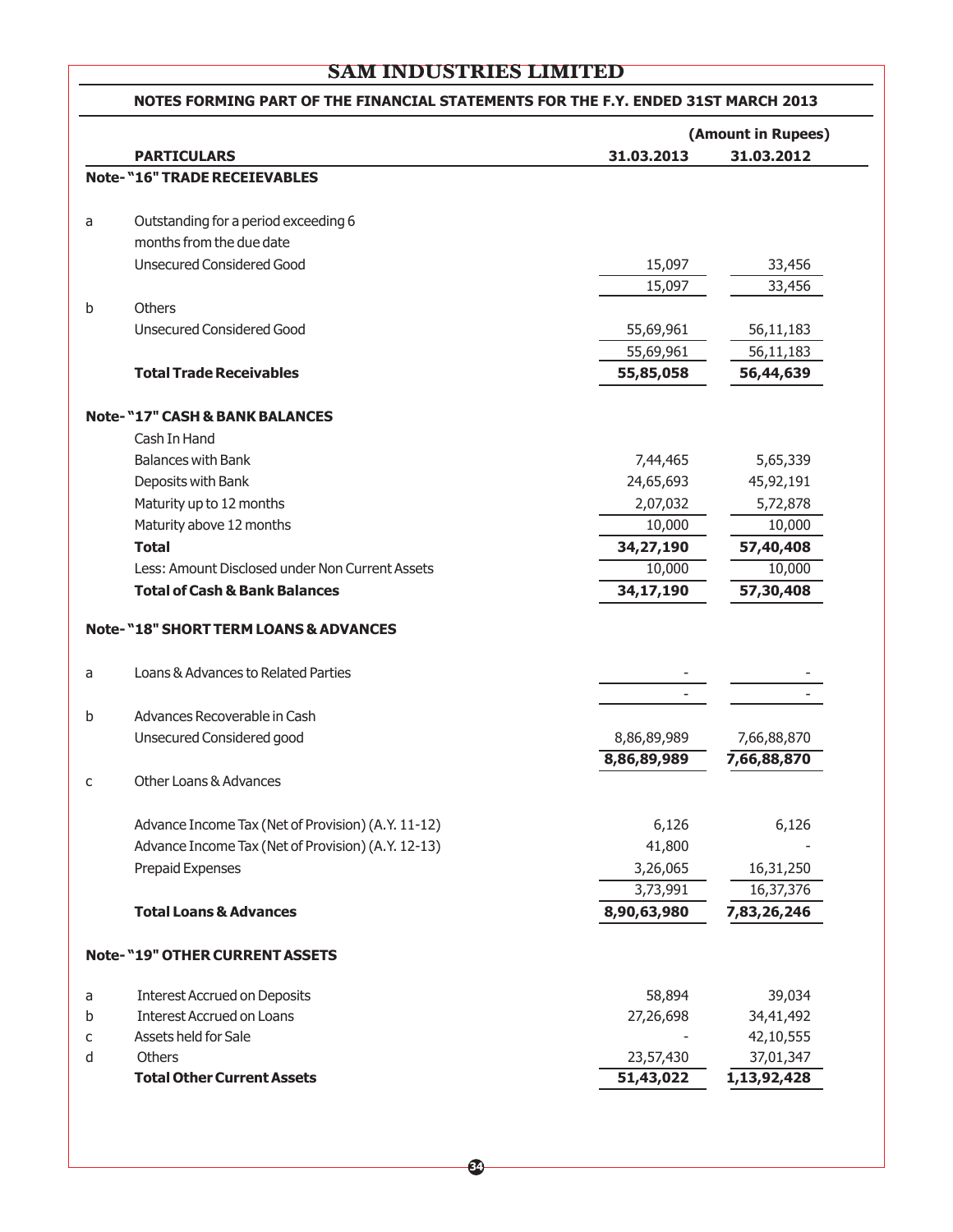## **(Amount in Rupees) PARTICULARS 31.03.2013 31.03.2012 Note- "20" REVENUE FROM OPERATIONS** a Sale of Products Traded Goods 10,93,31,275 b Sale of Services 7,17,34,431 12,15,96,032 c Other Operating Revenues and the control of the control of the control of the control of the control of the control of the control of the control of the control of the control of the control of the control of the control **12,00,00,524 23,11,83,468** Details of Product Sold Traded Goods Plot 10,91,64,060 10,91,64,060 10,91,64,060 10,91,64,060 10,91,64,060 10,91,64,060 Others - 1,67,215 **4,78,00,890 10,93,31,275** Details of Services Lease Rent 4,68,84,000 4,20,00,000 Incentives 2,01,84,434 5,15,36,218 Commitment Charges 2012 1,23,89,889 1,23,89,889 Processing Charges **and School School School School School School School School School School School School School School School School School School School School School School School School School School School School Sc 7,17,34,431 12,15,96,032 Note- "21"OTHER INCOME** Interest 96,81,731 1,14,78,692 Dividend 4,19,435 5,98,188 Net Profit on Sale of Long Term Investments 8,90,832 19,64,959 Profit on Sale of Fixed Assets 52,62,049 Profit on Sale of Stores 25,668 Excess Provision for leave encashment written back 1,25,889 6,97,968 Excess Provision for diminution written back 10,80,800 - 10,80,800 Other Non Operating Income 2,11,455 **1,84,27,026 1,49,51,262 Note- "22"COST OF MATERIAL CONSUMED** Opening Stock of Raw Material 27,74,596 32,33,344 Add: Purchases **- 41,48,576** 27,74,596 73,81,920 Less: Cost of goods sold 15,85,826 - 15,85,826 - 15,85,826 - 15,85,826 - 15,85,826 - 15,85,826 - 15,85,826 - 15,85,826 - 15,85,826 - 15,85,826 - 15,85,826 - 15,85,826 - 15,85,826 - 15,85,826 - 15,85,826 - 15,85,826 - 15,85 Less : Shortage of Hexane 11,88,770 Less: Closing Stock of Raw Material  $27,74,596$ **- 46,07,324** Details of Raw Material Consumed Hexane - 46,07,324 **- 46,07,324** Details of Stock of Raw Material Hexane - 27,74,596 - 27,74,596 **NOTES FORMING PART OF THE FINANCIAL STATEMENTS FOR THE F.Y. ENDED 31ST MARCH 2013**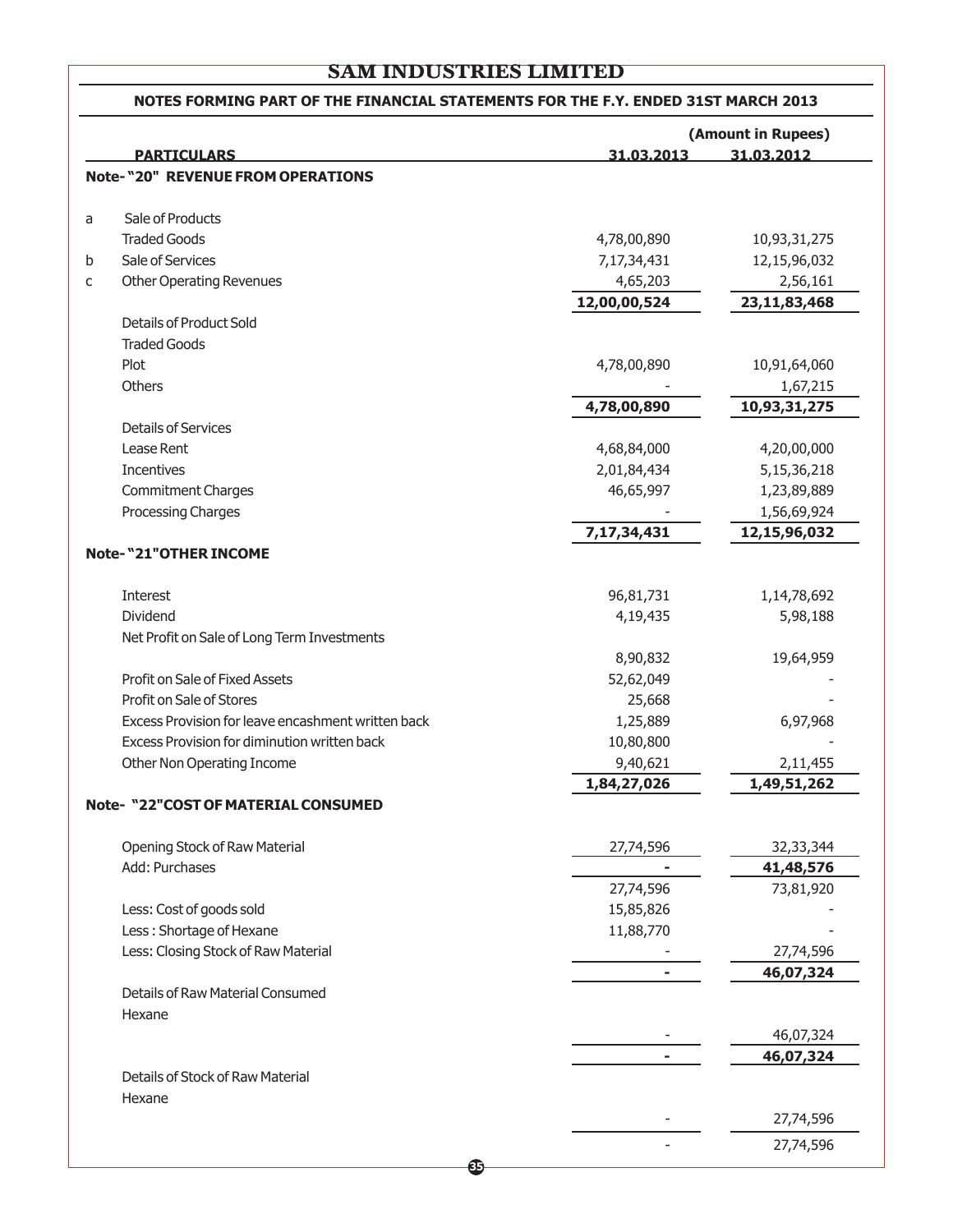#### **NOTES FORMING PART OF THE FINANCIAL STATEMENTS FOR THE F.Y. ENDED 31ST MARCH 2013**

|             |                                                                    |             | (Amount in Rupees) |
|-------------|--------------------------------------------------------------------|-------------|--------------------|
|             | <b>PARTICULARS</b>                                                 | 31.03.2013  | 31.03.2012         |
|             | <b>Note- "23" DETAILS OF PURCHASE OF TRADED GOODS</b>              |             |                    |
|             | Plot-Development and Other Expenses                                |             | 59,43,396          |
|             |                                                                    |             | 59,43,396          |
|             | Note- "24" CHANGES IN INVENTORY OF FINISHED GOODS & STOCK IN TRADE |             | 59,43,396          |
| a           | (Increase) / Decrease in Inventories                               |             |                    |
|             | Opening Stock of Inventories                                       |             |                    |
|             | <b>Finished Goods</b>                                              | 901         | 1,18,244           |
|             | Stock in Trade (Trading Activity)                                  | 4,69,22,740 | 6,24,02,403        |
|             |                                                                    | 4,69,23,641 | 6,25,20,647        |
|             | Less: Closing Stock of Inventory                                   |             | 901                |
|             | <b>Finished Goods</b>                                              | 4,11,82,454 | 4,69,22,740        |
|             | Stock in Trade (Trading Activity)                                  | 4,11,82,454 | 4,69,23,641        |
|             |                                                                    |             |                    |
|             | Net (Increase) / Decrease                                          | 5,741,187   | 1,55,97,006        |
| $\mathbf b$ | Details of inventories                                             |             |                    |
|             | <b>Traded Goods</b>                                                |             |                    |
|             | Plot                                                               | 4,11,82,454 | 4,69,22,740        |
|             |                                                                    | 4,11,82,454 | 4,69,23,641        |
|             | <b>Finished Goods</b>                                              |             |                    |
|             | Acid Oil                                                           |             |                    |
|             | Coal Ash                                                           |             | 901                |
|             |                                                                    |             | 901                |
|             | <b>Note- "25" EMPLOYEE BENEFIT EXPENSES</b>                        |             |                    |
|             | Salaries & Wages                                                   | 1,23,51,812 | 1,69,53,646        |
|             | <b>Bonus</b>                                                       | 53,361      | 70,907             |
|             | Contribution to Provident & Other Funds                            | 2,50,383    | 3,11,998           |
|             | <b>Staff Welfare Expenses</b>                                      | 6,18,904    | 9,07,504           |
|             | <b>Gratuity Expenses</b>                                           | 4,39,514    | 2,05,454           |
|             | Leave Encashment Expenses                                          | 64,248      | 45,482             |
|             | Medical reimbursements                                             | 1,129       | 6,053              |
|             |                                                                    | 1,37,79,351 | 1,85,01,044        |
|             | <b>Note- "26" OTHER EXPENSES</b>                                   |             |                    |
| a           | <b>Manufacturing Expenses</b>                                      |             |                    |
|             | Consumption of Stores & Spares                                     | 1,100       | 7,93,014           |
|             | <b>Packing Material Consumed</b>                                   |             | 61,072             |
|             | Power & Fuel                                                       | 2,08,97,019 | 3,43,02,591        |
|             | <b>Factory Expenses</b>                                            | 2,89,77,657 | 3,50,47,428        |
|             | Repairs to Buildings                                               | 8,000       |                    |
|             | Repairs to Machinery                                               | 23,53,356   | 33,10,574          |
|             | Insurance                                                          | 6,28,290    | 6,95,409           |
|             | Freight & Cartage                                                  | 4,640       | 5,650              |
|             |                                                                    | 5,28,70,063 | 7,42,15,738        |
|             | <b>Selling Expenses</b>                                            |             |                    |
|             | <b>Brokerage</b>                                                   | 4,45,198    | 4,33,583           |
|             | <b>Advertisement Expenses</b>                                      | 2,00,484    | 4,10,283           |
|             |                                                                    | 6,45,682    | 8,43,866           |
| b           | <b>Establishment Expenses</b>                                      |             |                    |
|             | Rent                                                               | 4,88,412    | 4,97,824           |
|             | Repairs-Others                                                     | 74,582      | 1,21,547           |
|             | Rates & Taxes                                                      | 10,89,352   | 14,99,180          |
|             | <b>Director Remuneration</b>                                       | 8,12,400    | 9,02,400           |
|             | <b>Auditor Remuneration</b>                                        | 94,383      | 95,852             |
|             | Legal & Professional Charges                                       | 9,15,158    | 9,67,457           |
|             | Office & General Expenses                                          | 12,03,038   | 14,20,048          |
|             | Telephone & Fax                                                    | 2,20,784    | 2,86,067           |
|             | Printing & Stationery                                              | 1,07,688    | 1,18,813           |
|             | Postage & Telegram                                                 | 20,601      | 15,578             |
|             | <b>Travelling Expenses</b>                                         | 7,59,486    | 7,01,517           |
|             | <b>Business Development Expenses</b>                               | 1,48,709    |                    |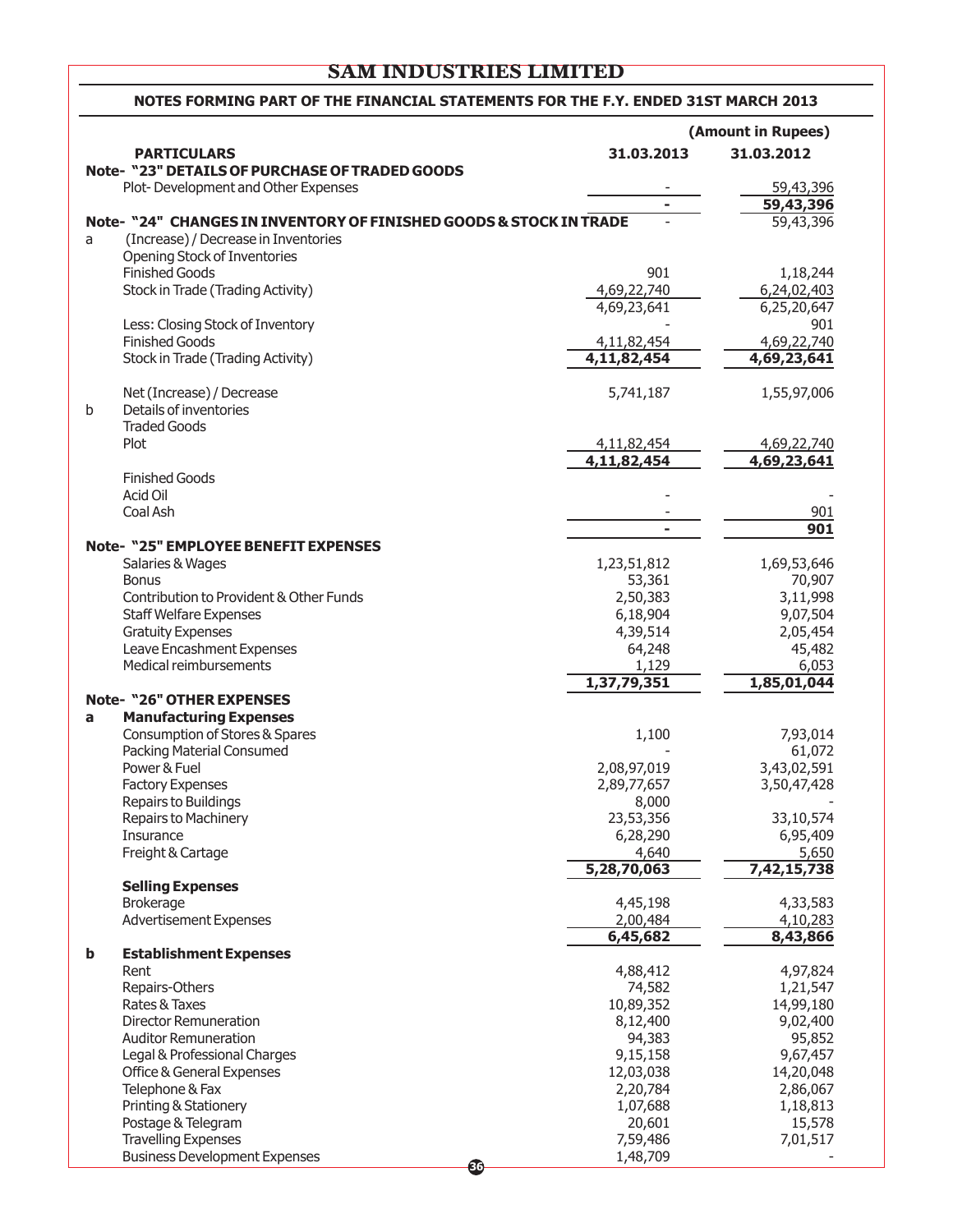## Director Sitting Fees 30,000 50,000 **C Others** Loss on Sale of Assets 27.756 Assets written off 3,02,239 Impairment Loss 36,40,853 Loss on shortage of Hexane 11,88,770 Loss on sale of Hexane 11,77,726 Loss on sale of Coal 47,684 Interest on Late Payment 2,53,631 2,03,065 Provision for Diminution in value of Investment - 17,73,428 **1,29,99,690 86,80,532 6,65,15,434 8,37,40,136 Details of Payment to Auditors** As Auditor Audit Fee 50,000 50,000 Tax Audit Fee 25,000 25,000 Limited Review 9,000 9,000 9,000 Service Tax 10,383 10,352 Certification Work - 1,500 **94,383 95,852 Note-"27" FINANCIAL COST** Interest on Working Capital Loans 10,48,777 10,48,777 Interest on Unsecured Loans **70.317** 58,408 Other Interest 2,34,280 - Bank Charges 13,161 1,00,077 **8,33,412 12,07,262 Note-"28" EXCEPTIONAL ITEMS** Prior Period Expenses 81,109 Excise/Service Tax on completed cases and the service of the service of the service of the service of the service of the service of the service of the service of the service of the service of the service of the service of **- 2,07,457 Note-"29" TAX EXPENSES** a Income Tax Current Year 1,46,00,000 3,50,00,000 Excess/ Sheet Provision of previous year 8,28,256 and 8,28,256 and 8,28,256 and 1,19,686 Less: MAT Credit Entitlement 1,54,28,256 3,51,19,686 b Deferred Tax (28,69,699) (39,13,184) **1,25,58,557 3,12,06,502 Note- "30" EARNING PER SHARE NOTES FORMING PART OF THE FINANCIAL STATEMENTS FOR THE F.Y. ENDED 31ST MARCH 2013 (Amount in Rupees) PARTICULARS 31.03.2013 31.03.2012**

Earnings per share is computed by dividing net profit or loss for the period attributable to equity shareholders by the weighted average number of shares outstanding during the year. **Particulars** Profit/ Loss After Tax 6,91,58,950 Net Profit attributable to equity share holders 2,51,35,172 6,91,58,950 No of Shares Basic & diluted 1,10,88,470 1,10,88,470 1,10,88,470 Earning Per Share Basic & diluted 2.27 6.24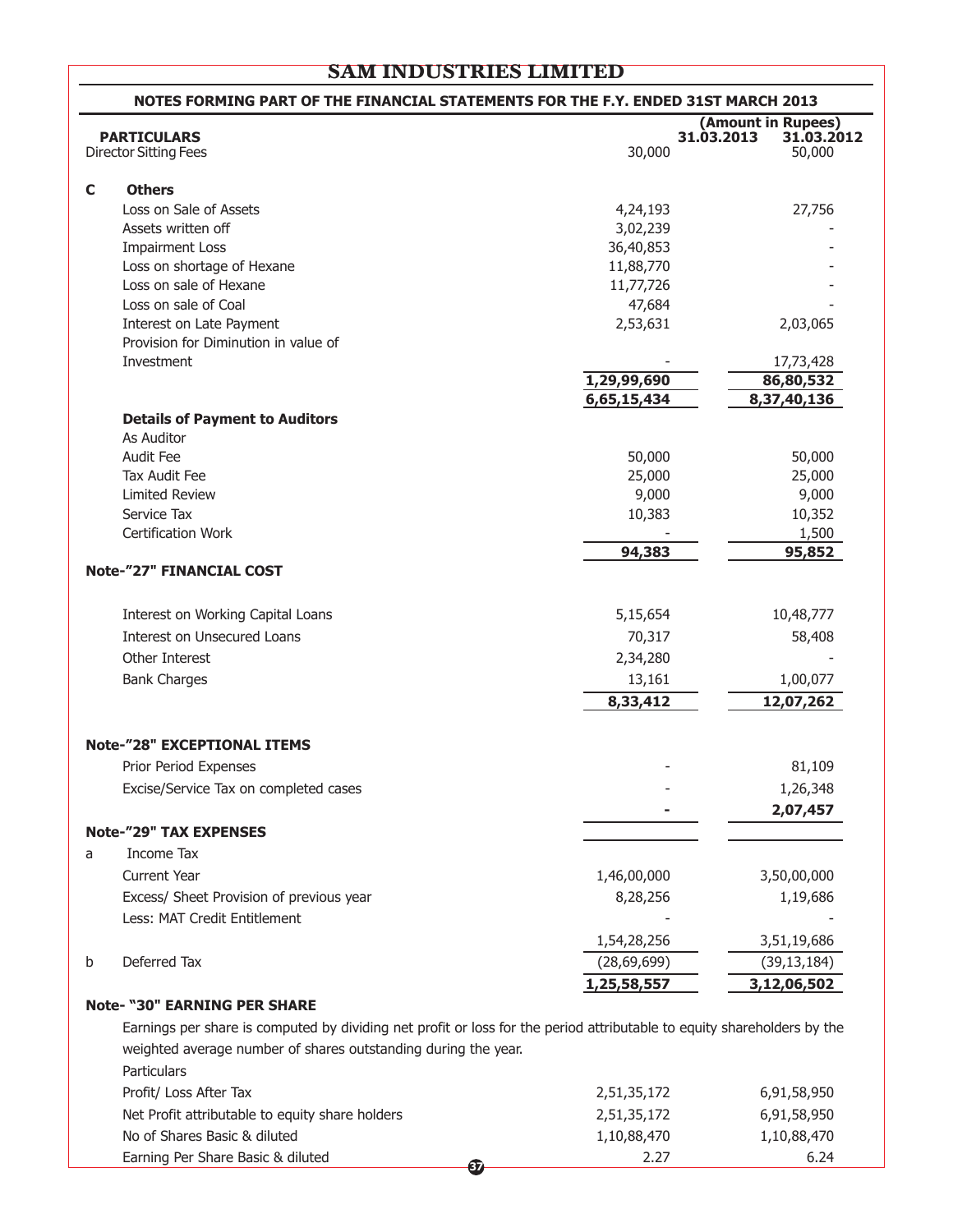#### **NOTES FORMING PART OF THE FINANCIAL STATEMENTS FOR THE F.Y. ENDED 31ST MARCH 2013**

|                    |            | (Amount in Rupees) |
|--------------------|------------|--------------------|
| <b>PARTICULARS</b> | 31.03.2013 | 31.03.2012         |

#### **Note- "31" EMPLOYEE BENEFIT**

As required by Revised AS 15, Provident fund and gratuity are defined contribution scheme and the contributions made are charged to profit & loss account. Leave encashment liability is a defined benefit obligation and is provided for on the basis of actuarial valuation done using projected unit credit method at the end of the financial year. Defined Benefit Plans/ Long Term Compensated Absence as per Actuarial Valuation on 31st March 2013:-

#### **Leave Encashment**

#### **A Expense recognized in the statement on profit & Loss Account for the year ended March 31' 2013**

**Particulars**

|   | <b>Current Service Cost</b>                                                                    | 33,352       | 59402        |
|---|------------------------------------------------------------------------------------------------|--------------|--------------|
|   | Interest Cost (On PBO as of 31.03.2012)                                                        | 27,762       | 88,824       |
|   | <b>Employee Contributions</b>                                                                  |              |              |
|   | Expected return on Plan Assets<br>Actuarial (Gains)/ Losses                                    | (1, 22, 755) | (8, 24, 017) |
|   | Past Service Cost                                                                              |              |              |
|   | Settlement Cost                                                                                |              |              |
|   | <b>Total Expenses</b>                                                                          | (61, 641)    | (6,75,791)   |
| B | Net Asset/(Liability) recognized in the Balance Sheet as at March 31st 2013                    |              |              |
|   | <b>Particulars</b>                                                                             |              |              |
|   | Present Value of Defined benefit obligation as at March 31 ' 2013                              | 2,21,137     | 3,47,026     |
|   | Fair Value of Plan Assets as at March 31'2013                                                  | NIL.         | NIL.         |
|   | Funded status Surplus (Deficit)<br>Net Asset/(Liability) as at March 31' 2013                  | (2, 21, 137) | (3,47,026)   |
|   |                                                                                                | (2, 21, 137) | (3,47,026)   |
| C | Change in obligation during the year ended March 31' 2013                                      |              |              |
|   | <b>Particulars</b>                                                                             |              |              |
|   | Present Value of Defined benefit obligation at the beginning of the year                       | 3,47,026     | 10,44,494    |
|   | <b>Current Service Cost</b>                                                                    | 33,352       | 59,402       |
|   | Interest Cost(On PBO as of 31.03.2012)<br>Settlement Cost                                      | 27,762       | 88,824       |
|   | Past Service Cost                                                                              |              |              |
|   | <b>Employee Contributions</b>                                                                  |              |              |
|   | Actuarial (Gains) / Losses                                                                     | (1, 22, 755) | (8, 24, 017) |
|   | <b>Benefits Payments</b><br>Present Value of Defined benefit obligation at the end of the year | (61, 641)    | (6,75,791)   |
| D | Change in Assets during the year ended March 31' 2013                                          |              |              |
|   | <b>Particulars</b>                                                                             |              |              |
|   | Plan Assets at the beginning of the year 01.04.2012                                            |              |              |
|   | Assets acquired in amalgamation in previous year                                               |              |              |
|   | Settlements                                                                                    |              |              |
|   | Expected return on plan assets<br>Contributions by employees                                   |              |              |
|   | Actual benefits paid                                                                           |              |              |
|   | Actuarial gains/ (Losses)<br>Plan Assets at the end of the year                                |              |              |
|   |                                                                                                |              |              |
|   | Actual return on plan assets                                                                   |              |              |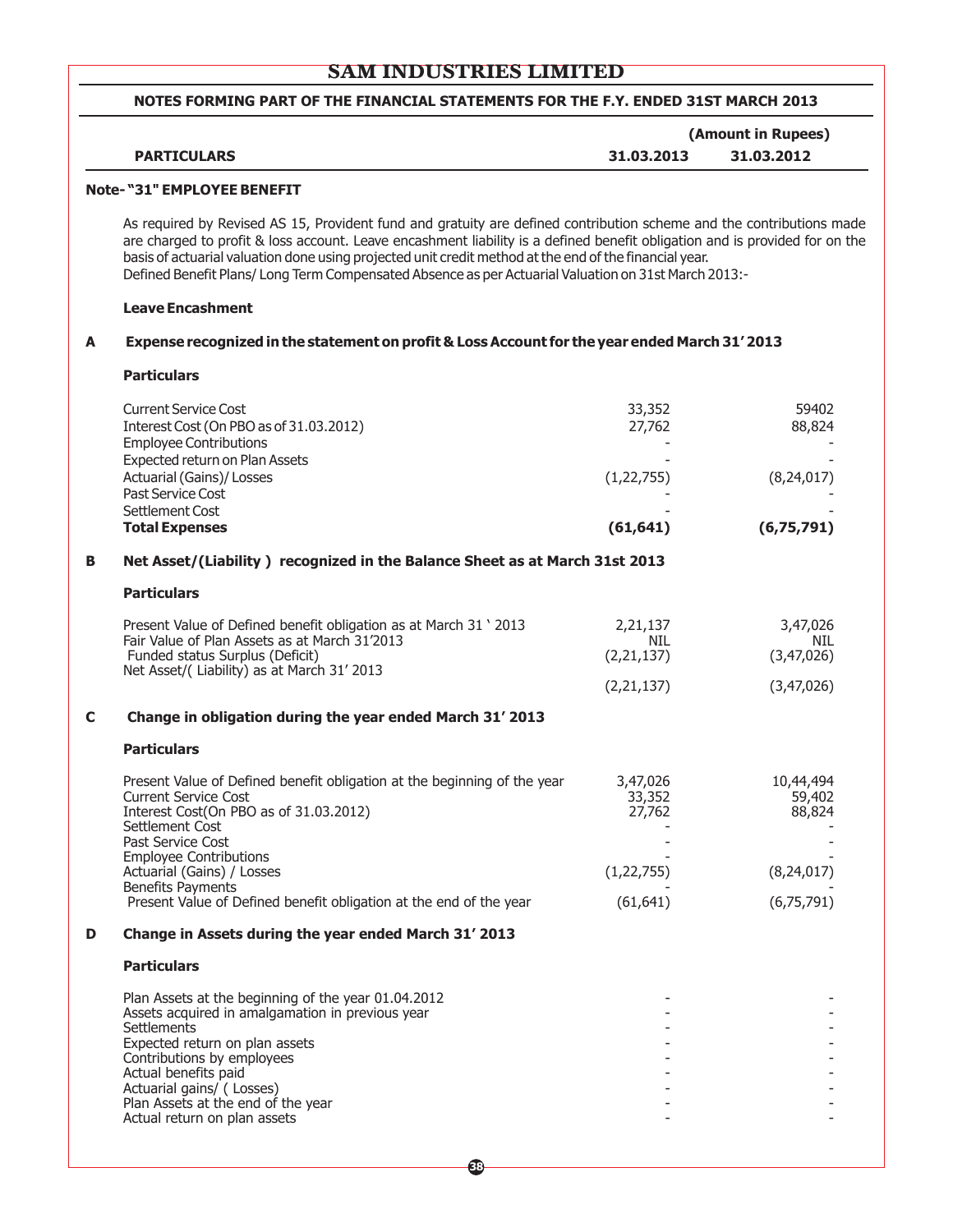#### **NOTES FORMING PART OF THE FINANCIAL STATEMENTS FOR THE F.Y. ENDED 31ST MARCH 2013**

| Е  | The major categories of plan assets as a percentage of total plan |                          |             |  |  |  |
|----|-------------------------------------------------------------------|--------------------------|-------------|--|--|--|
|    | <b>Particulars</b><br>Qualifying insurance policy                 | $\overline{\phantom{0}}$ |             |  |  |  |
| F. | <b>Actuarial Assumption</b>                                       |                          |             |  |  |  |
|    | <b>Particulars</b><br>Discount Rate<br>Future Salary Increase     | 8%<br>5.50%              | 8%<br>5.50% |  |  |  |

The Liability relating to current year has been debited to profit & loss account.

#### **32 LEASES**

The company has not taken so far any asset on finance lease during the year. In respect of operating lease of office premises the leasing arrangements which are not non cancelable range between 11 months and 39 months generally or longer and are usually renewable by mutual consent on mutually agreeable terms. The aggregate of lease rental payable are charged as rent under the head "office and administrative expenses Rs.4,88,412 (Previous Year Rs.4,97,824) has been charged to revenue accordance with the terms and conditions of respective lease agreement.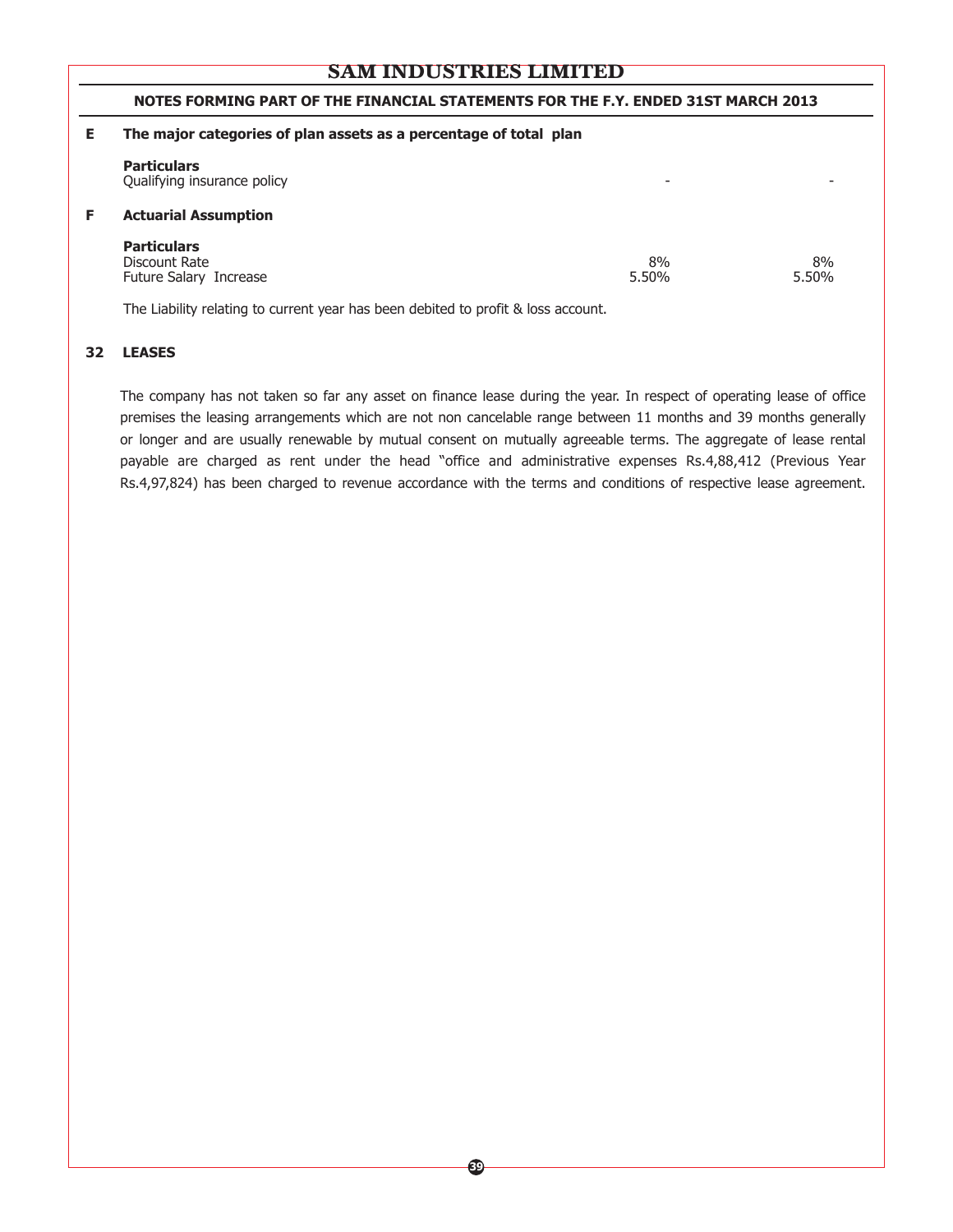|                          |                                |                                |                                                                                                                                                                                                                                                                  |                         |            | SAM INDUSTRIES LIMITED                 |                                                                              |                     |               |                    |             |
|--------------------------|--------------------------------|--------------------------------|------------------------------------------------------------------------------------------------------------------------------------------------------------------------------------------------------------------------------------------------------------------|-------------------------|------------|----------------------------------------|------------------------------------------------------------------------------|---------------------|---------------|--------------------|-------------|
|                          |                                |                                |                                                                                                                                                                                                                                                                  |                         |            | Sam Industries Ltd.: Notes on Accounts |                                                                              |                     |               |                    |             |
| 33.                      | Segment Reporting:             |                                |                                                                                                                                                                                                                                                                  |                         |            |                                        |                                                                              |                     |               |                    |             |
| 33.1                     | <b>Business Segments:-</b>     |                                | In the opinion of the management and as per th                                                                                                                                                                                                                   |                         |            |                                        | e explanation given to us, there are four reportable segments of the company |                     |               |                    |             |
|                          | Soya Division                  |                                |                                                                                                                                                                                                                                                                  |                         |            |                                        |                                                                              |                     |               |                    |             |
|                          | <b>Welding Division</b>        |                                |                                                                                                                                                                                                                                                                  |                         |            |                                        |                                                                              |                     |               |                    |             |
| <b>บ ย ย ย</b>           | Real Estate Division           |                                |                                                                                                                                                                                                                                                                  |                         |            |                                        |                                                                              |                     |               |                    |             |
|                          | Investment Division            |                                |                                                                                                                                                                                                                                                                  |                         |            |                                        |                                                                              |                     |               |                    |             |
| d,<br>ئە                 |                                |                                | Segmental expenses that are directly identifiable with allocable to particular segment are considered for determining the segment result.<br>Segmental revenue includes sales and other income directly identifiable with \ allocable to the Particular segment. |                         |            |                                        |                                                                              |                     |               |                    |             |
|                          |                                |                                |                                                                                                                                                                                                                                                                  |                         |            |                                        |                                                                              |                     |               | (Amount in Rupees) |             |
| S.No                     | <b>Particulars</b>             | Soya Division                  |                                                                                                                                                                                                                                                                  | <b>Welding Division</b> |            | <b>Real Estate Division</b>            |                                                                              | Investment Division |               | <b>Total</b>       |             |
|                          |                                | 2013                           | 2012                                                                                                                                                                                                                                                             | 2013                    | 2012       | 2013                                   | 2012                                                                         | 2013                | 2012          | 2013               | 2012        |
| $\overline{\phantom{0}}$ | Segmental                      | 11,495,703                     | 29,886,062                                                                                                                                                                                                                                                       | 67,329,053              | 94,290,677 | 47,985,493                             | 109,183,266                                                                  | 11,617,300          | 12,774,724    | 246,134,730        | 246,134,730 |
|                          | Revenue                        |                                |                                                                                                                                                                                                                                                                  |                         |            |                                        |                                                                              |                     |               |                    |             |
| $\sim$                   | Segmental<br>Expenses          | 27,598,229                     | 49,140,305                                                                                                                                                                                                                                                       | 57,812,905              | 61,368,876 | 14,319,589                             | 32,206,961                                                                   | 1,003,098           | 2,845,681     | 145,561,822        | 145,561,822 |
| $\sim$                   |                                | Segmental ) -16, 102, 526      | $-19,254,243$                                                                                                                                                                                                                                                    | .6,148<br>9,51          | 32,921,802 | 33,665,904                             | 76,976,305                                                                   | 10,614,203          | 9,929,044     | 100,572,908        | 100,572,908 |
|                          | (before tax &<br>Profit/(Loss) |                                |                                                                                                                                                                                                                                                                  |                         |            |                                        |                                                                              |                     |               |                    |             |
|                          | deferred tax                   |                                |                                                                                                                                                                                                                                                                  |                         |            |                                        |                                                                              |                     |               |                    |             |
| 4                        | Segmental<br>Assets [A]        | 117,619,681                    | 152,752,599                                                                                                                                                                                                                                                      | 96,026,673              | 83,071,511 | 42,010,586                             | 50,807,708                                                                   | 214,815,342         | 204,849,194   | 491, 481, 013      | 491,481,013 |
| 5                        | Liability [B]<br>Segmental     | 2,872,357                      | 18,422,541                                                                                                                                                                                                                                                       | 33,352<br>32,1          | 47,588,925 | 14,467,506                             | 37,667,605                                                                   | $-54,24,361$        | $-16,356,012$ | 87,323,059         | 87,323,059  |
| $\circ$                  | Employed [A-B]<br>Capital      | 114,747,324                    | 134,330,058                                                                                                                                                                                                                                                      | 63,893,321              | 35,482,586 | 27,543,080                             | 13,140,103                                                                   | 220,239,704         | 221,205,206   | 404,157,955        | 404,157,955 |
| 33.2                     |                                | <b>Geographical Segments:-</b> |                                                                                                                                                                                                                                                                  |                         |            |                                        |                                                                              |                     |               |                    |             |

The Company caters mainly to the need of Indian market. The Export Turnover is Nil. The Company caters mainly to the need of Indian market. The Export Turnover is Nil.

**40**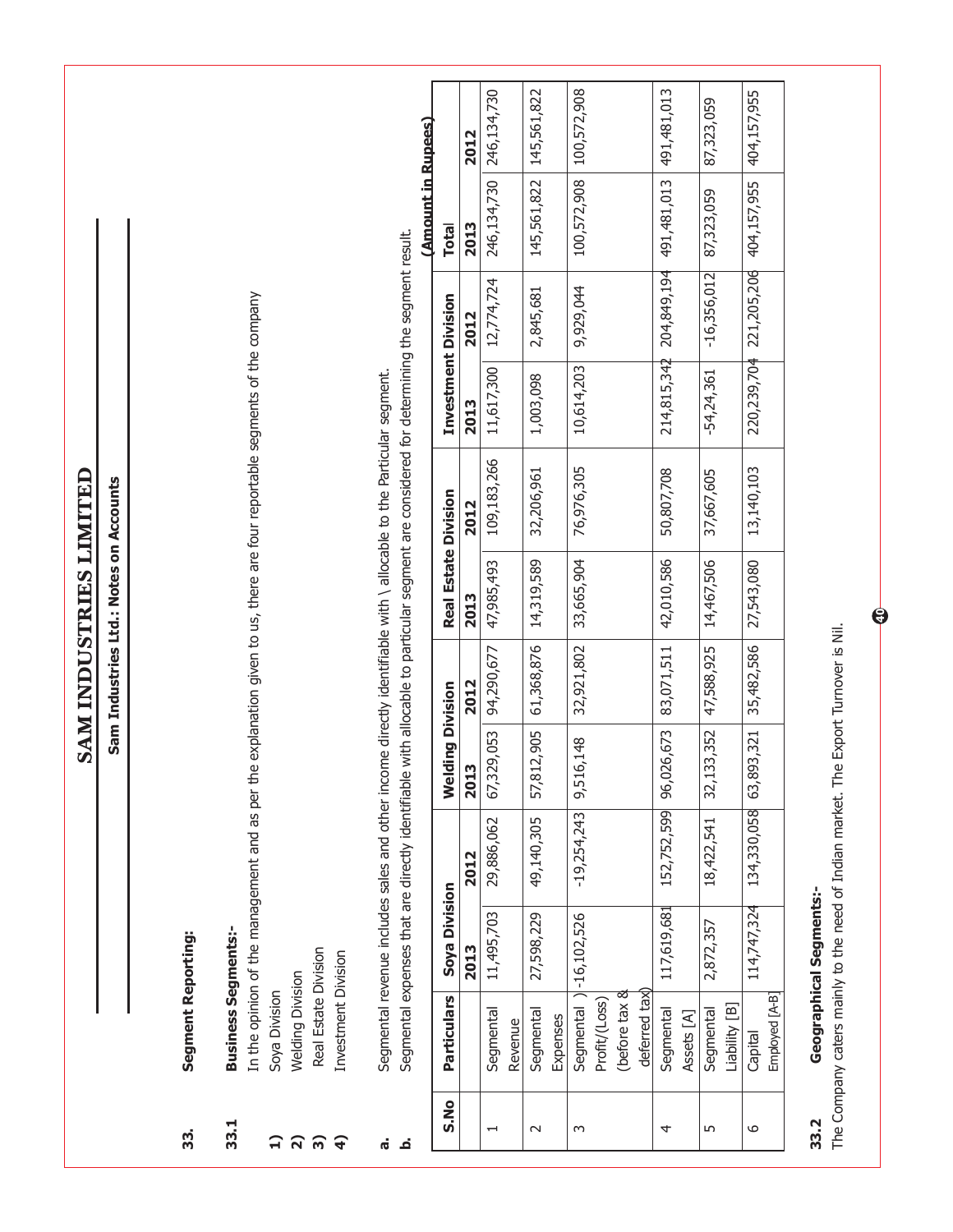#### **NOTES FORMING PART OF THE FINANCIAL STATEMENTS FOR THE F.Y. ENDED 31ST MARCH 2013**

#### **(Amount in Rupees) PARTICULARS 31.03.2013 31.03.2012**

#### **Note- "34" Related Parties Disclosure**

As per Accounting Standard -18 issued by the Institute of Chartered Accountants of India, the Company's related parties and transactions are disclosed below:

- **(a)** Holding Company Sam Exim Limited
- (b) Associated Companies– Dwekam Electrodes Pvt. Ltd., Dwekam Weld-Tech Pvt. Ltd., AAM Venture Pvt. Ltd., Anisha Realty Pvt. Ltd., Dwekam Realty Pvt. Ltd., D&H Secheron Realty Pvt. Ltd., D&H Secheron Impex Pvt. Ltd, Indore Aromatics Pvt. Ltd., Swan Finance Ltd., NSB Securities Pvt. Ltd., DKG Finvest Pvt. Ltd.
- © Key Managerial Person –Mr. Ashutosh A Maheshwari, Chairman, Mr. Anil Maloo, Executive Director & Mr. Ashish Dave, Technical Director.
- (d) Relative Mr. Arvind A. Maheshwari, Arvind A. Maheshwari-HUF and Mrs. Seema A. Maheshwari.

|    | Sr No. Nature of Transaction                | Holding Company | Associate Company        | Key Managerial Person  | Relative                            | <b>Total</b>                            |
|----|---------------------------------------------|-----------------|--------------------------|------------------------|-------------------------------------|-----------------------------------------|
| 1. | Sale of Goods<br>(Previous year)            |                 | 32,42,400<br>(71,40,063) |                        |                                     |                                         |
| 2. | Purchase of Goods<br>(Previous year)        |                 |                          |                        |                                     |                                         |
| 3. | Remuneration<br>(Previous year)             |                 |                          | 8,12,400<br>(9,02,400) | 3,00,000                            | 11,12,400<br>$(3.00,000)$ $(12,02,400)$ |
| 4. | Receivable<br>(Previous year)               |                 |                          |                        |                                     |                                         |
| 5. | Payable<br>(Previous year)                  |                 |                          | (19,50,000)            | 3,89,734                            | 3,89,734<br>$(1,88,494)$ (20,84,384)    |
| 6. | Lease Rent Paid<br>(Previous year)          |                 |                          |                        | 3,53,580<br>$(3,65,464)$ (3,65,464) | 3,53,580                                |
| 7. | <b>Interest Received</b><br>(Previous year) |                 | (38,773)                 |                        |                                     | (38, 773)                               |

#### **Note-"35" Capital & Other Commitments**

| 1.<br>2. | Estimated amount of Contracts remaining to be.<br>executed on Capital (Net of Advance)<br>Estimated amount of Contracts remaining to be<br>executed on Revenue (Net of Advance)                                                                                                                                                                                   | 6,80,00,503 | 7,28,09,965          |
|----------|-------------------------------------------------------------------------------------------------------------------------------------------------------------------------------------------------------------------------------------------------------------------------------------------------------------------------------------------------------------------|-------------|----------------------|
|          | <b>Note-"36" Contingent Liabilities</b>                                                                                                                                                                                                                                                                                                                           |             |                      |
| 23456    | <b>Contingent Liabilities not provided for</b><br>Guarantee issued/ Letter of credit issued by the bankers<br>covered by the counter Guarantee of the company<br>Sales tax demands (in appeal/revision)<br><b>Excise Duty</b><br>Guarantee to financial institution for<br>Income Tax demands (in Appeal)<br>Claims against the company not acknowledged as debts | 7,85,000    | 3,00,000<br>7,85,000 |

#### **Note- "37" Derivative Instruments**

The Company has not entered into any forward derivative instruments to hedge the foreign currency during theyear.

#### **Note-"38"Disclouser required under section 22 for Micro, Small & Medium Enterprises:**

- **a.** Trade payable includes Rs. 3,14,003/- (Previous year Rs. 3,14,003/-) due to Micro & Small Enterprises registered under the Micro, Small & Medium Enterprises Development Act, 2006 (MSMED, Act 2006) .
- **b.** No interest is paid / payable during the year to any enterprise registered under the MSME.
- **c**. The above information has been determined to the extend such parties could be identified on the basis of the information available to the company, regarding the status of the supplier under the MSME.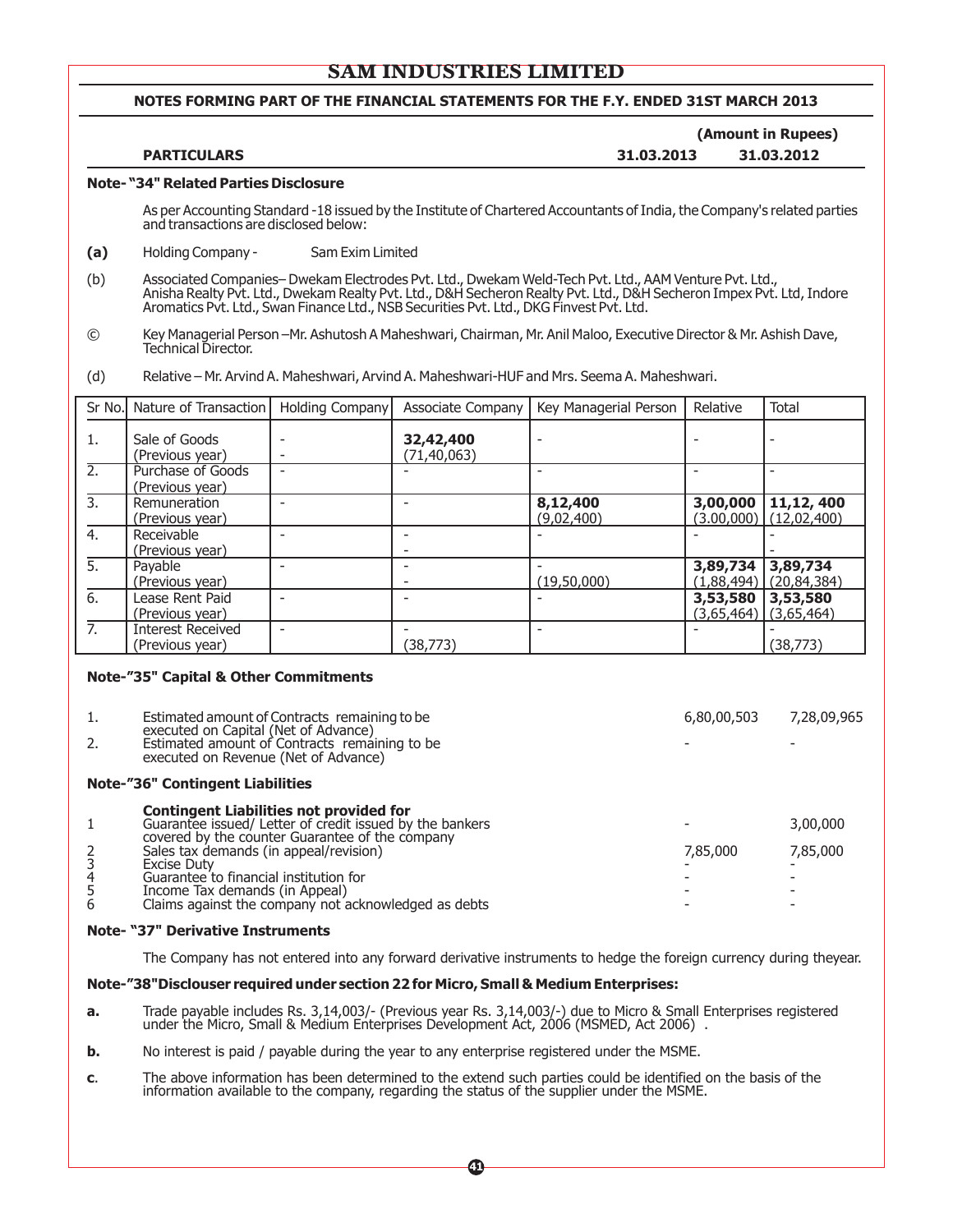#### **NOTES FORMING PART OF THE FINANCIAL STATEMENTS FOR THE F.Y. ENDED 31ST MARCH 2013**

|     | <b>PARTICULARS</b>                                                     | (Amount in Rupees)<br>31.03.2013<br>31.03.2012 |            |
|-----|------------------------------------------------------------------------|------------------------------------------------|------------|
| 39. | <b>Remittances in Foreign Currency:</b>                                |                                                |            |
|     | Remittances in Foreign Currency:-                                      | <b>NIL</b>                                     | <b>NIL</b> |
| 40. | <b>CIF value of Import:</b><br>CIF value of Import:-                   | <b>NIL</b>                                     | <b>NIL</b> |
| 41. | <b>Expenditure in Foreign Currency:</b>                                |                                                |            |
|     | Expenditure in Foreign Currency:-<br><b>Travelling Expenses</b>        | 3,83,947                                       | <b>NIL</b> |
| 42. | <b>Earnings in Foreign Exchange:</b><br>Earnings in Foreign Exchange:- | <b>NIL</b>                                     | <b>NIL</b> |

#### **43. Value of Consumption of Raw Material & Stores Consumed:**

| RAW MATERIAL CONSUMPTION |            |       |            |       |  |
|--------------------------|------------|-------|------------|-------|--|
| <b>Particulars</b>       | 31.03.2013 | $\%$  | 31,03,2012 | $\%$  |  |
| <b>Raw Material</b>      |            |       |            |       |  |
| Imported                 |            | $0\%$ |            | $0\%$ |  |
| Indigenous               |            | $0\%$ | 46,07,324  | 100%  |  |
| Total                    |            | 00%   | 46,07,324  | 100%  |  |
| <b>Spare Parts</b>       |            |       |            |       |  |
| Imported                 |            | $0\%$ |            | $0\%$ |  |
| Indigenous               | 1,100      | 100%  | 7,93,014   | 100%  |  |
| Total                    | 1,100      | 100%  | 7,93,014   | 100%  |  |

**<sup>44.</sup>** Processing Charges Income includes commitment charges received on account of non execution of contract and also netting of Commitment charges paid during the year.

#### **As per our report of Even Date**

**Chartered Accountants**

**Partner Place: Indore Date: 30/05/2013**

#### **For M. Mehta & Company For and on Behalf of the Board**

## **Firm Regn No. 000957C Anil Maloo, Executive Director Santosh Muchhal, Director CA Nitin Bandi Bhanu Prakash Inani, Director**

#### **M .No. 400394 Navin S. Patwa, Company Secretary**

**<sup>45.</sup>** In the opinion of the Board, the current assets, loans and advances have a value on realization on the ordinary course of business, at least equal to the amount at which the same is stated in the Balance Sheet. There are no contingent liabilities other than those stated above.

**<sup>46</sup>**. The Company has reclassified and regrouped the Previous Year Figures to confirm the current classification.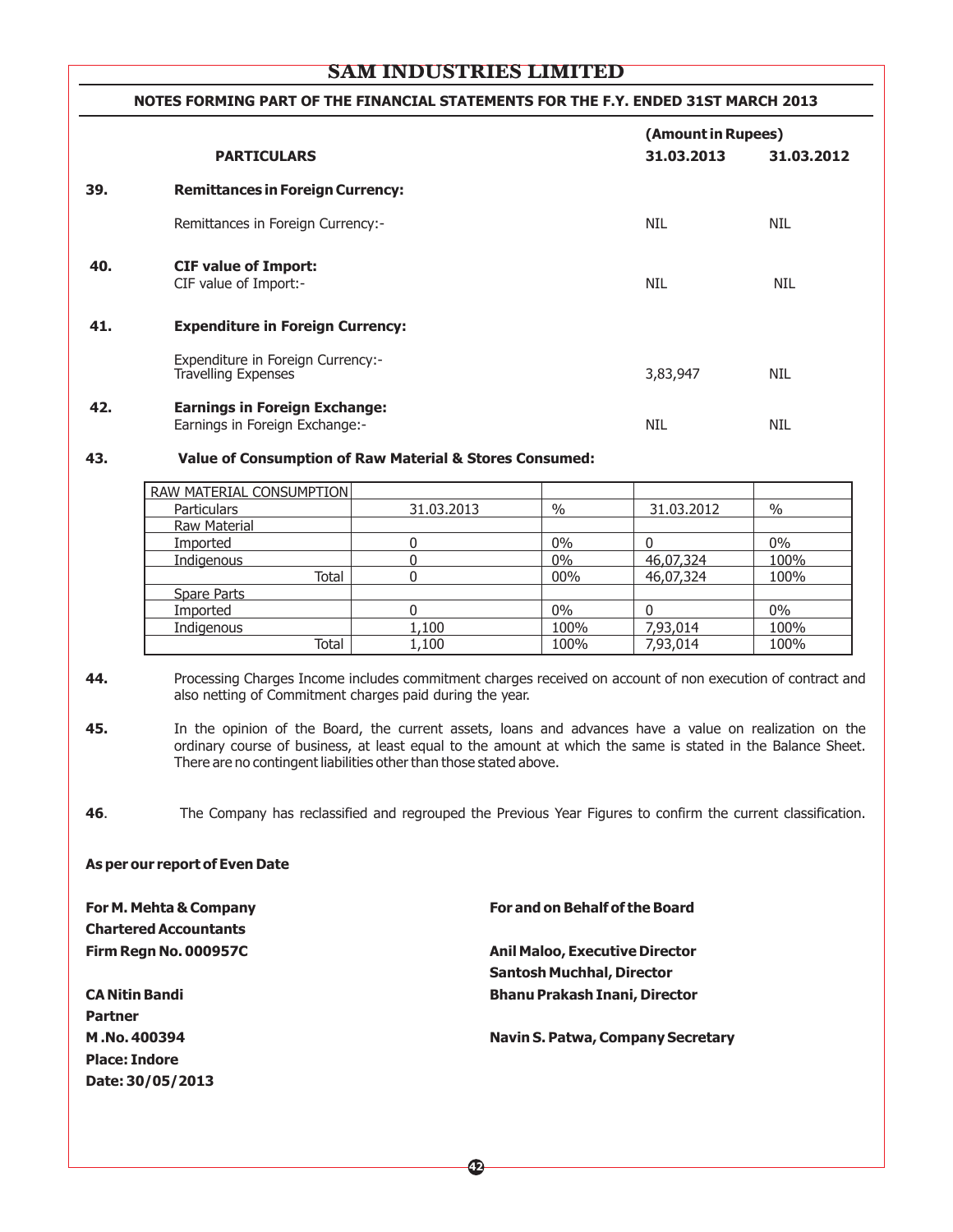## **E- COMMUNICATION (EMAIL ADDRESS) REGISTRATION FORM**

(In terms of Circular Nos. 17/2011 and 18/2011 dated 21.04.2011 and 29.04.2011 Respectively issued by Ministry of Corporate Affairs, Government of India)

To,

M/s Ankit Consultancy Pvt. Ltd. Registrar & Share Transfer Agent Plot No. 60, Electronic Complex, Pardeshipura, Indore (M. P.) 452010 Tel: 0731-3198601-602, 2551745-46Fax: 0731-4065798 Email: ankit\_4321@yahoo.com

I/We Member(s) of M/s Sam Industries Limited hereby give my/our consent to receive electronically Annual Report(s), Notices of General Meeting(s) and other document(s) that the Ministry of Corporate Affairs may allow to be sent in electronic mode.

I/We request you to note my/our e-mail address as mentioned below. If there is any change in the e-mail address, I/We will promptly communicate the same to you.

Folio No. / Client ID / DP ID Name of The First/sole member E-mail address (to be registered)

Place:

Date: (Signature of first/sole member)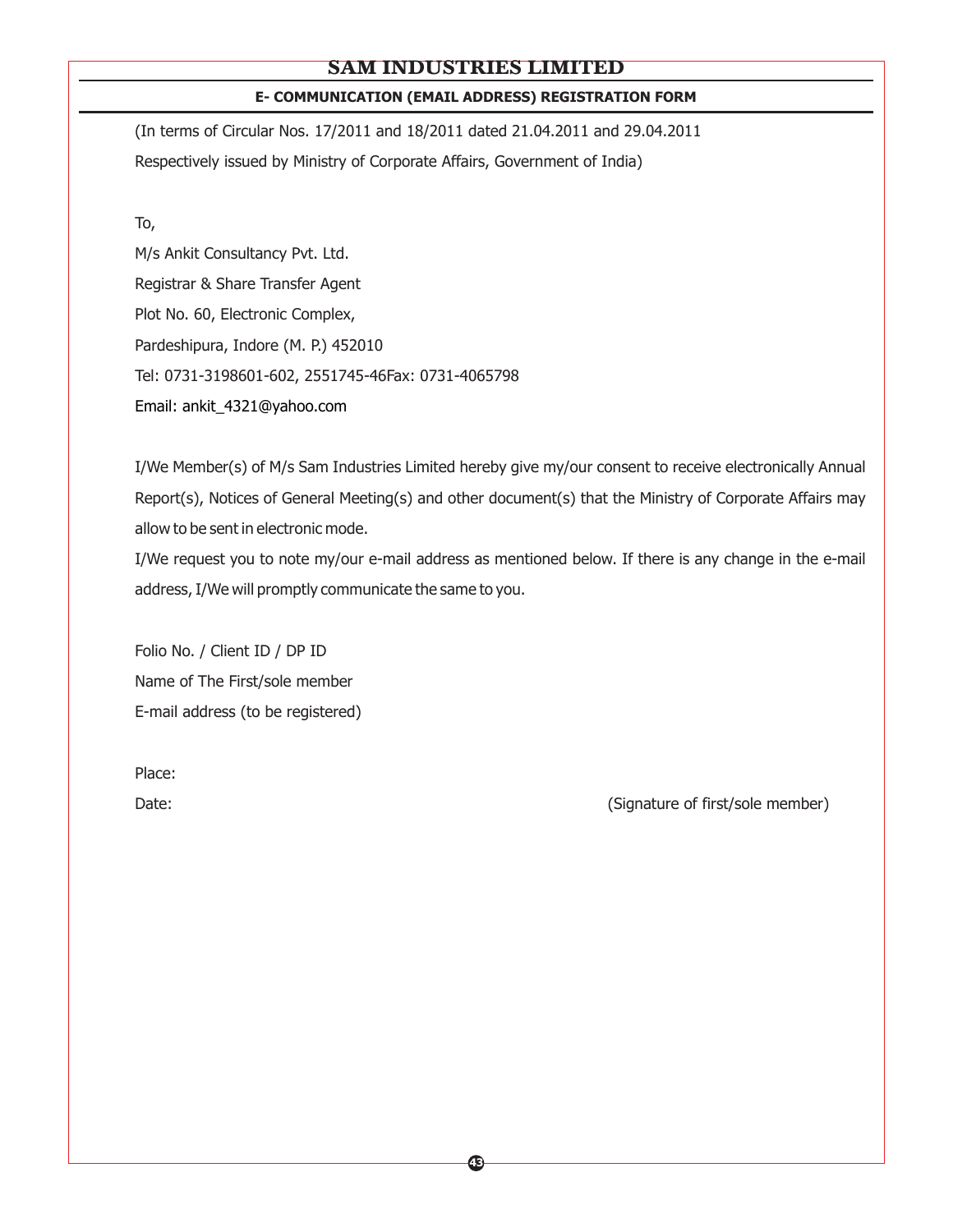Regd. Off. 408, Dalamal Chambers, 29, New Marine Lines, Mumbai - 400 020

#### **ATTENDANCE SLIP**

| Shareholders attending the Meeting in person or Proxy are requested to complete the attendance slip and hand it over |  |
|----------------------------------------------------------------------------------------------------------------------|--|
| at the entrance of the meeting hall.                                                                                 |  |

| Name of the attending Members (In Block Letters)                                                   | Member's Folio No. / Client ID No. |  |
|----------------------------------------------------------------------------------------------------|------------------------------------|--|
|                                                                                                    |                                    |  |
| Name of the Proxy (In Block Letters) (To be filled in if the proxy attends instead of the Members) |                                    |  |

No. of Shares held :

I hereby record my presence at the nineteenth Annual General Meeting of the Company held on **Friday, 27th day of September, 2013 at 10.00 A. M.** at Basement, Dalamal Chambers, 29, New Marine Lines, Mumbai – 400020 .

**Member's / Proxy Signature**

Note: Shareholders/Proxy holder desiring to attend the meeting should bring his copy of the Annual Report for reference at the meeting.

- Cut hear -

## **SAM INDUSTRIES LIMITED**

**Regd. Off. 408, Dalamal Chambers, 29, New Marine Lines, Mumbai - 400 020**

|                 | <b>PROXY FORM</b>                                                                                              |                                              |
|-----------------|----------------------------------------------------------------------------------------------------------------|----------------------------------------------|
|                 |                                                                                                                |                                              |
|                 |                                                                                                                |                                              |
|                 |                                                                                                                |                                              |
|                 |                                                                                                                |                                              |
|                 |                                                                                                                |                                              |
|                 | General Meeting of the Company to be held on Friday, 27th day of September, 2013 at 10.00 A. M. at Basement of |                                              |
| For office use  | Dalamal Chambers, 29, New Marine Lines, Mumbai - 400020 and at any adjournment thereof.                        |                                              |
| Proxy No.       |                                                                                                                | Affix of                                     |
| Date of receipt | Signature of the proxy                                                                                         | Revenue Stamp                                |
| No. of shares   |                                                                                                                | of Rs. One                                   |
|                 |                                                                                                                | (Signature of Member(s)<br>across the stamp) |

**Note :** 1) The proxy must be returned so as to reach the Registered Office of the company at 408, Dalamal Chambers, 29, Marine Lines, Mumbai - 400 020 not less than **Forty Eight Hours before** the time for holding the aforesaid meeting.

2) Those members who multiple folios with different joint holders may use copies of this Attendance Slip / Proxy.